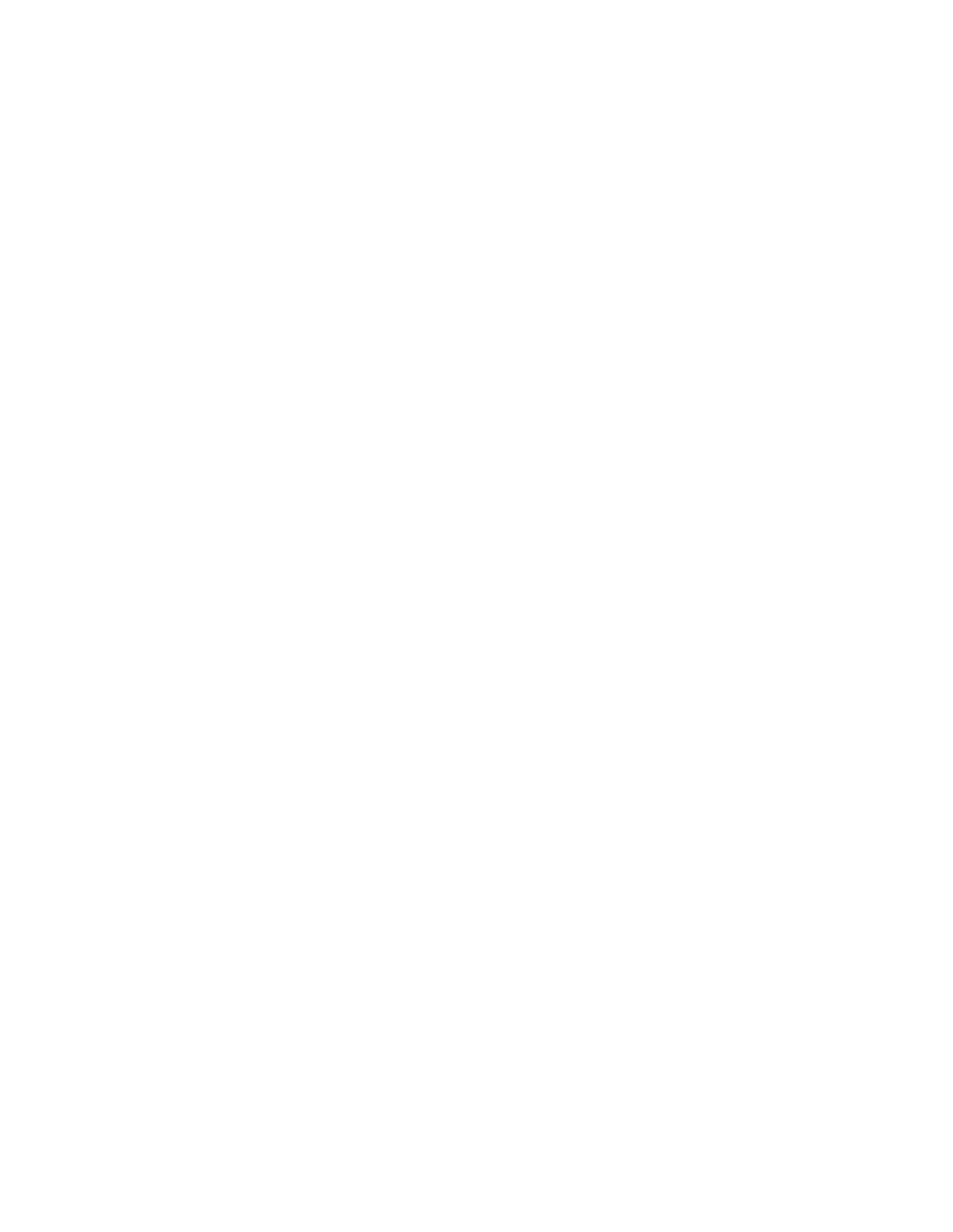## AN ABSTRACT OF THE PROJECT DESCRIPTION OF

Keying Xu for the degree of Master of Science in Computer Science presented on August 3, 2015.

Title: Representing Program Edits with the Choice Calculus

Abstract approved:

Martin Erwig

The problem of supporting more advanced selective undo operations has received a lot of attention. However, selective undo is generally missing in commonly used editors. Moreover, partial selective undo, the ability of undoing just part of some edit so that other edits may be undone, is not supported at all. We observe that a fundamental obstacle is the lack of a more flexible and compositional edit model. This project addresses this issue and proposes the *choice edit model*, which is based on the representation provided by the choice calculus. The central idea is to represent an edit through a choice that contains the old and the new code as alternatives. Edits inherit properties from choices and can thus be composed, nested, and transformed so that dependent edits may be untangled and undone partially. The choice representation is an internal representation, not meant to be exposed to programmers directly. To communicate the structure and dependencies of edits we introduce program edit graphs as an alternative, more abstract representation.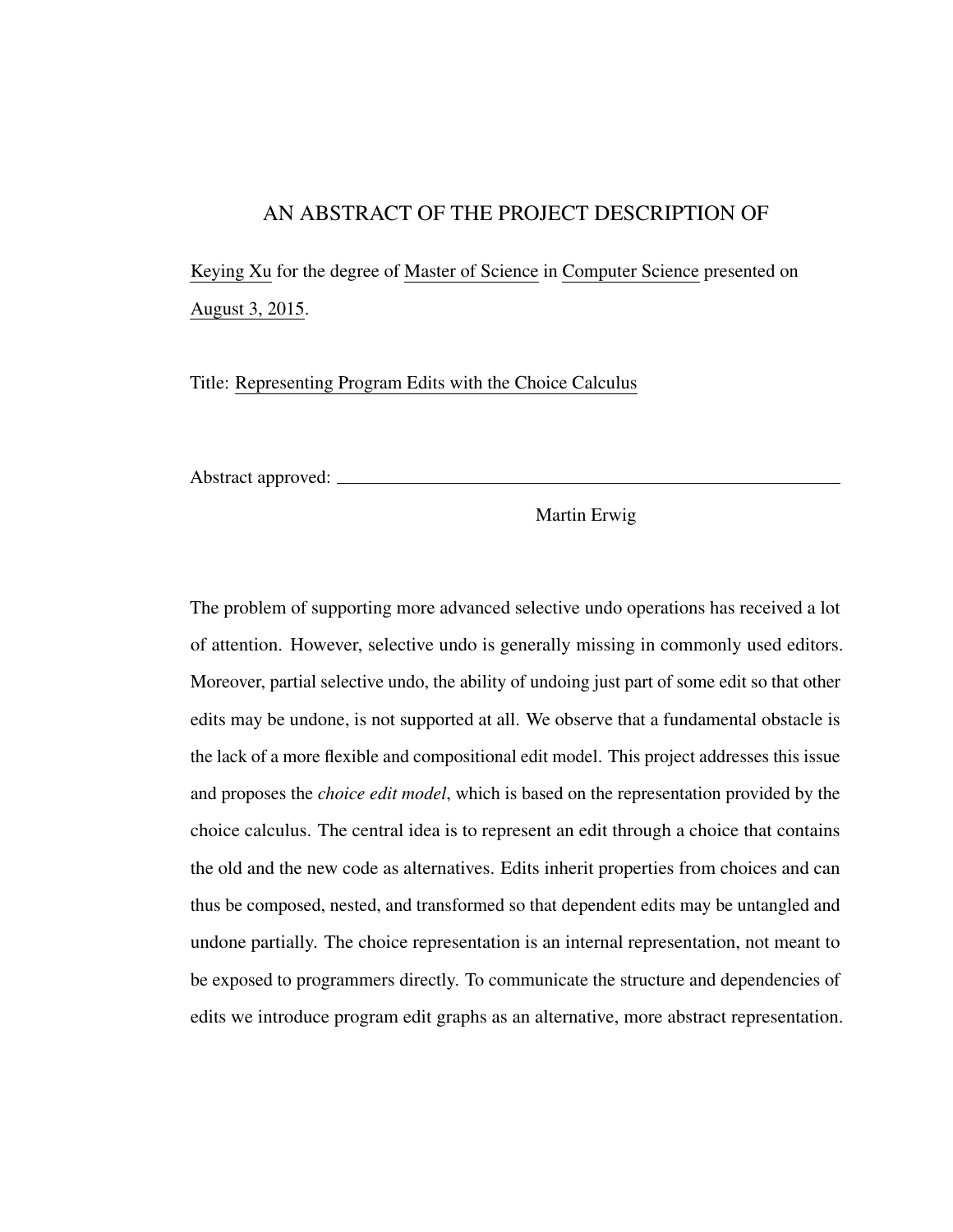Program edit graphs explicitly represent program variants and their relations. We also discuss the scalability of PEGs.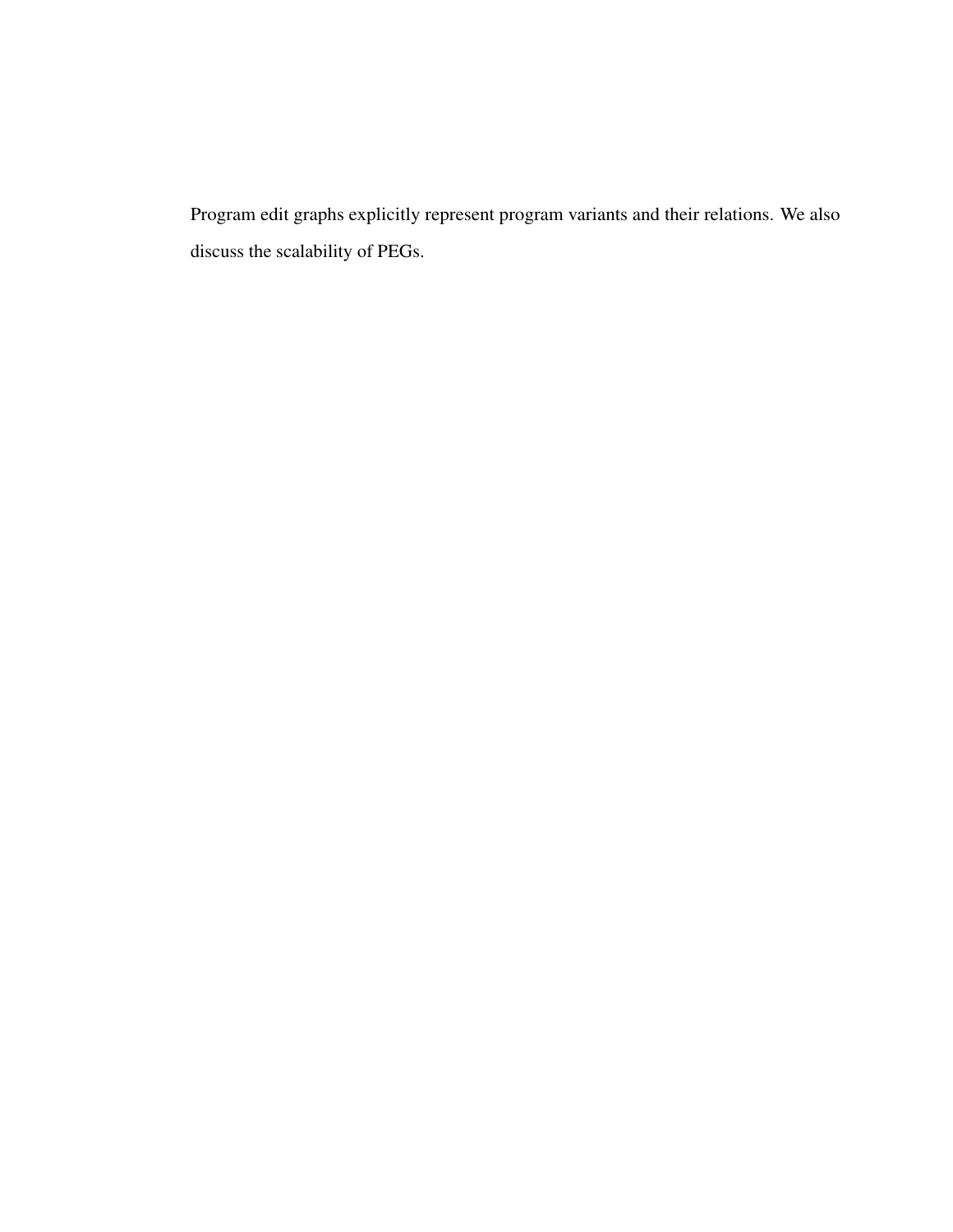©Copyright by Keying Xu August 3, 2015 All Rights Reserved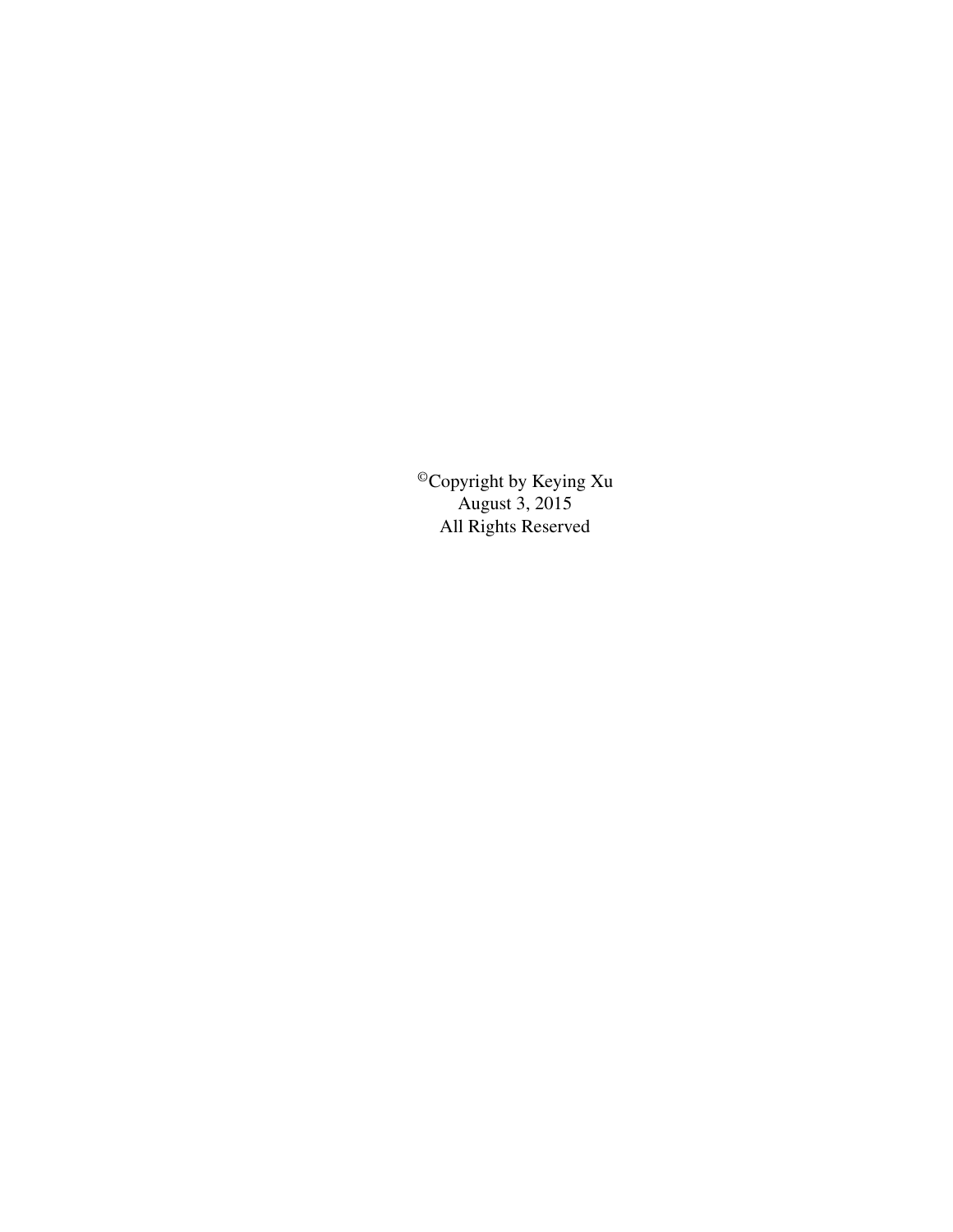## Representing Program Edits with the Choice Calculus

by

Keying Xu

### A PROJECT DESCRIPTION

submitted to

Oregon State University

in partial fulfillment of the requirements for the degree of

Master of Science

Presented August 3, 2015 Commencement June 2015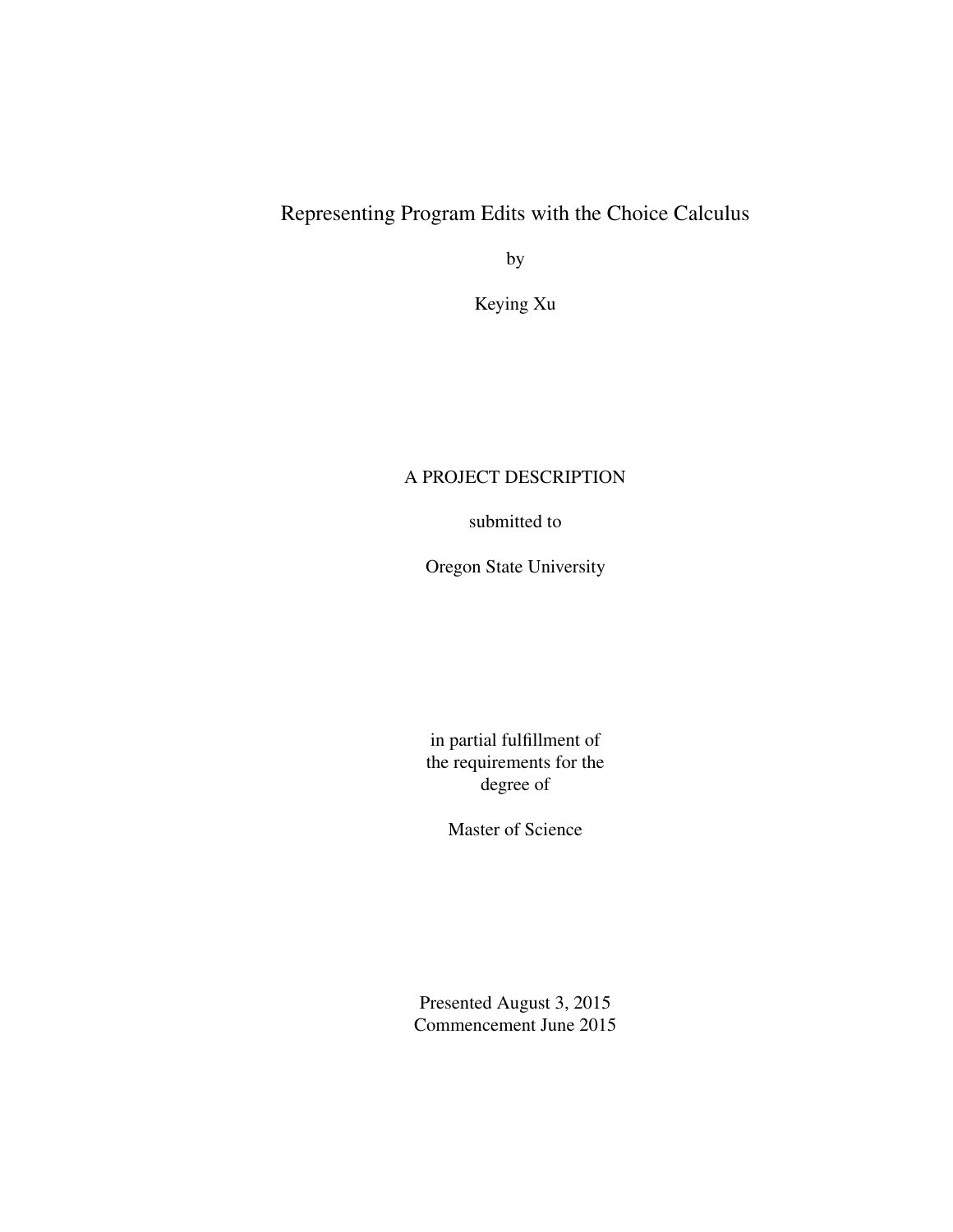Master of Science project description of Keying Xu presented on August 3, 2015.

APPROVED:

Major Professor, representing Computer Science

Director of the School of Electrical Engineering and Computer Science

Dean of the Graduate School

I understand that my project description will become part of the permanent collection of Oregon State University libraries. My signature below authorizes release of my project description to any reader upon request.

Keying Xu, Author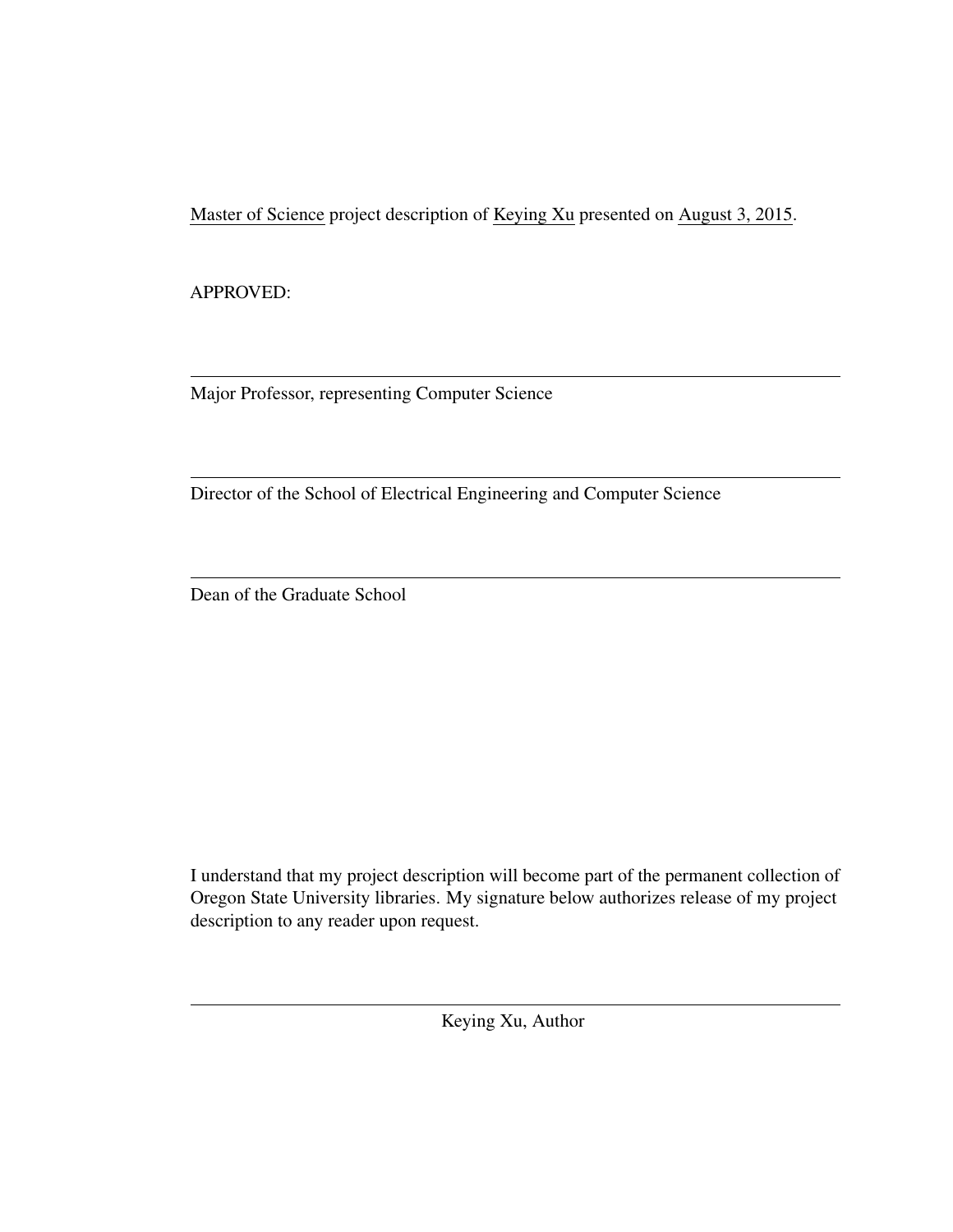## ACKNOWLEDGEMENTS

First of all, I'd like to express my thanks to my husband, Sheng, for his great help and encouragement. It's my greatest pleasure to have been with him for the past thirteen years.

I'm also heartfelt grateful to my advisor, Professor Martin Erwig. His patient advice, conscientious attitude in doing research, and his professional dedication influence me deeply.

Many thanks to my parents and my mother-in-law to help me take care of my babies and support me a lot. Without their help, definitely I would not be able to conduct my study.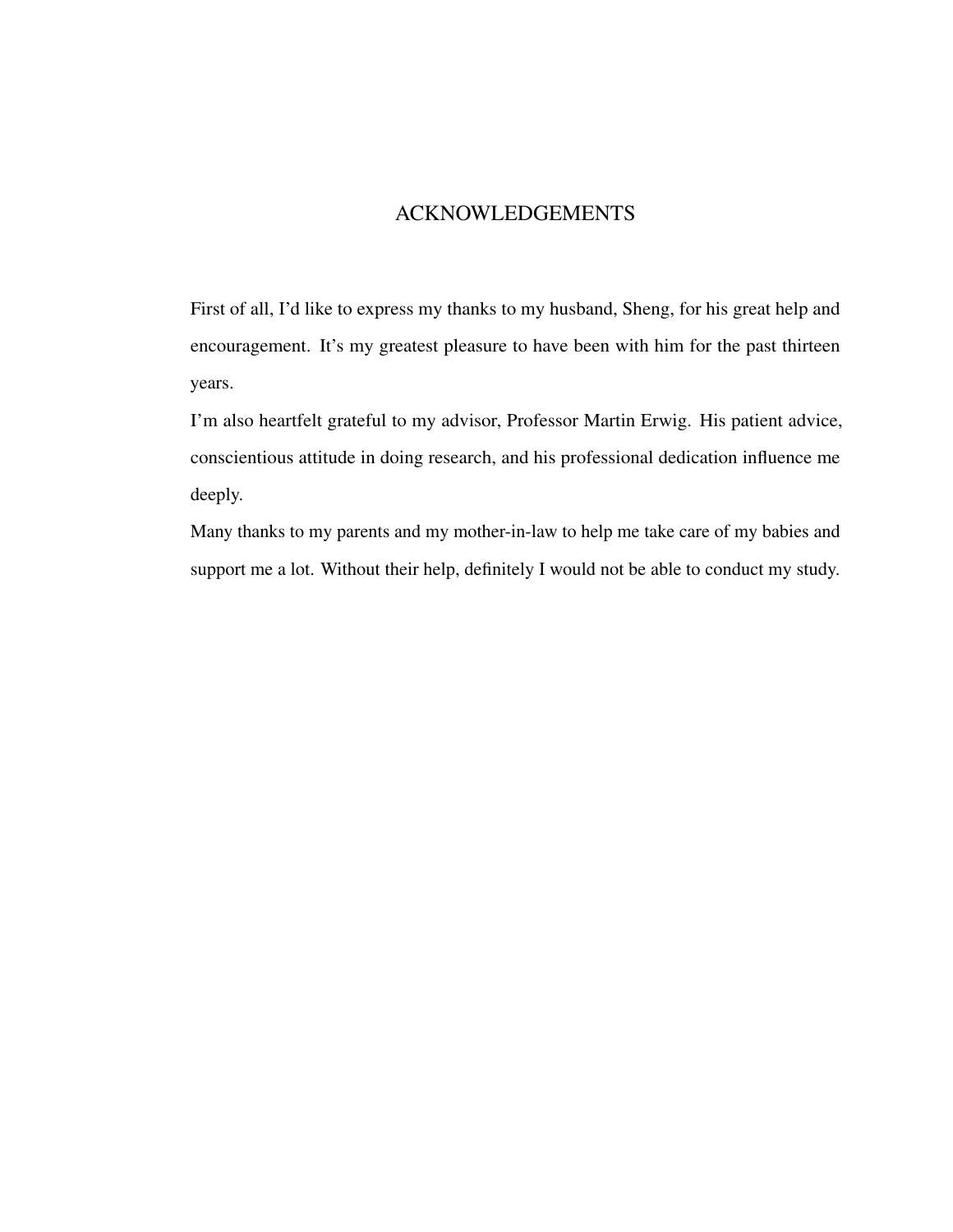## TABLE OF CONTENTS

|                |                                                          | Page         |
|----------------|----------------------------------------------------------|--------------|
| $\mathbf{1}$   | Introduction                                             | $\mathbf{1}$ |
|                | 1.1                                                      | $\mathbf{1}$ |
|                | 1.2                                                      | 3            |
|                | 1.3                                                      | 5            |
| $\overline{2}$ | <b>Background</b>                                        | 9            |
|                | 2.1                                                      | 9            |
|                | The linear edit model and selective undo and redo<br>2.2 | 10           |
|                | 2.3                                                      | 12           |
|                |                                                          | 16           |
| 3              | Choice Edit Model: Uncovering hidden relations           | 19           |
|                | 3.1                                                      | 19           |
|                | 3.2                                                      | 23           |
|                | 3.3                                                      | 26           |
| 4              | <b>Program Edit Graphs</b>                               | 32           |
|                | 4.1                                                      | 32           |
|                | 4.2                                                      | 35           |
|                | 4.3                                                      | 41           |
| 5              | Scalability                                              | 44           |
|                | 5.1                                                      | 44           |
|                |                                                          | 50           |
| 6              | <b>Conclusions</b>                                       | 59           |
|                | <b>Bibliography</b>                                      | 60           |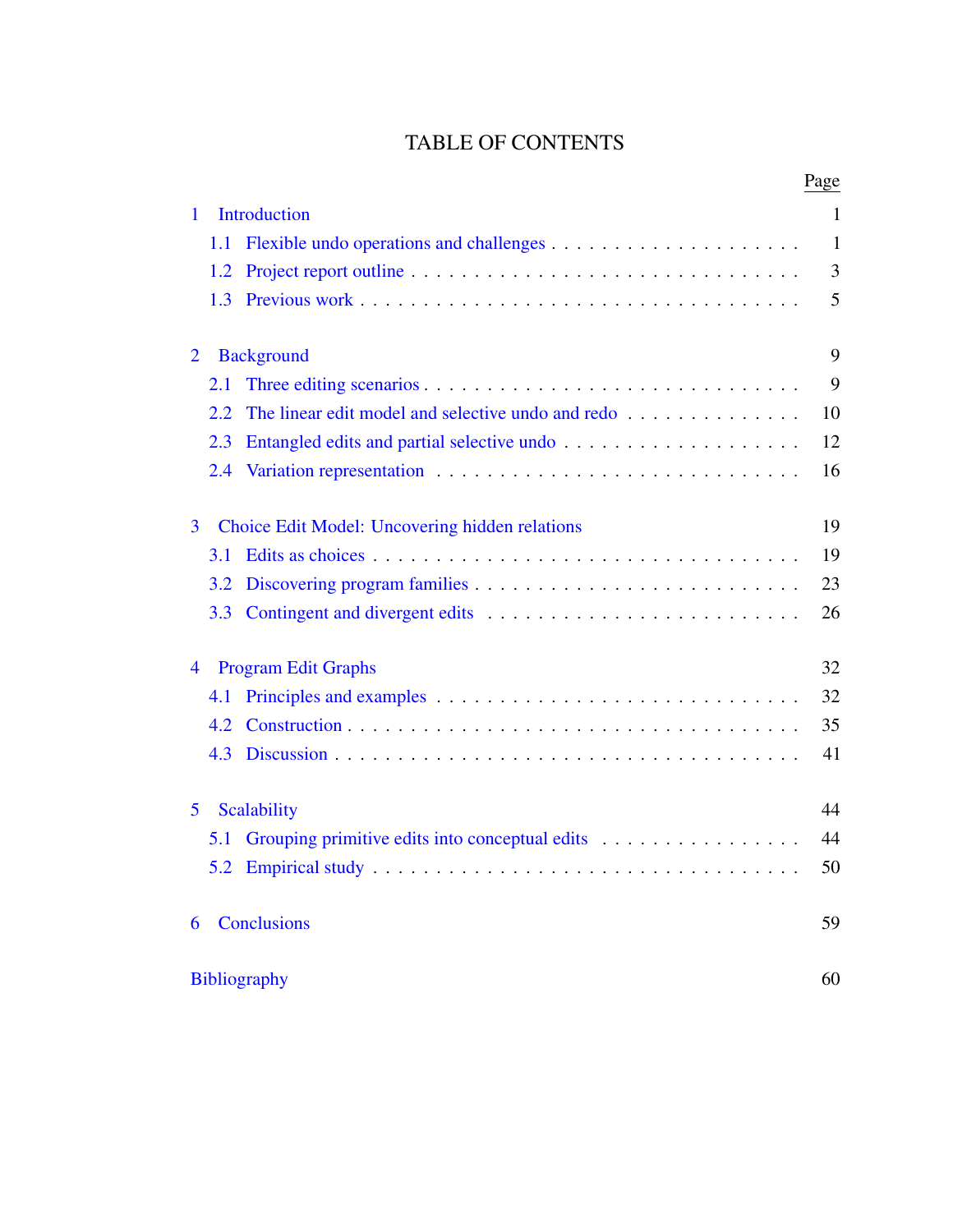# LIST OF FIGURES

| Figure |                                                                                                                                                                 | Page |
|--------|-----------------------------------------------------------------------------------------------------------------------------------------------------------------|------|
| 2.1    |                                                                                                                                                                 | 10   |
| 2.2    |                                                                                                                                                                 | 10   |
| 2.3    |                                                                                                                                                                 | 11   |
| 2.4    |                                                                                                                                                                 | 12   |
| 2.5    |                                                                                                                                                                 | 13   |
| 2.6    |                                                                                                                                                                 | 14   |
| 2.7    |                                                                                                                                                                 | 14   |
| 2.8    | Undo in partial selective undo for scenario 2.                                                                                                                  | 15   |
| 3.1    | Inference rules for computing contingent edits.                                                                                                                 | 27   |
| 3.2    | Inference rules for computing divergent edits.                                                                                                                  | 30   |
| 4.1    | PEGs for scenarios two and three, respectively.                                                                                                                 | 33   |
| 4.2    | PEG for some expression that has both contingent and divergent edits                                                                                            | 38   |
| 4.3    |                                                                                                                                                                 | 39   |
| 4.4    | PEGs produced by the prototype                                                                                                                                  | 40   |
| 4.5    |                                                                                                                                                                 | 42   |
| 4.6    | PEG for $A \cdot B \cdot C \cdot D$ (left) and branch filter for $A \cdot B$                                                                                    | 43   |
| 5.1    | Two different implementations, old (left) and new (right), for returning<br>the number of days for the given month. $\ldots \ldots \ldots \ldots \ldots \ldots$ | 46   |
| 5.2    | Conceptual edits discovered by CodingTracker for the programs in Fig-                                                                                           | 46   |
| 5.3    | Two versions of a drawing editor $(up)$ and the inferred edits $(down)$                                                                                         | 47   |
| 5.4    | Code snippets from ceval.c in Python 2.7.6 and 2.7.7, respectively.                                                                                             | 48   |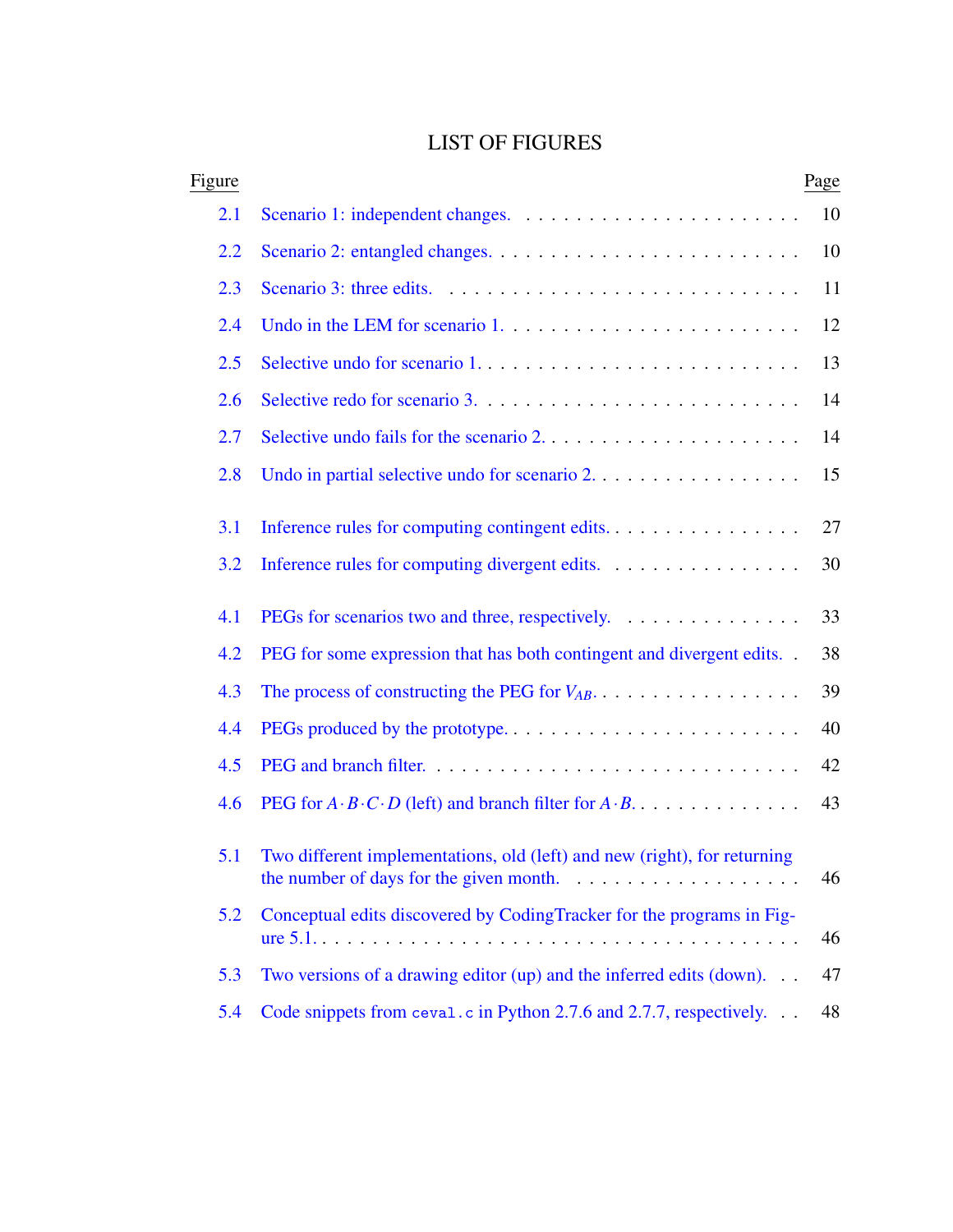# LIST OF FIGURES (Continued)

| Figure |                                                                                 | Page |
|--------|---------------------------------------------------------------------------------|------|
| 5.5    | Changes related to a type definition are viewed as a single conceptual edit. 56 |      |
|        | 5.6 The edits of removing both statements that were introduced in the previ-    |      |
| 5.7    | Results of the empirical study of identifying conceptual edits $\dots \dots$ 57 |      |
|        |                                                                                 | 58   |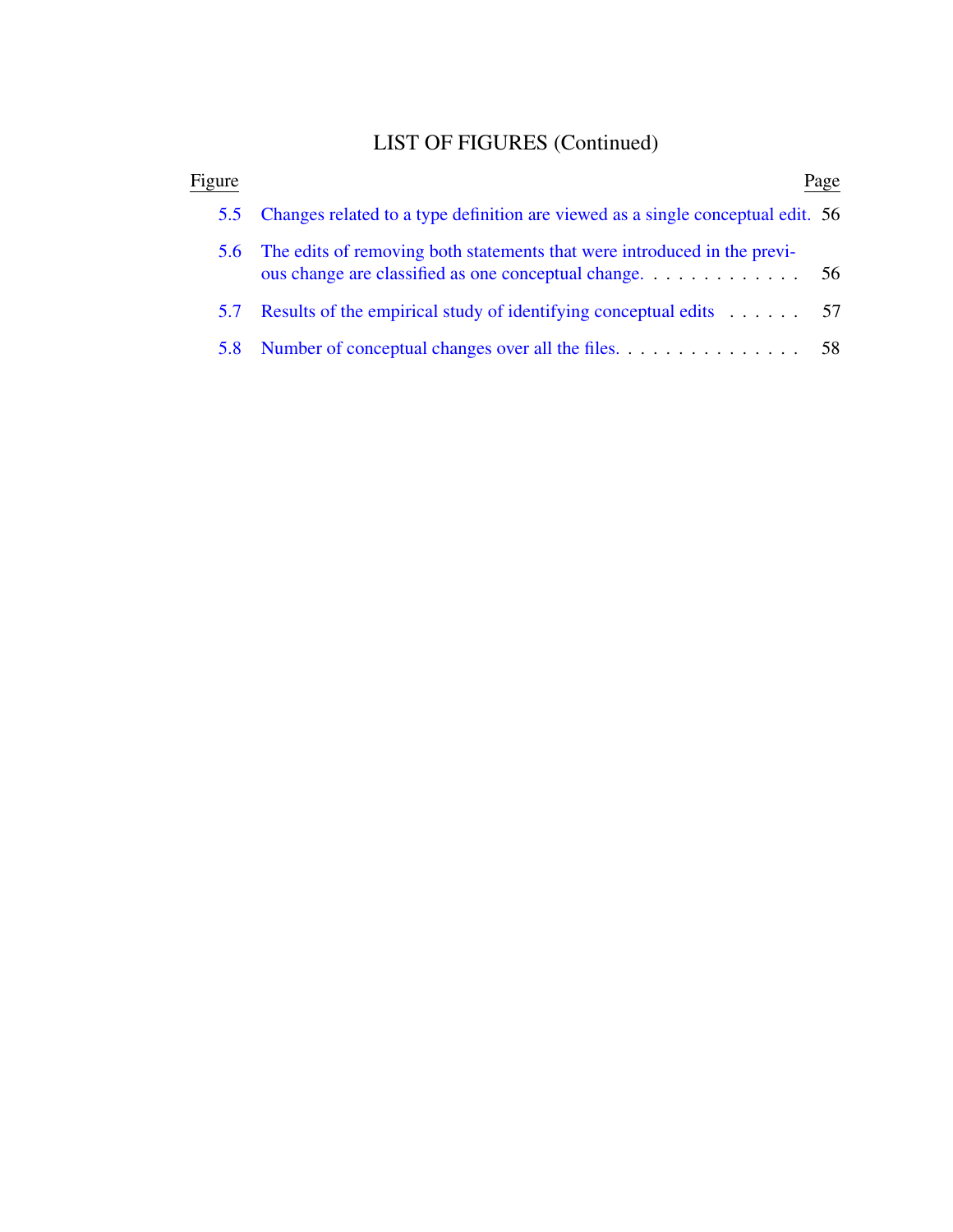#### Chapter 1: Introduction

<span id="page-10-0"></span>In this project description, I present my work on a choice-based edit model that supports flexible program edit, undo, and redo operations. In particular, it can untangle dependent edits to support partial selective undo, an operation that hasn't been supported by previous editors despite numerous efforts of improving them.

This chapter motivates the needs for a better support of program editing, discusses previous work, and outlines the structure of the rest of this project report.

#### <span id="page-10-1"></span>1.1 Flexible undo operations and challenges

Editing program source code and related artifacts is an integral task of software development. However, editing support is still primitive, even with modern editors. Most editors build upon on the linear edit model, which orders all editing operations based on the time points they occurred. While this model is amenable to a simple implementation, it limits editing operations that users may perform. Specifically, this ordering limits the flexibility of undo and redo operations. Earlier operations can be undone only after later operations have been undone. A similar restriction applies for redo operations.

However, it's quite common that we want to keep later edits but undo previous edits. This kind of operations is known as selective undo. A concrete example and a detailed description of selective undo are given in Section [2.2.](#page-19-0) According to a recent study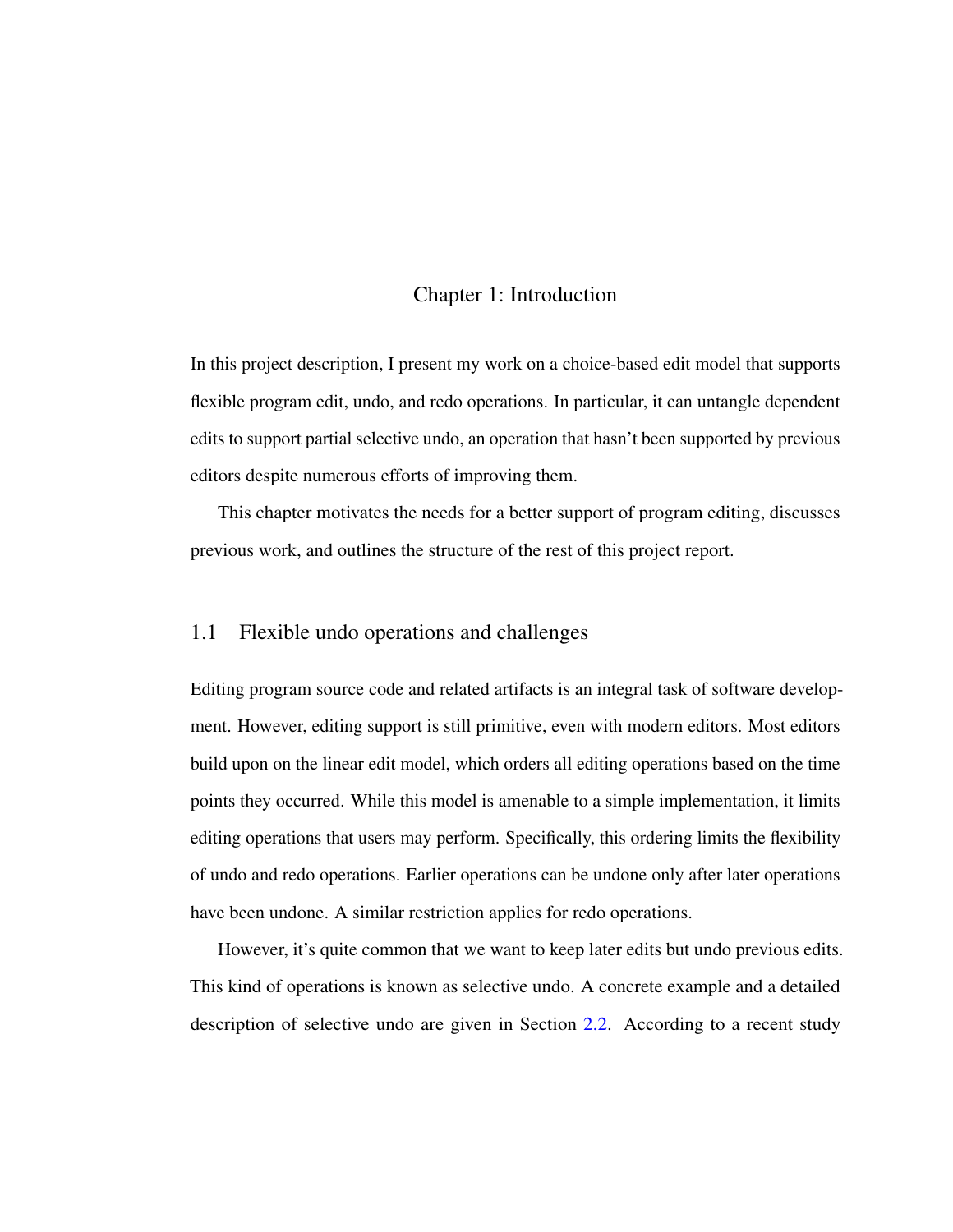performed by Yoon and Myers [\[2014\]](#page-73-0), about 9.5% of all programmer backtracking is selective undo. Selective undo is an active software engineering research topic [\[Cass and](#page-70-0) [Fernandes,](#page-70-0) [2007;](#page-70-0) [Myers and Kosbie,](#page-71-0) [1996;](#page-71-0) [Shao et al.,](#page-72-0) [2010;](#page-72-0) [Yoon and Myers,](#page-73-1) [2012;](#page-73-1) [Yoon et al.,](#page-73-2) [2013\]](#page-73-2).

In search for smart merging strategies, many version control systems (VCSs) maintain non-linear editing histories, which enable them to support selective undo to some degree. Examples are  $\text{Git}^1$  $\text{Git}^1$ , Mercurial<sup>[2](#page-11-1)</sup>, and Darcs<sup>[3](#page-11-2)</sup>. However, it's hard to rely on VCSs to provide selective undo for two reasons. First, it's very cumbersome to use VCS to track each editing operation. Second, selective undo fails in many cases in VCSs. To illustrate, consider a very simple example. Assume we have a file that contains two lines: a in the first line and b in the second. Now we have two changes and correspondingly two commits. The first change modifies a to c and is named commit *A*. The second change modifies b to d and is named commit *B*. Since *A* and *B* change different places of the file, we would expect to be able to undo *A* without affecting *B*. However, undoing *A* will lead to a conflict in both Git and Mercurial, and manual interventions are needed to resolve the conflict. In this situation, Darcs is able to undo the edit *A* without affecting *B*.

While supporting selective undo can be challenging, daily editing calls for even more flexible operations, such as the *partial selective undo*, which is explained in Section [2.3.](#page-21-0) Supporting selective undo and partial selective undo requires an edit model that possesses two properties. First, it must represent program edits in a succinct and compositional way so that different edits can be easily put together and certain edits can be singled

<span id="page-11-0"></span><sup>1</sup><http://git-scm.com>

<span id="page-11-1"></span><sup>2</sup><http://mercurial.selenic.com>

<span id="page-11-2"></span> $3$ <http://darcs.net/>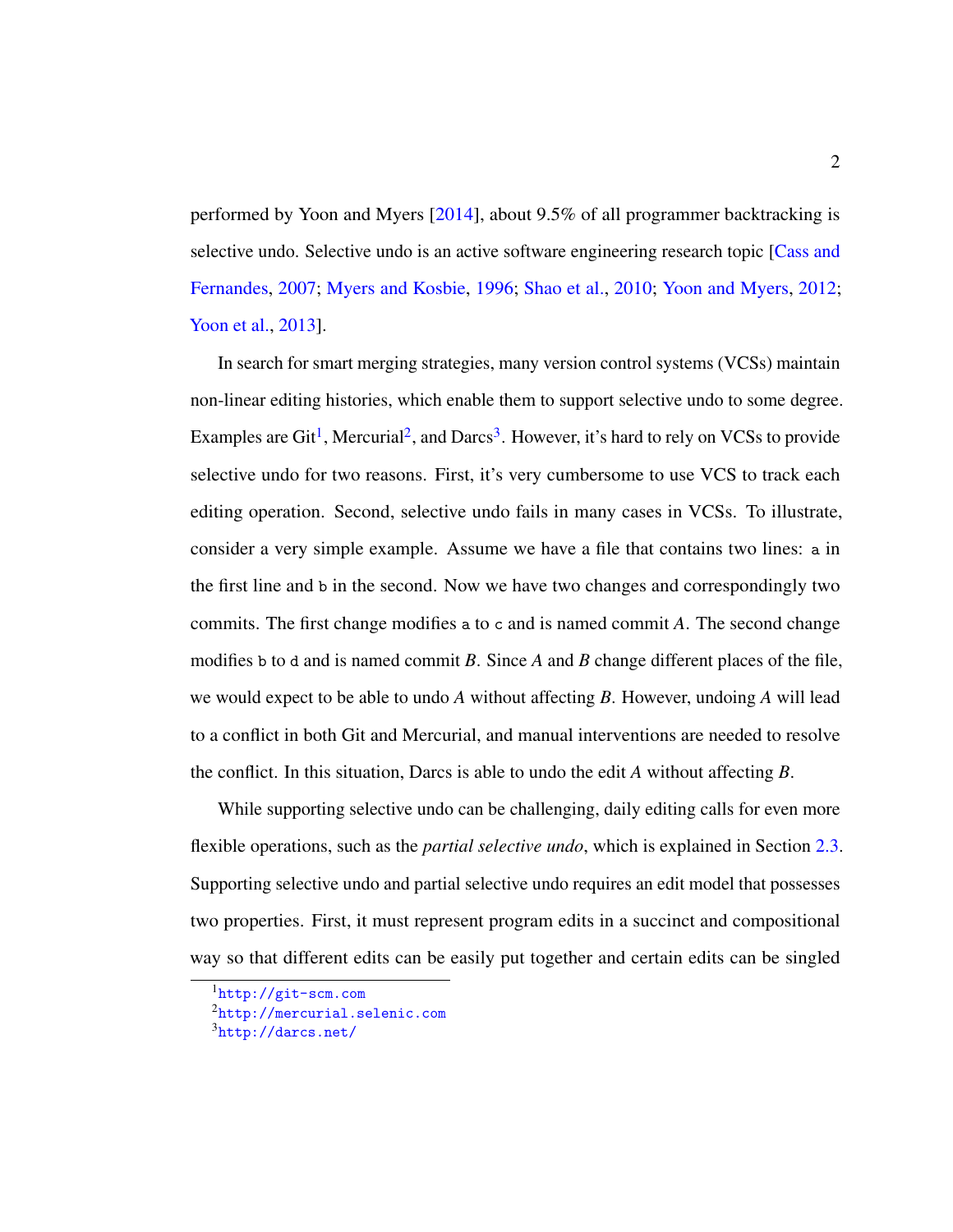out for undoing or redoing without affecting other edits. Second, it must be possible to discover relations between edits based on the representation so that entangled edits may be unchained and undone. Besides these properties, the relations between edits and the result of applying edits should be exposed to the user in a simple way so that the benefits of the flexible model can be reaped by the user.

This project report proposes a choice edit model that exhibits both properties and program edit graphs that show the relations between applying program edits and the resulting programs in a systematic way. The choice edit model employs *choices* to represent program edits. Specifically, if a program part *p* is changed to *q*, then a choice between *p* and *q* is created. Each choice has two alternatives, denoting the "old" program and "new" program, respectively. When multiple places are changed, multiple choices are created. The choice calculus [\[Erwig and Walkingshaw,](#page-70-1) [2011\]](#page-70-1) provides a set of rules for transforming choice expressions, which can be used directly to manipulate program edits. Though simple, choice expressions maintain enough structural information so that the relations among edits can be extracted and reasoned about.

### <span id="page-12-0"></span>1.2 Project report outline

This section gives an overview of the rest of this project report and presents main contributions. This project report is mostly based on the draft paper [\[Erwig et al.,](#page-71-1) [2015\]](#page-71-1) and extends it with a full description of an empirical study about grouping low-level edits to high-level edits.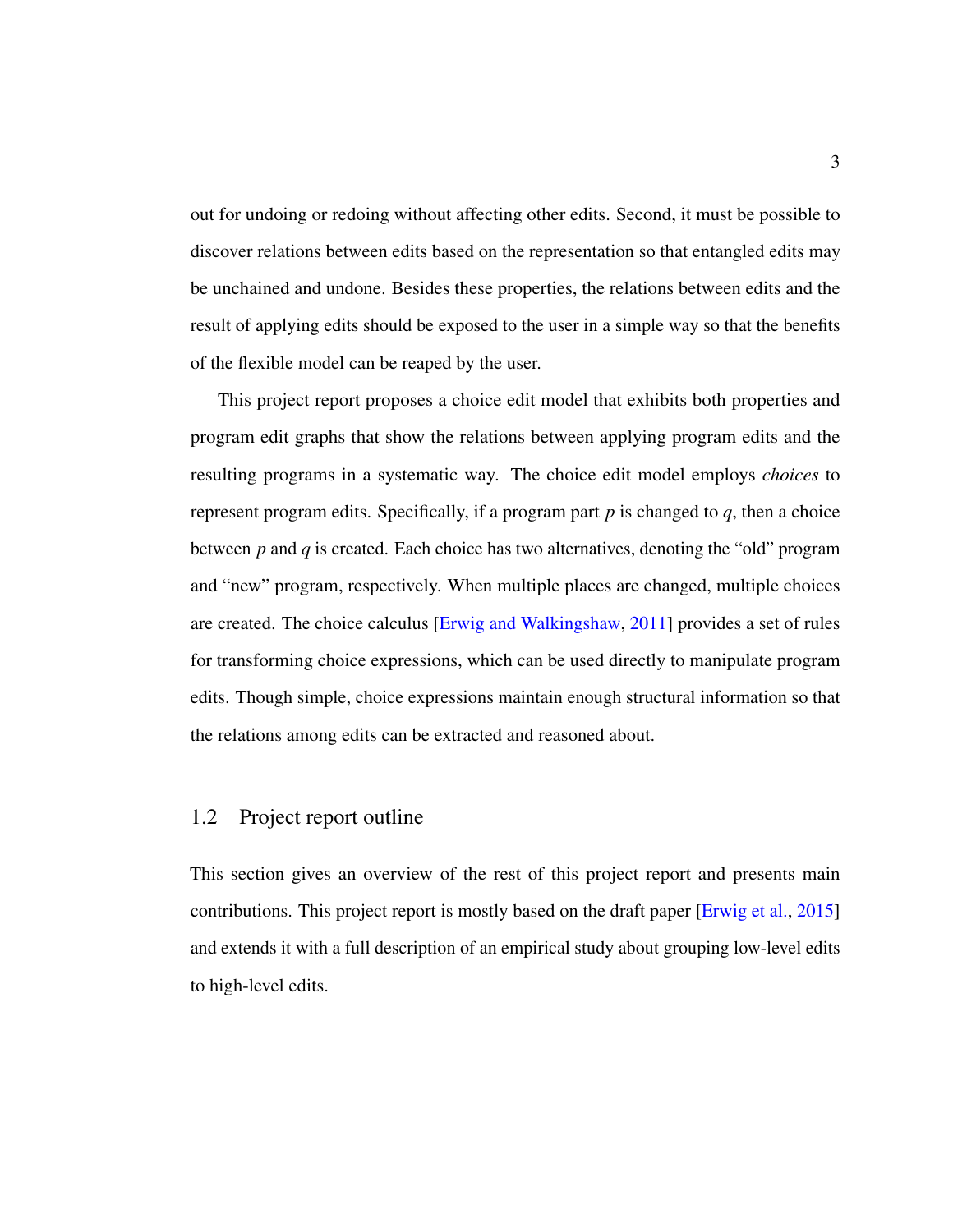- Chapter [2](#page-18-0) (Background) presents the basis for understanding this report. It gives a detailed account of the linear edit model, selective undo, and partial selective undo through several examples. It also introduces the choice-based variation representation.
- Chapter [3](#page-28-0) (Choice Edit Model) discusses how choices are introduced as programs are changed and how choice expressions are interpreted as program edits. A very important observation there is that editing programs corresponds to creating program families, which are programs encoding a set of related programs. This chapter also shows two important kinds of relations among program edits, contingent edits and divergent edits, and a set of rules for discovering them.
- Chapter [4](#page-41-0) (Program Edit Graphs) presents a graphical representation that shows the relations between program families, applying edits, and the resulting programs without exposing choice expressions, the underlying representations of the edit model, to the user. This chapter also presents an algorithm for constructing such graphs and discusses the implications of the density of graphs. This chapter also briefly presents a method to deal with the scalability problem of program edit graphs.
- Chapter [5](#page-53-0) (Scalability) investigates the scalability problem empirically. Through an empirical study of the Python source code, this chapter concludes that edits in over 85% of files can be grouped into fewer than 4 high-level edits. This demonstrates that program edit graphs can work well in many cases.
- Chapter [6](#page-68-0) (Conclusion) summarizes this project report and presents several directions for future work.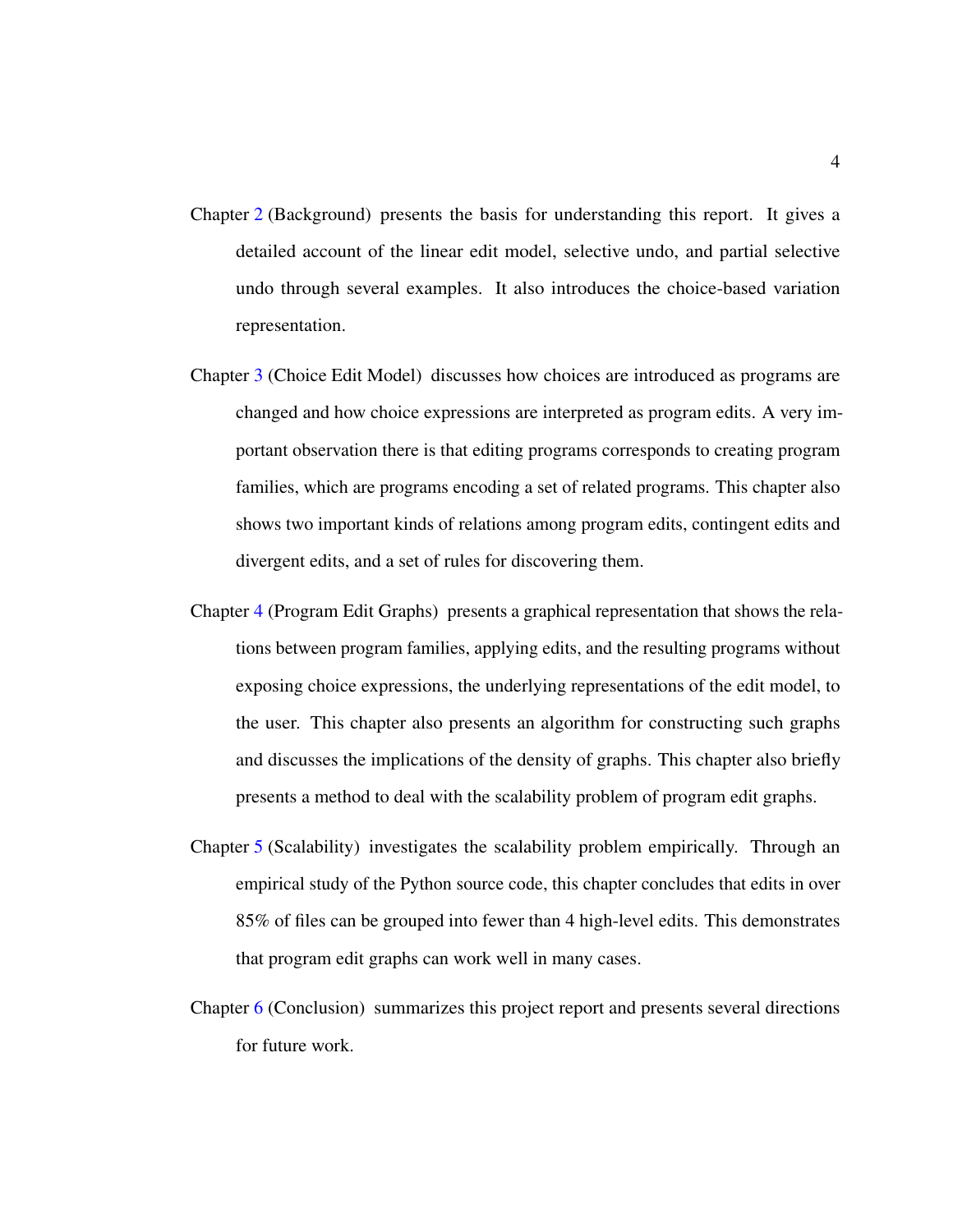#### <span id="page-14-0"></span>1.3 Previous work

The desire for formalizing undo operations and supporting more flexible undo operations has a long history. [\[Leeman,](#page-71-2) [1986\]](#page-71-2) gave a formalization of linear undo, which means that earlier operations can't be undone without undoing later ones. The insight of that work was that undo can be added to not only program edits, but also any form of computations through a generic form and using a set of only four primitives. A common definition of selective undo was given in [\[Berlage,](#page-70-2) [1994\]](#page-70-2), which also presented an approach to selective undo for graphical user interfaces.

Although not termed selective undo, some form of selective undo was introduced by [\[Archer et al.,](#page-70-3) [1984\]](#page-70-3), who also included an implementation named COPE. However, the model doesn't deal with editing directly but was about transformation of states of other objects, for example, the cursors in editors. The model consists of two kinds of commands: normal commands for manipulating the transformation of objects and metacommands for controlling the executions of normal command sequences, which were called scripts. The selective undo facility was supported through the use of metacommands **undo**, modify and redo.

**undo** back to  $c_i$  then **modify** commands ... in  $R$  and then **redo** through  $c_j$ .

where  $c_i$  is a command and  $R$  is a sequence of commands. The form of supported selective undo in COPE was limited since it didn't track dependencies between commands and requires direct interaction between the user and the script being executed. This system was improved in [\[Vitter,](#page-72-1) [1984\]](#page-72-1) by adding a mechanism for handling skip commands and in [\[Yang,](#page-72-2) [1988\]](#page-72-2) by adding a mechanism for rotating a sequence of commands. Each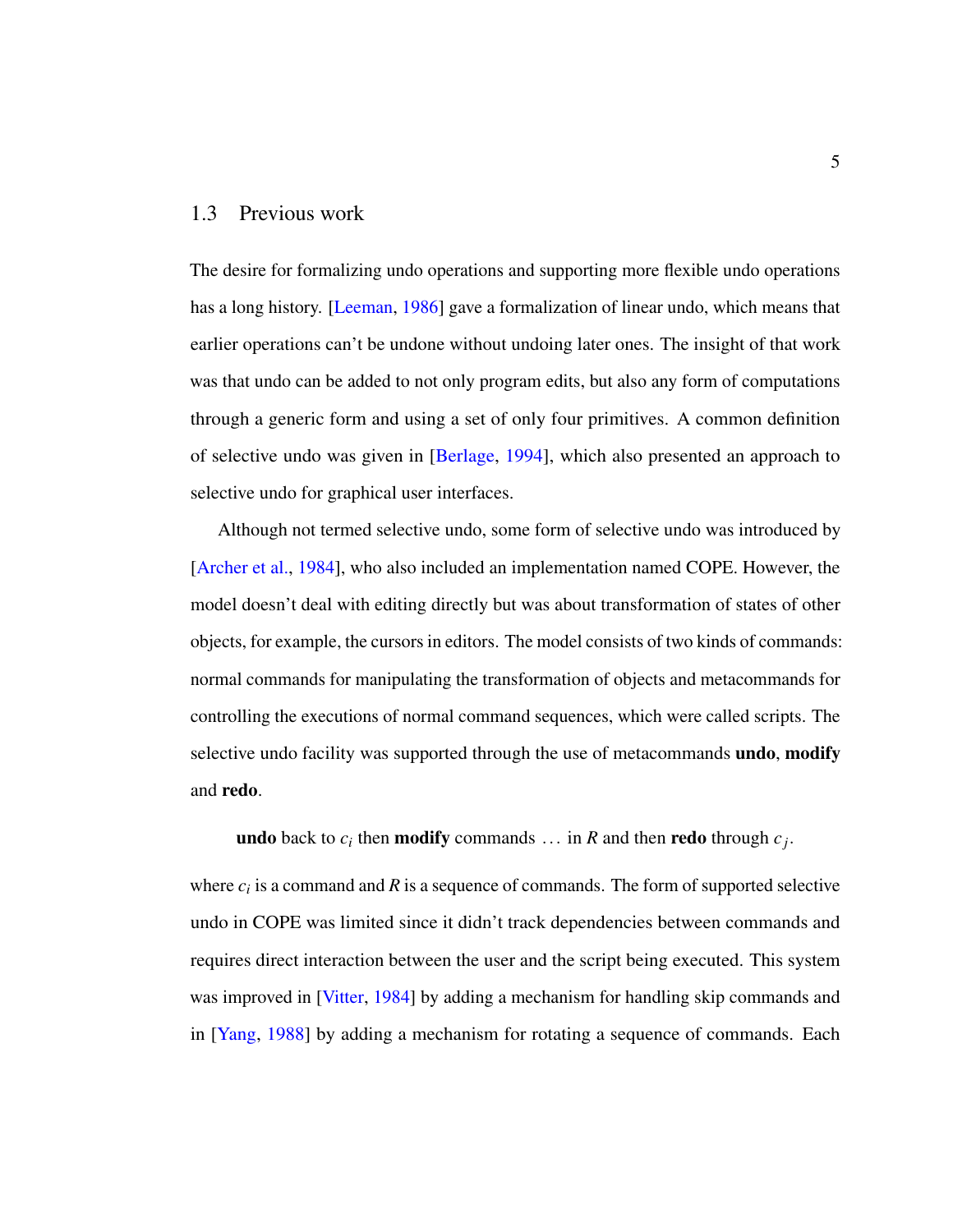addition made the original system more powerful, but also incurred more burdens for users since they have to step through commands or explicitly control the executions of commands.

Besides the script-based undo model [\[Archer et al.,](#page-70-3) [1984\]](#page-70-3) and its derivatives [\[Vitter,](#page-72-1) [1984;](#page-72-1) [Yang,](#page-72-2) [1988\]](#page-72-2), many other models for supporting selective undo have been developed [\[Zhou and Imamiya,](#page-73-3) [1997;](#page-73-3) [Myers and Kosbie,](#page-71-0) [1996;](#page-71-0) [Edwards et al.,](#page-70-4) [2000;](#page-70-4) [Cass and](#page-70-0) [Fernandes,](#page-70-0) [2007\]](#page-70-0). The nonlinear undo model [\[Zhou and Imamiya,](#page-73-3) [1997\]](#page-73-3) distinguished itself by introducing the notion of local objects so that selective undo can be applied to specific objects while previous models only had global objects. A particular challenge was partitioning global objects, which may contain circular dependencies, into subdirectories to hold local objects. The focus of [\[Cass and Fernandes,](#page-70-0) [2007\]](#page-70-0) was to correctly handle dependencies among different user actions and ensure the correct ordering of undoing dependent edits. This model was called *cascading* selective undo. The model distinguishes between parent actions and child tasks and classifies the relations of child tasks to different categories to capture their dependencies.

A large body of work on selective undo for collaborative systems has been done based on the idea of operational transformation [\[Prakash and Knister,](#page-72-3) [1994;](#page-72-3) [Ressel and](#page-72-4) Gunzenhäuser, [1999;](#page-72-4) [Sun,](#page-72-5) [2002;](#page-72-5) [Weiss et al.,](#page-72-6) [2009;](#page-72-7) [Sun and Sun,](#page-72-7) 2009; [Shao et al.,](#page-72-0) [2010\]](#page-72-0). Selective undo is critical for collaborative systems, where multiple people may work on the same document and it's unrealistic to undo later edits that may be performed by other people to undo an earlier edit. A particular challenge in collaborative editing is that locations relevant to local editors become invalid when edits are put together and applied to the global document. A common solution to this problem is operational transformation,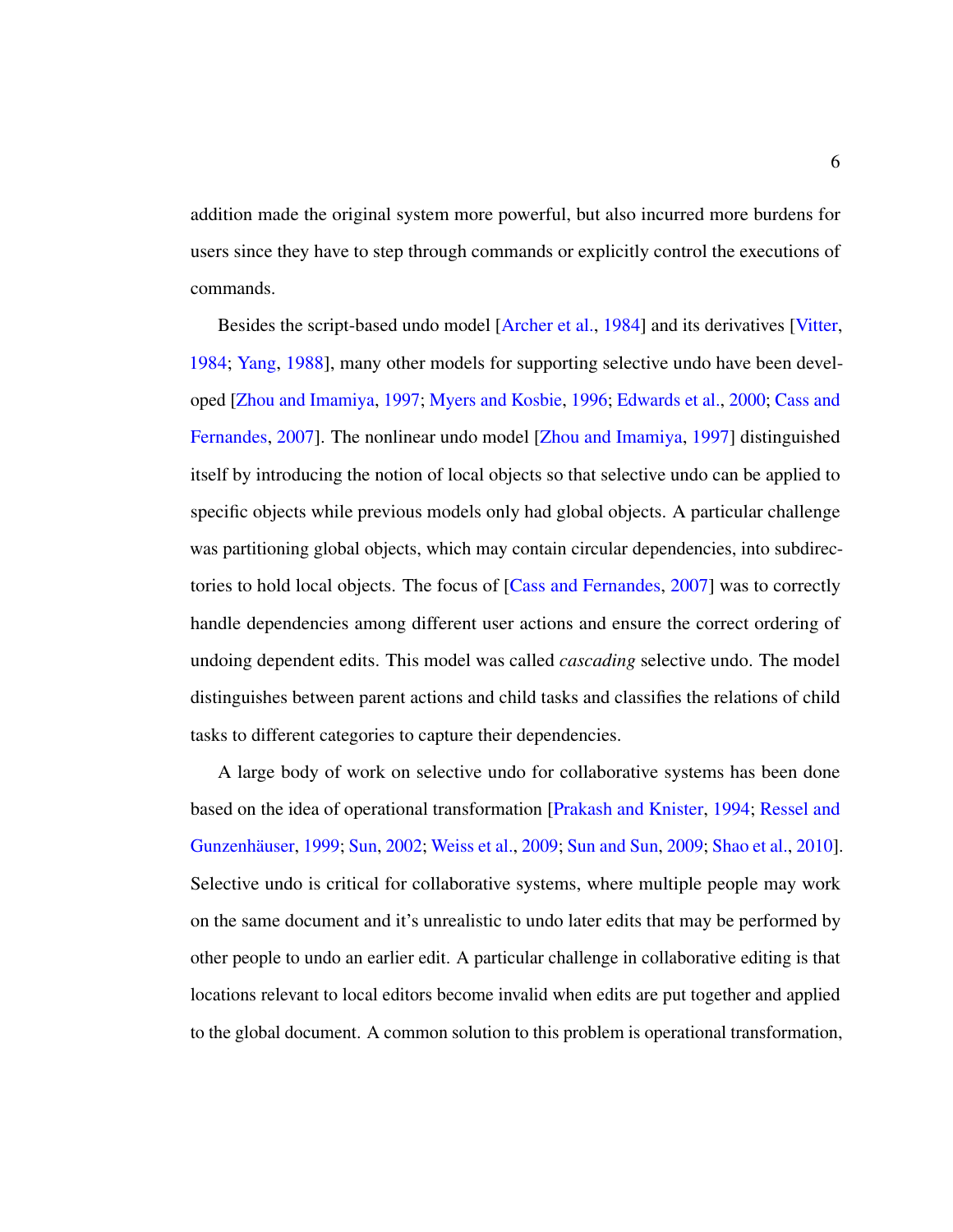which adjusts the local locations when edits are combined. To undo the given operation  $\alpha$  within the edit history *H*, [\[Prakash and Knister,](#page-72-3) [1994\]](#page-72-3) first transposes  $\alpha$  to the end of *H* by commutating adjacent operations. Note that *o* will be changed during the transposing process, in particular, the location information needs to be adjusted. When *o* is transposed to the end of *H*, it can be undone as usual. The transposing process fails if two operations fail to transpose due to conflicts. [Ressel and Gunzenhäuser, [1999\]](#page-72-4) performs undo in a similar manner but is restricted to local operations only. The improvement is that it achieves convergence of undo operations under certain conditions. Other work in this context mainly focused on showing the properties of undo operations and improving the complexity of undo.

Supporting selective undo in text editors brings up many tricky user interface issues [\[Yoon and Myers\]](#page-72-8). The first question results from regional conflicts among edit operations. This can happen when multiple operations are involved in overlapping locations. Another issue is how users specify what to selectively undo since it is difficult to name editing operations and showing snapshots is not helpful either. Azurite [\[Yoon and](#page-73-4) [Myers,](#page-73-4) [2011,](#page-73-4) [2012;](#page-73-1) [Yoon et al.,](#page-73-2) [2013;](#page-73-2) [Yoon and Myers\]](#page-72-8), an Eclipse plugin, addresses these problems by remembering conflicting regions, visualizing the fine-grained editing history through a timeline, allowing users to move back and forward on the timeline, and accepting changes at any time point. Azurite, however, is still based on the linear history model. The main difference between Azurite and the work here is that Azurite focuses on providing a better user interface and is less concerned with the underlying edit model, which is the focus of this work. Thus our work can complement their work.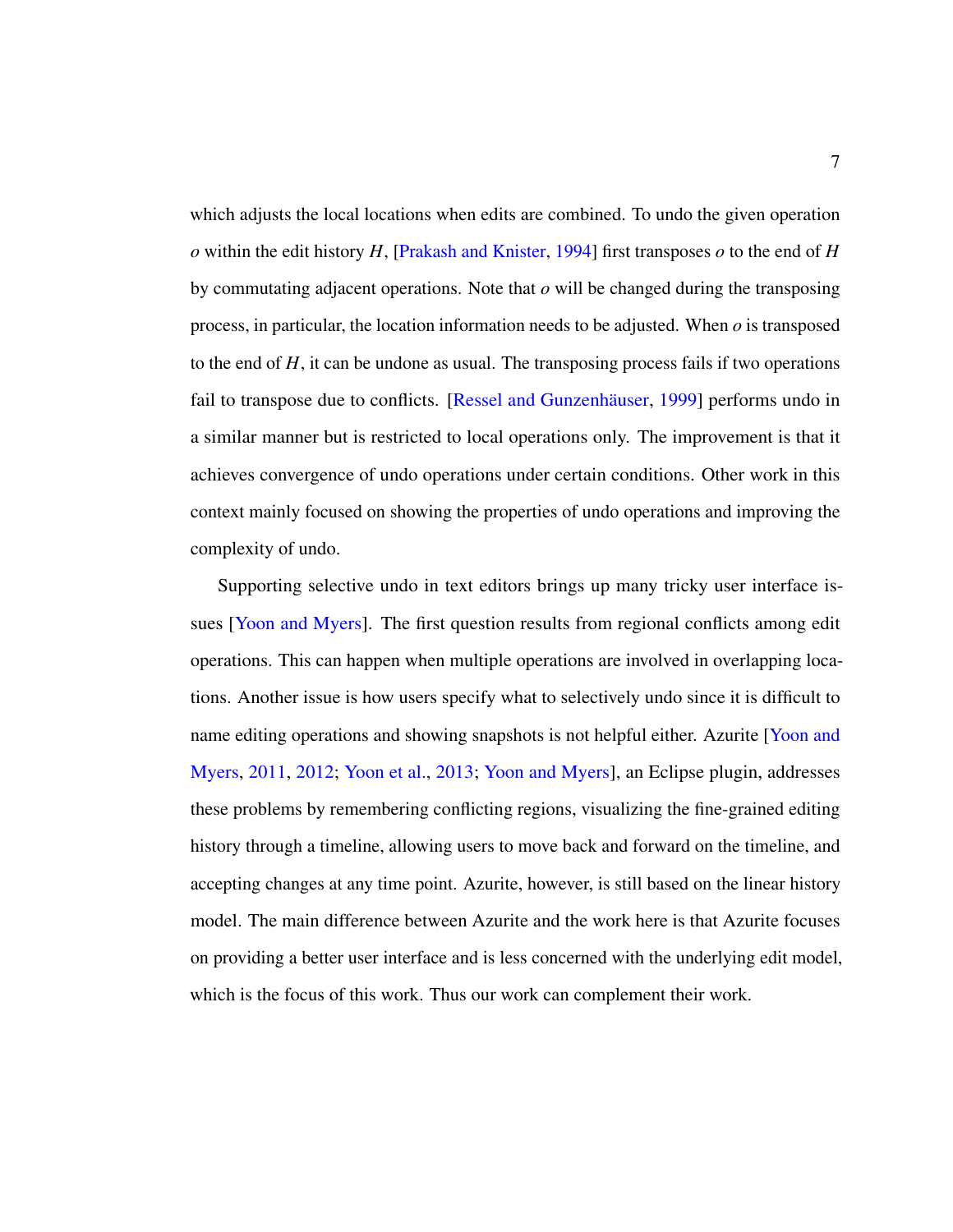In this work we are also interested in knowing how many low-level (primitive) edits may be classified into one high-level (conceptual) edit and how many conceptual edits typically appear between two versions of a file. A more detailed definition of primitive and conceptual edits is given in Section [5.1.](#page-53-1) Many efforts have been made to identify high-level changes from low-level edits [\[Demeyer et al.,](#page-70-5) [2000;](#page-70-5) [Ying et al.,](#page-72-9) [2004;](#page-72-9) [Dagit](#page-70-6) [and Sottile,](#page-70-6) [2013;](#page-70-6) [Negara et al.,](#page-71-3) [2014;](#page-71-3) [Kim and Notkin,](#page-71-4) [2009;](#page-71-4) [Nguyen et al.,](#page-72-10) [2010;](#page-72-10) [Kim](#page-71-5) [et al.,](#page-71-5) [2013\]](#page-71-5). In many cases, low-level changes are intended to form refactorings, fix bugs, add new features, and so on. Most of these approaches [\[Demeyer et al.,](#page-70-5) [2000;](#page-70-5) [Ying et al.,](#page-72-9) [2004;](#page-72-9) [Negara et al.,](#page-71-6) [2012b\]](#page-71-6) identify refactorings from low-level edits, such as variable renaming, value extractions, and method renaming. LSdiff [\[Kim and Notkin,](#page-71-4) [2009;](#page-71-4) [Nguyen et al.,](#page-72-10) [2010;](#page-72-10) [Kim et al.,](#page-71-5) [2013\]](#page-71-5) works differently in that no predefined rules of grouping changes are specified. Instead, high-level changes together with rules for grouping them are deduced from low-level changes. Most of these approaches are based on mining change histories. Although the completeness and precision of this method are challenged in [\[Negara et al.,](#page-71-6) [2012b\]](#page-71-6), it remains mainstream for understanding software changes.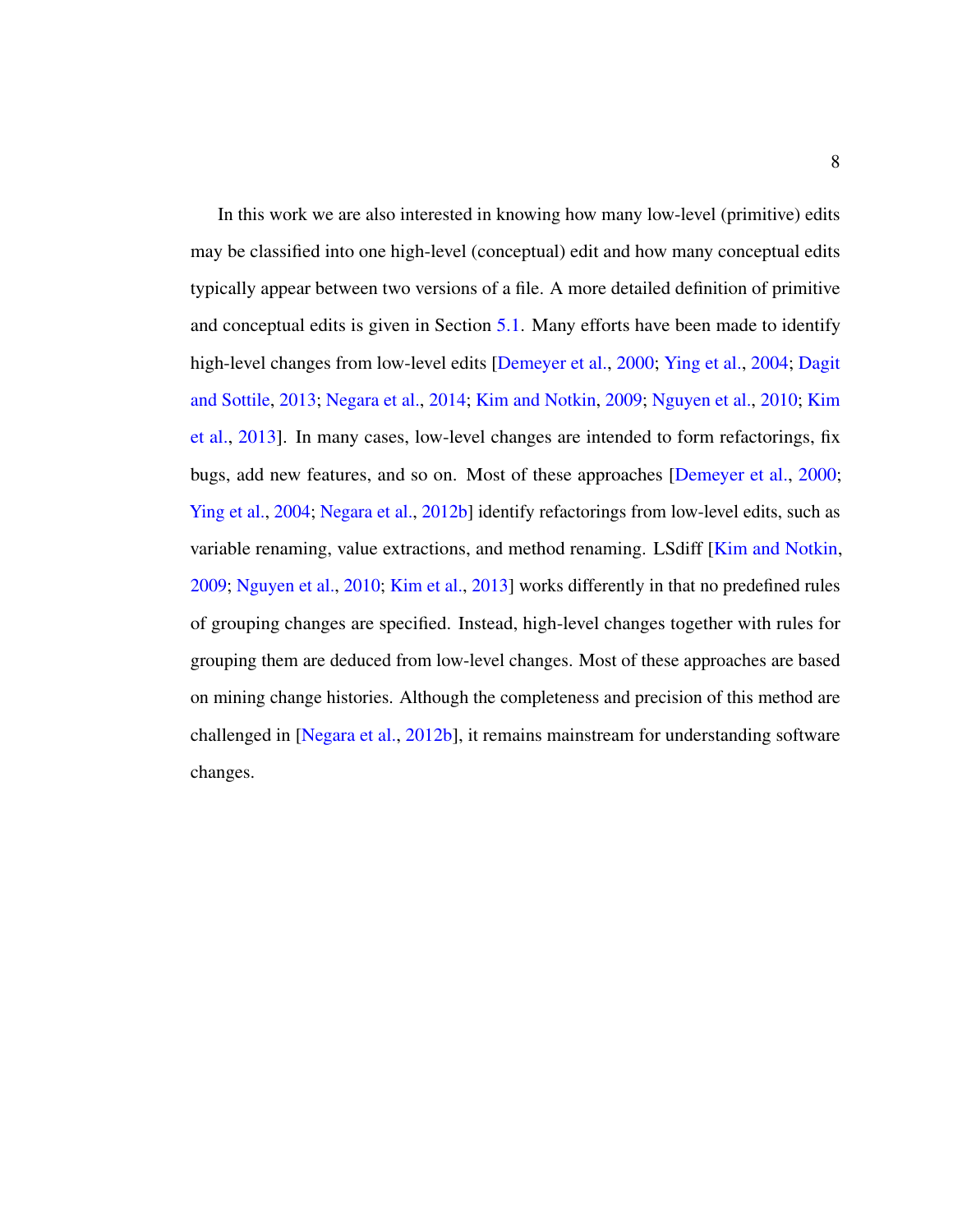#### Chapter 2: Background

<span id="page-18-0"></span>This chapter presents examples and principles that will be used throughout this report. In Section [2.1,](#page-18-1) I introduce three editing scenarios. In Section [2.2,](#page-19-0) I present the linear edit model, which doesn't support selective undo and redo. In Section [2.3,](#page-21-0) I describe entangled edits and partial selective undo. In Section [2.4,](#page-25-0) I introduce the choice calculus [\[Erwig and](#page-70-1) [Walkingshaw,](#page-70-1) [2011\]](#page-70-1), which is a language for representing variations and which forms the basis for the choice edit model.

#### <span id="page-18-1"></span>2.1 Three editing scenarios

I will introduce three editing scenarios that will be used frequently in this project report. The first scenario involves independent edits. Figure [2.1](#page-19-1) shows this editing process and the related programs. This scenario starts with the function *Pab*. Now we rename the parameter a to c, which yields  $P_{cb}$ . We call the change from  $P_{ab}$  to  $P_{cb}$  edit A. Next we change the local variable b to d. We obtain the program *Pcd* and refer to this change as edit *D*.

The second scenario, as shown in Figure [2.2,](#page-19-2) is a slightly modified version of the first scenario. After the edit *A*, we change the local variable b to c, which causes a name conflict between the function parameter and the local variable. To avoid this problem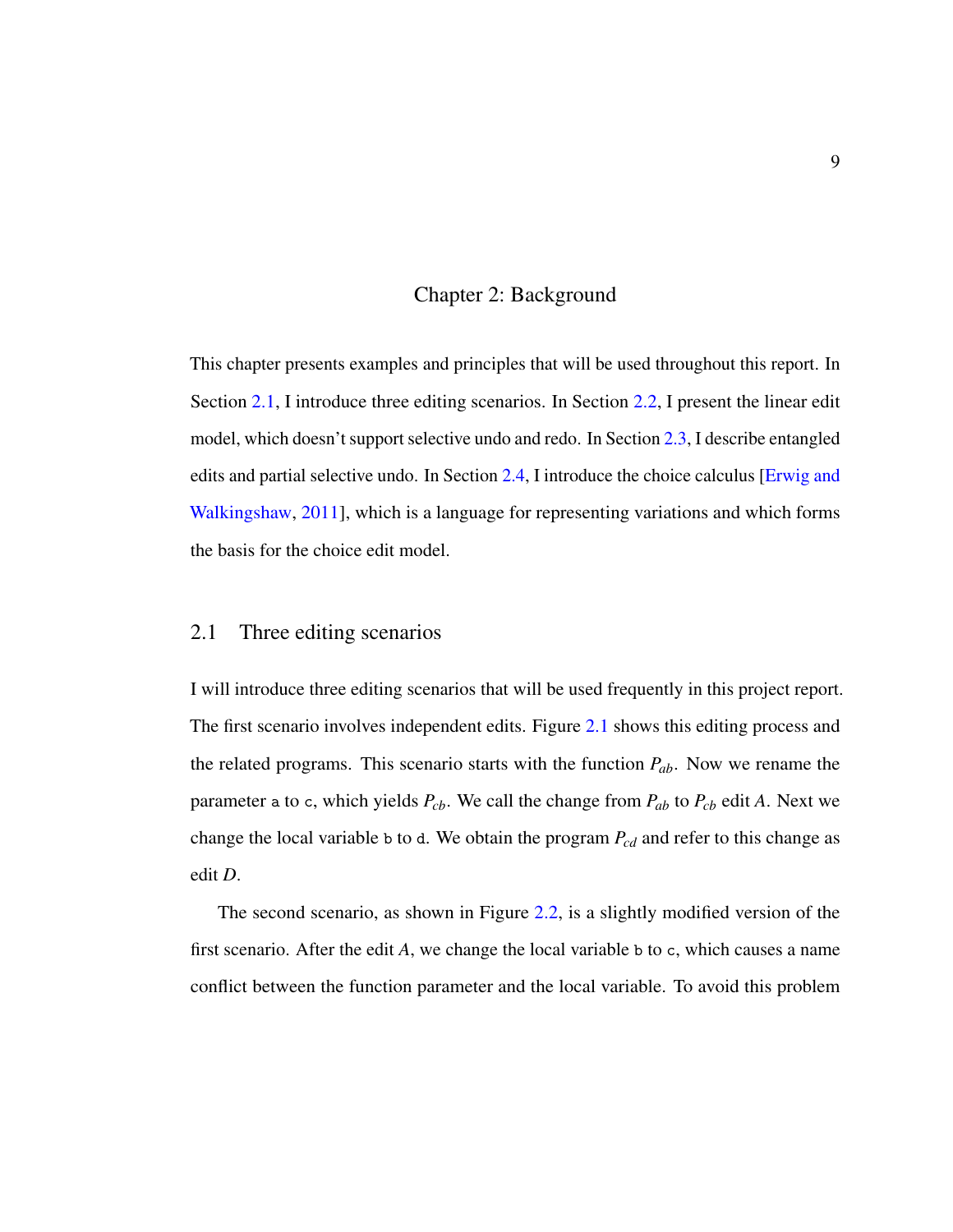<span id="page-19-2"></span><span id="page-19-1"></span>

| int f(int a){int b; return a+b;}             | $ P_{ab}$       |
|----------------------------------------------|-----------------|
| edit $A$                                     |                 |
| int f(int c){int b; return c+b;}             | $\mid P_{cb}$   |
| $\int$ edit D                                |                 |
| int f(int c){int d; return c+d;}             | $ P_{cd} $      |
| Figure 2.1: Scenario 1: independent changes. |                 |
| int $f(int a)$ {int b; return $a+b$ ;}       | $  P_{ab}$      |
| edit $A$                                     |                 |
| int $f(int c)$ {int b; return $c+b$ ;}       | $ \  \  P_{cb}$ |
| $\int$ edit B                                |                 |
| int f(int d) {int c; return d+c;}            | $P_{dc}$        |

Figure 2.2: Scenario 2: entangled changes.

we have to rename the parameter c to d. We refer to this change as edit *B* and call the resulting program *Pdc*.

The third scenario including three edits is also based on the first scenario. After the edit *A*, we revert it and modify a to x at the same time. We view the whole action as edit *B*<sup> $\prime$ </sup> and name the resulting variant  $P_{xb}$ . In the following edit *C*, we delete the local variable b and use the constant 5 to substitute the now dangling reference b. With that, we obtain the program  $P_{x5}$ . We show this editing process in Figure [2.3.](#page-20-0)

## <span id="page-19-0"></span>2.2 The linear edit model and selective undo and redo

The linear edit model (LEM) is usually implemented through a use of stacks. Since stack operations involve the top elements only, the LEM allows us to undo the most recent edit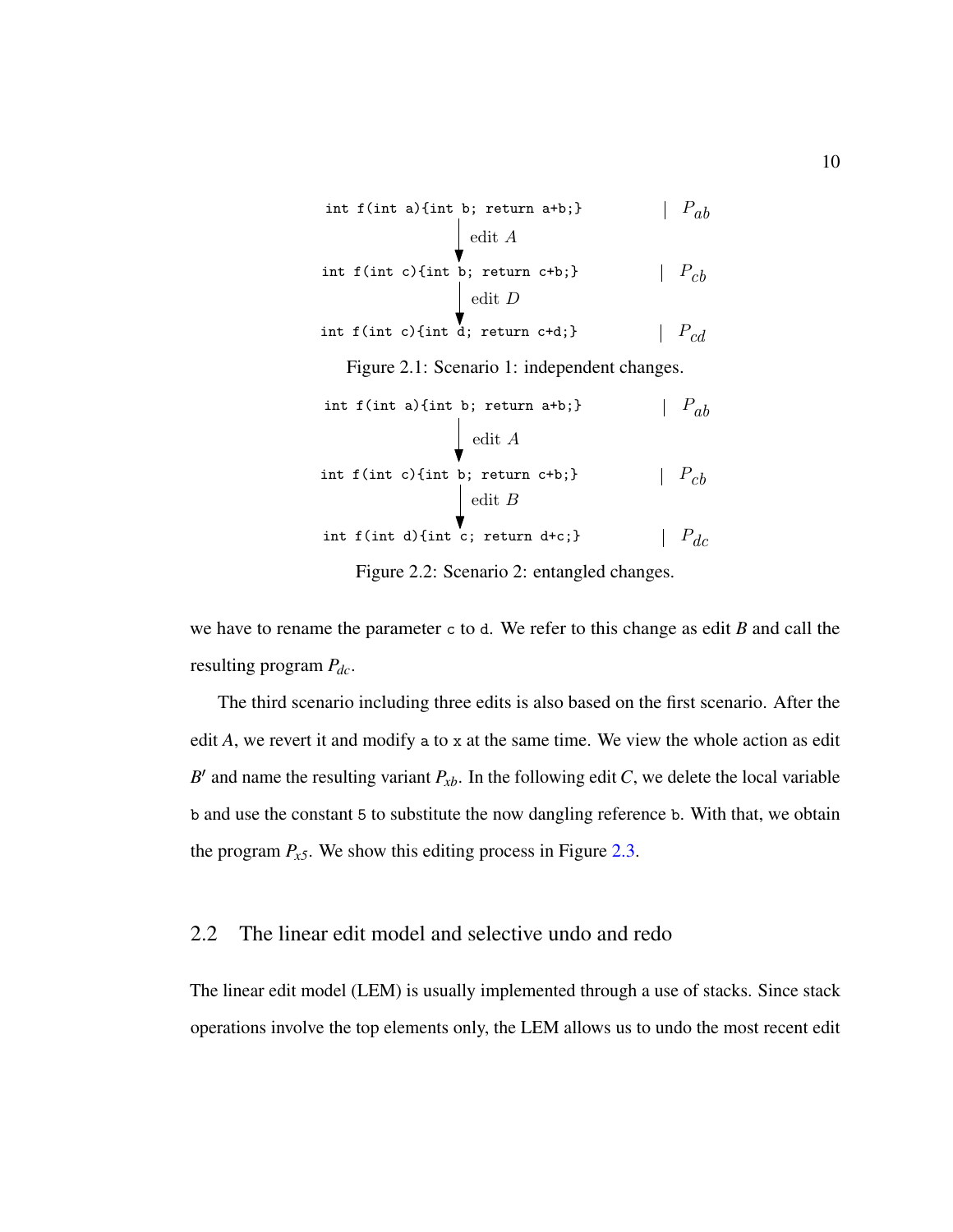<span id="page-20-0"></span>int f(int a) {int b; return a+b;} 
$$
\downarrow
$$
 P<sub>ab</sub>  
\nedit A  
\nint f(int c) {int b; return c+b;}  $\downarrow$  P<sub>cb</sub>  
\nedit B'  
\nint f(int x) {int b; return x+b;}  $\downarrow$  P<sub>xb</sub>  
\nedit C  
\nint f(int x) { return x+5;}  $\downarrow$  P<sub>xf</sub>

Figure 2.3: Scenario 3: three edits.

only. Figure [2.4](#page-21-1) illustrates the result of undoing edits in scenario 1. We observe that we can successfully undo *D*, the most recent edit made. However, undoing *A* after edit *D* is blocked because *A* is not the most recent edit.

Arguably, it's too restrictive to block the attempt of undoing *A* solely because the edit *D* hasn't been undone. We observe the edit *A* of renaming the parameter is indeed independent of the edit *D* of renaming the local variable. If two edits do not overlap, they are independent of each other, and either one can be undone. We call such kind of undo *selective undo*. The idea of selective undo lifts the restriction of temporal ordering of edits. Figure [2.5](#page-22-0) depicts undoing edits in selective undo for the scenario 1. We observe that undoing either edit first is allowed. Moreover, different undoing orderings lead to the same resulting program.

Next we will discuss the selective redo. Based on scenario 3, now assume we want to return to the state of applying the *A* edit but keeping the *C* edit. What we can do is undo the *B*′ edit and redo the *A* edit. Although edit *C* occurs after both the edits *A* and *B*′ , we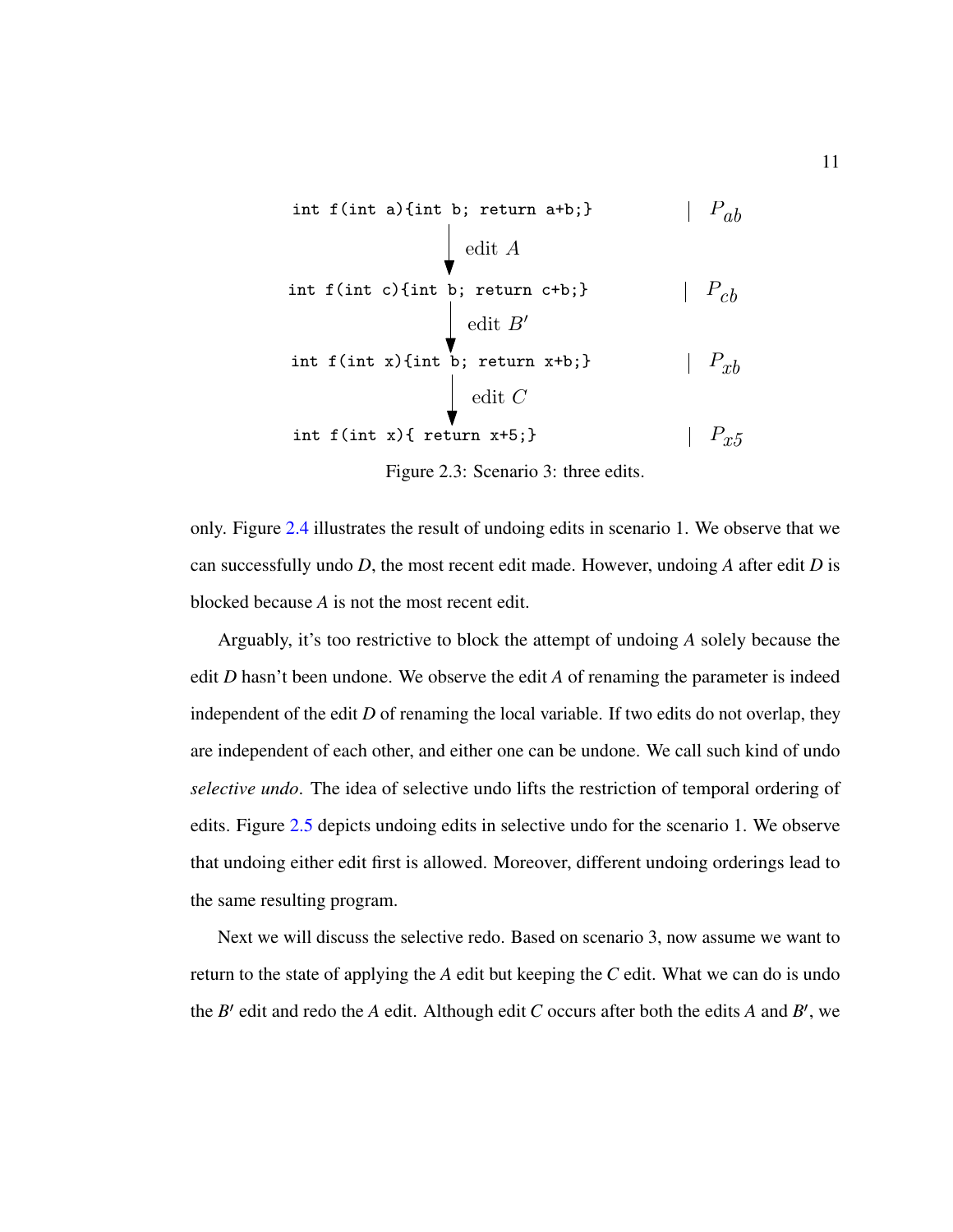<span id="page-21-1"></span>

Figure 2.4: Undo in the LEM for scenario 1.

can still choose to undo the earlier edit *B*′ , redo the earlier edit *A*, and keep the later edit *C* because they are independent of each other. Finally, we end up with the program *Pc5*. We capture this selective redo in Figure [2.6.](#page-23-0)

#### <span id="page-21-0"></span>2.3 Entangled edits and partial selective undo

In the previous section, we observed that selective undo improves the LEM in that it provides a more flexible support for undoing edits. More specifically, as long as two edits are independent, either one can be undone without changing the other edit. Now how about the case that two edits are actually entangled, for example, the edits *A* and *B* in the scenario 2.

To see how selective undo behaves for the scenario 2, Figure [2.7](#page-23-1) presents the attempt of undoing *A* directly after the edit *B*. However, it fails since the edit *B* depends on the edit *A* in that *B* changes the parameter that was previously renamed by *A*.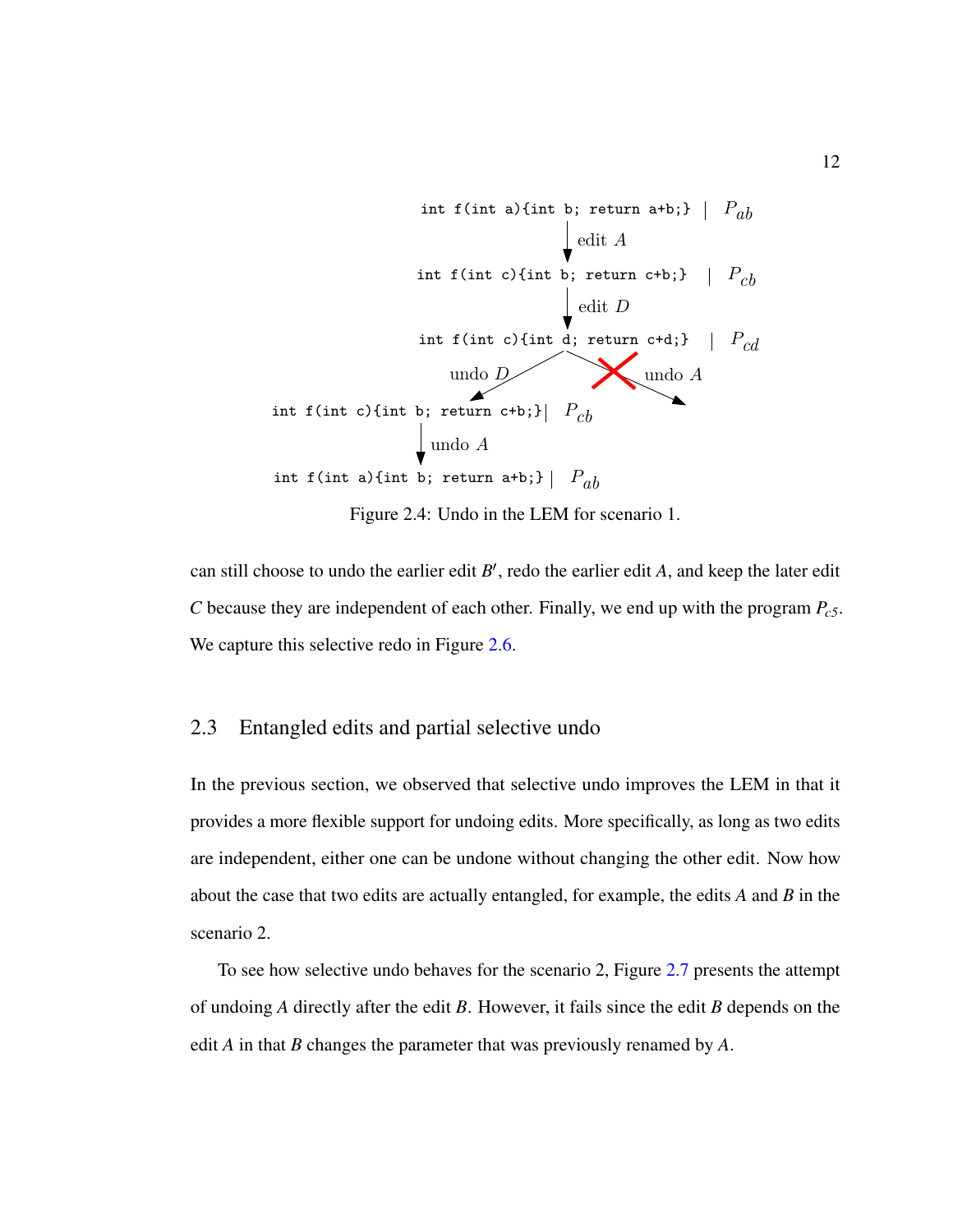<span id="page-22-0"></span>

However, it's not the case that the whole *B* depends on *A*. In fact, we can split *B* into two edits  $B_1$  and  $B_2$ , where  $B_1$  renames the parameter c to d and  $B_2$  renames the local variable b to c. Thus, although  $B_1$  depends on  $A$ ,  $B_2$  is independent of  $A$ . Figure [2.8](#page-24-0) presents this split and the resulting programs. The figure makes it clear that  $B_2$  in fact depends on *A*. In the figure, we use dashed arrows to denote the applications of edits conceptually. For example, while *A* is applied to the original program *Pab*, we can envision that it is applied to the program *Pac* since *A* changes the parameter a, which still exists in *Pac*.

With this view, it should be clear that undoing *A* should be possible. Meanwhile,  $B_1$  should be undone while  $B_2$  can be kept. Figure [2.8](#page-24-0) also demonstrates the process of applying this undo operation. In addition to selective undo, this operation relies on the notion of *partiality* of edits. Specifically, in order to undo *A*, we have partitioned *B* into *B*<sup>1</sup> and *B*2. We call this undo operation *partial selective undo*.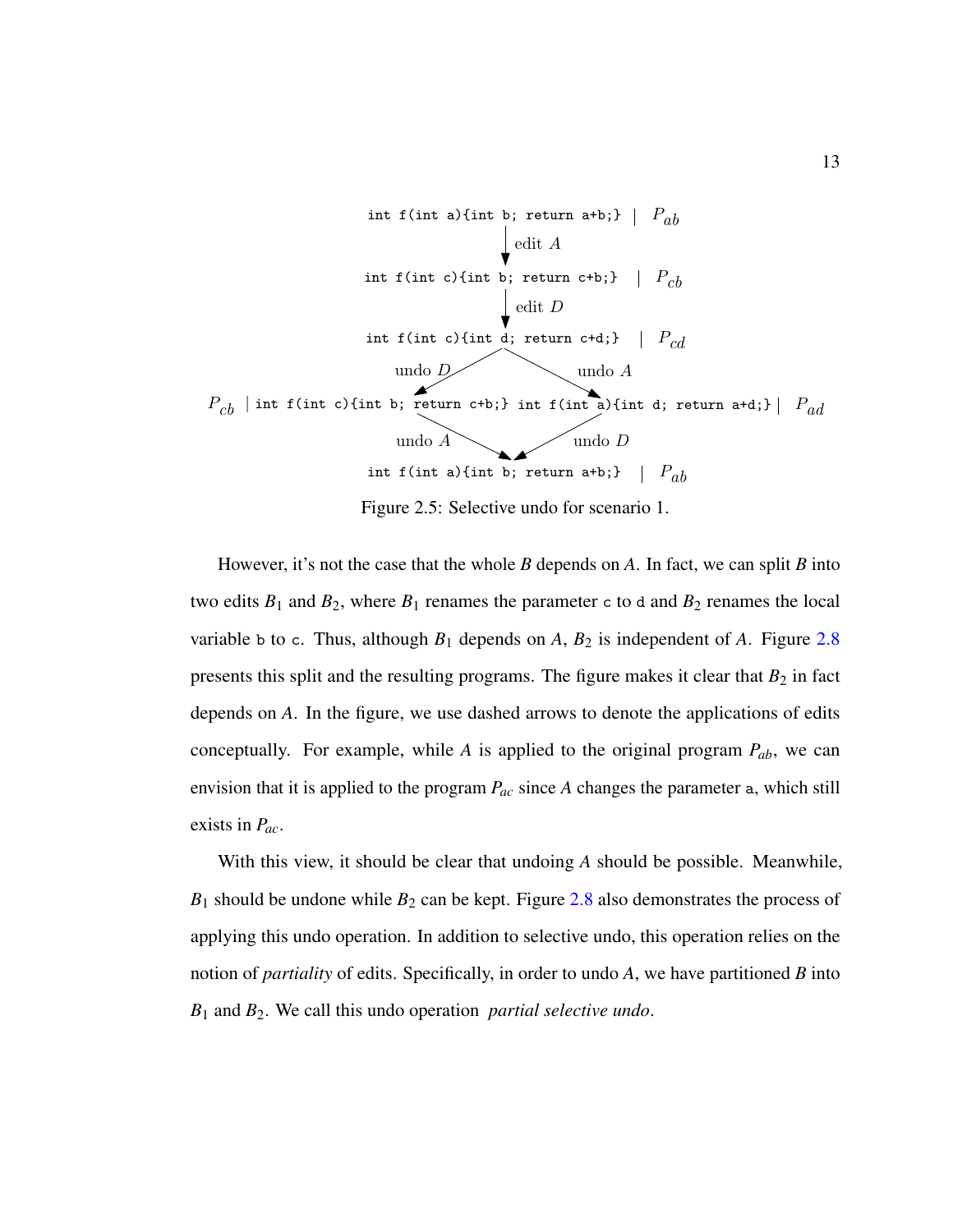<span id="page-23-0"></span>

Figure 2.6: Selective redo for scenario 3.

<span id="page-23-1"></span>

Figure 2.7: Selective undo fails for the scenario 2.

From Figures [2.2](#page-19-2) and [2.7,](#page-23-1) we know that the LEM and selective undo can produce three programs *Pab*, *Pcb*, and *Pdc* in scenario 2, which are produced by not applying any edit, applying the edit *A* only, and applying both the edits *A* and *B*, respectively. With the partial selective undo, we can reach an additional program *Pac* as shown in Figure [2.8.](#page-24-0)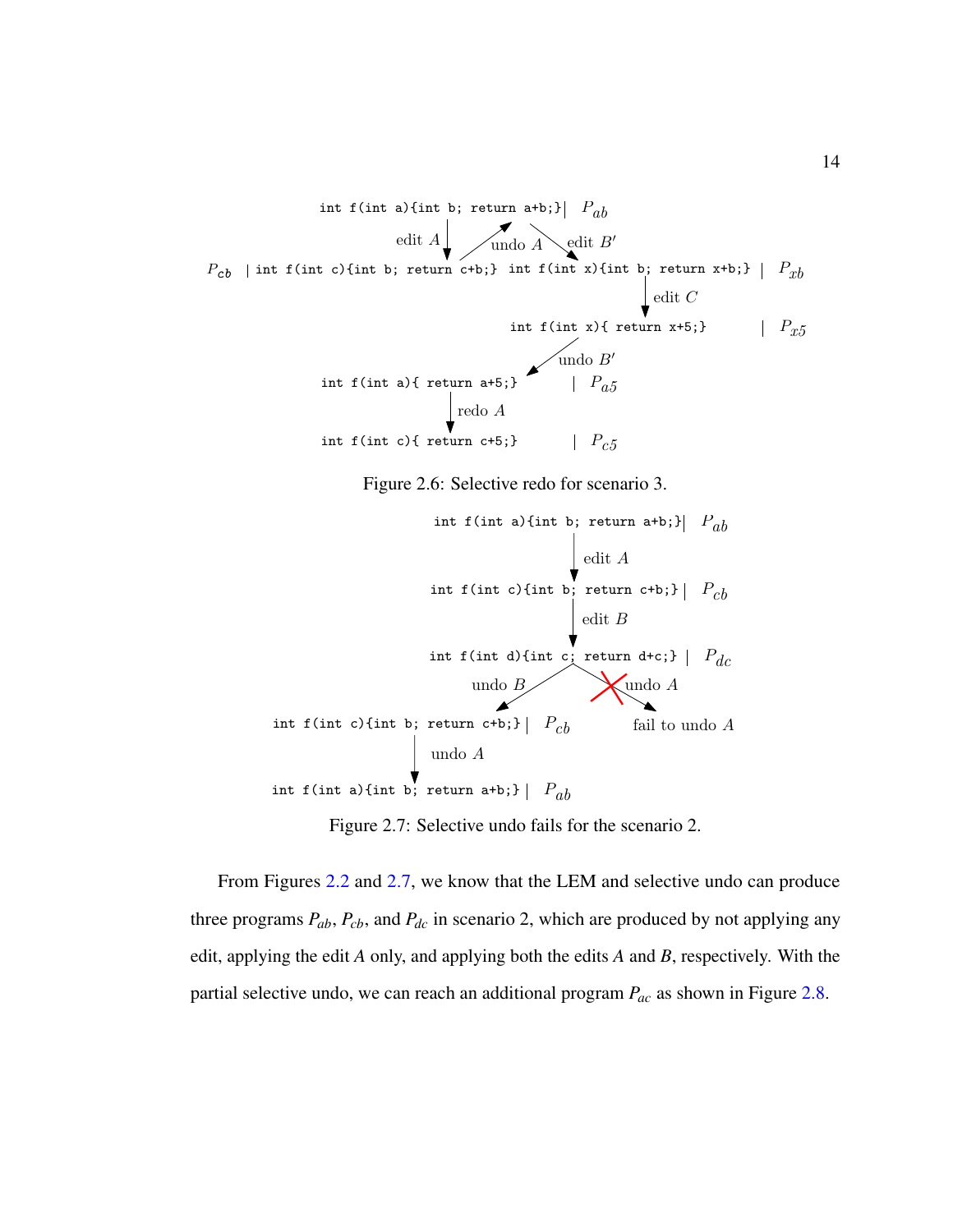<span id="page-24-0"></span>

Figure 2.8: Undo in partial selective undo for scenario 2.

While selective undo is more flexible than the LEM, partial selective undo is yet more flexible in that it allows us to reach more editing states, for example, the program *Pac* in scenario 2. Although discovering the hidden program *Pac* can simplify the editing process, it is not easy to achieve this without a good tool support. This project report presents a method to discover, represent, and exploit such hidden programs with support for partial selective undo.

At this time, we find that without a formal representation, it takes a lot of effort to keep track of all the edits, remember the relations among these edits, and reason about the resulting programs. We will go back to these examples in Chapter [3](#page-28-0) after we introduce a variation representation in the next section.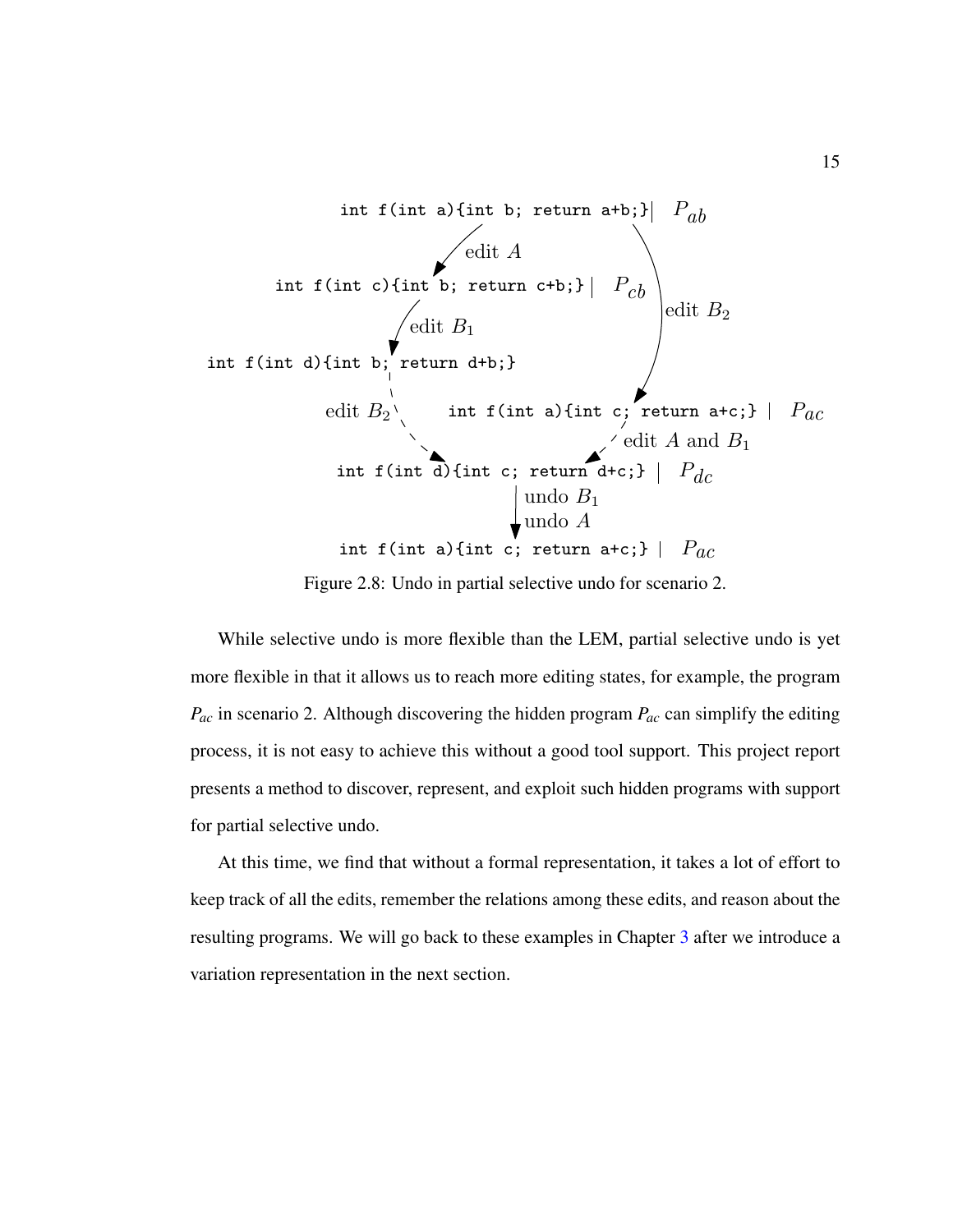## <span id="page-25-0"></span>2.4 Variation representation

The choice calculus provides a systematic and formal representation of software variations. It has been widely explored in software variation research, for example, in variation programming [\[Erwig and Walkingshaw,](#page-71-7) [2013\]](#page-71-7), variational typing [\[Chen et al.,](#page-70-7) [2012,](#page-70-7) [2014\]](#page-70-8), projectional editing [\[Walkingshaw and Ostermann,](#page-72-11) [2014\]](#page-72-11), type checking software product lines [Kästner et al., [2012\]](#page-71-8), and other analyses of software product lines. In this project report, to represent program editing evolutions, we mainly utilize its choice representations and selection semantics. We focus our discussion on binary choices. Each choice consists of a *dimension name* and two *alternatives*. The following example displays a general form on how we use choices to represent program edits.

$$
vp:\mathtt{int}\,A\langle \mathtt{a},\mathtt{b} \rangle\texttt{=1};
$$

Here *vp* is a variational program, which declares the variable a or b and assigns the value 1 to it. The tag *A* is called a *dimension*. Variables a and b are the left and right alternatives of choice *A*, respectively. Choices under the same dimension represent one program edit, and choices under different dimensions represent independent edits. In general, a variational program may have a more complicated variational structure, for example, nesting a variational expression in a choice. Note that we use single letters in alphabetical order to show the edits in the order in which they occurred. Thus choice *B* is an edit that happened later than *A*.

The syntax of variational programs is given as follows.

$$
e ::= token | D\langle e, e \rangle | e...e
$$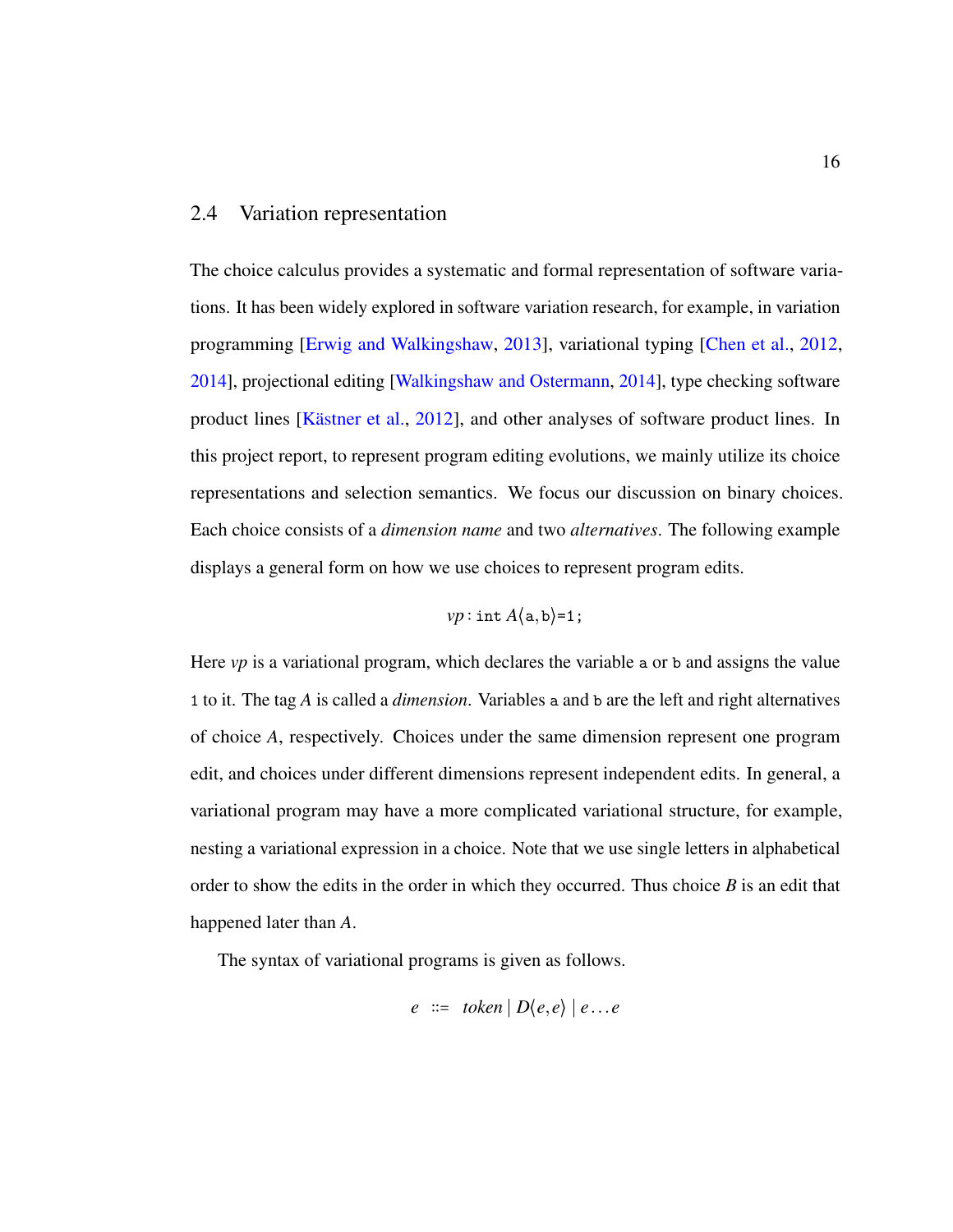This syntax says that a variational program can be a token, a choice of variational programs, or a concatenation of other programs. We can represent the variational program *vp* as follows.

$$
vp: e_1 A\langle e_2, e_3 \rangle e_4
$$
  

$$
e_1: \text{int}
$$
  

$$
e_2: a
$$
  

$$
e_3: b
$$
  

$$
e_4: =1;
$$

An important operation on choice expressions is the selection of an alternative of some choice. To formally discuss this operation, we introduce the notion of selectors, which are defined as follows. Given a dimension *D*, we can form two selectors  $\overline{D}$  and *D*, corresponding to the left and right alternative of *D*, respectively. We use *s* to range over selectors. We can now formally define the selection operation ◁∶*e*×*s* → *e* as follows. In the definition, we assume that there is no nesting of choices with the same name. This can always be achieved by applying choice simplification rules defined in [*Erwig*] [and Walkingshaw,](#page-70-1) [2011\]](#page-70-1). For example, the expression  $A(1, A(2,3))$  can be simplified to  $A(1,3)$ .

\n
$$
\begin{aligned}\n & \text{token} \triangleleft s = \text{token} \\
 & D\langle e_1, e_2 \rangle \triangleleft \overline{D} = e_1 \\
 & D\langle e_1, e_2 \rangle \triangleleft \underline{D} = e_2 \\
 & D\langle e_1, e_2 \rangle \triangleleft s = D\langle e_1 \triangleleft s, e_2 \triangleleft s \rangle \\
 & (e_1 \dots e_n) \triangleleft s = (e_1 \triangleleft s) \dots (e_n \triangleleft s)\n \end{aligned}\n \right)
$$
\n

\n\n
$$
\text{where } s \neq \overline{D} \wedge s \neq \underline{D}
$$
\n

In this project report, we want to produce plain expressions, which are expressions without any choices. We define the operation  $\triangleleft$  of the type  $e \times \mathcal{S} \rightarrow e$  to realize this goal.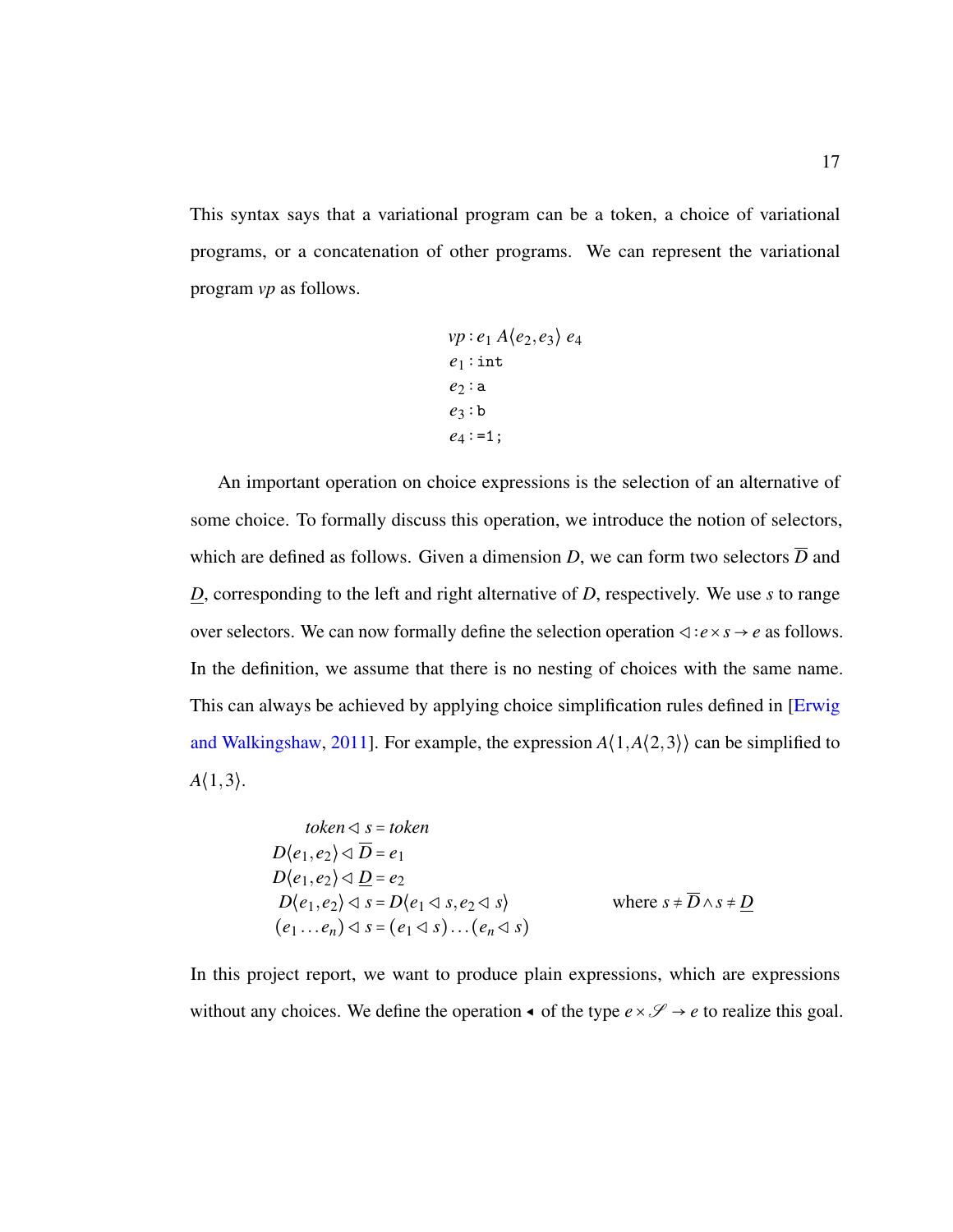The variation space  $\mathscr S$  over a set of dimension  $\Delta$  is defined as follows.

$$
\mathcal{S}=\underset{D\in\Delta}{\times}\{\overline{D},\underline{D}\}
$$

The operation ◂ is then defined as follows.

$$
e \triangleleft \{ \} = e
$$
  

$$
e \triangleleft \{ s_1, s_2, \dots, s_n \} = (e \triangleleft s_1) \triangleleft \{ s_2, \dots, s_n \}
$$

In the following, we call a set of selectors a *decision*, and we use  $\delta$  to range over decisions. We observe that the second argument of  $\triangleleft$  is a set. Thus, for  $\triangleleft$  to be well defined, we need to ensure that the ordering of applying selections doesn't matter, that is,

$$
e \triangleleft s_1 \triangleleft s_2 = e \triangleleft s_2 \triangleleft s_1
$$

While we will not prove this result in general, we show it with one example in the following.

$$
(A\langle B\langle a,b\rangle,D\langle c,d\rangle) \triangleleft \underline{A}) \triangleleft \overline{D} = D\langle c,d\rangle \triangleleft \overline{D} = c
$$
  

$$
(A\langle B\langle a,b\rangle,D\langle c,d\rangle) \triangleleft \overline{D}) \triangleleft \underline{A} = A\langle B\langle a,b\rangle,c\rangle \triangleleft \underline{A} = c
$$

While choices are scoped with dimensions in the original work of the choice calculus [\[Er](#page-70-1)[wig and Walkingshaw,](#page-70-1) [2011\]](#page-70-1), we assume that all choices are globally scoped. This simplified view was also adopted in [\[Chen et al.,](#page-70-7) [2012,](#page-70-7) [2014\]](#page-70-8). However, choice names are still significant in that choices with the same name are synchronized and choices with different names are independent.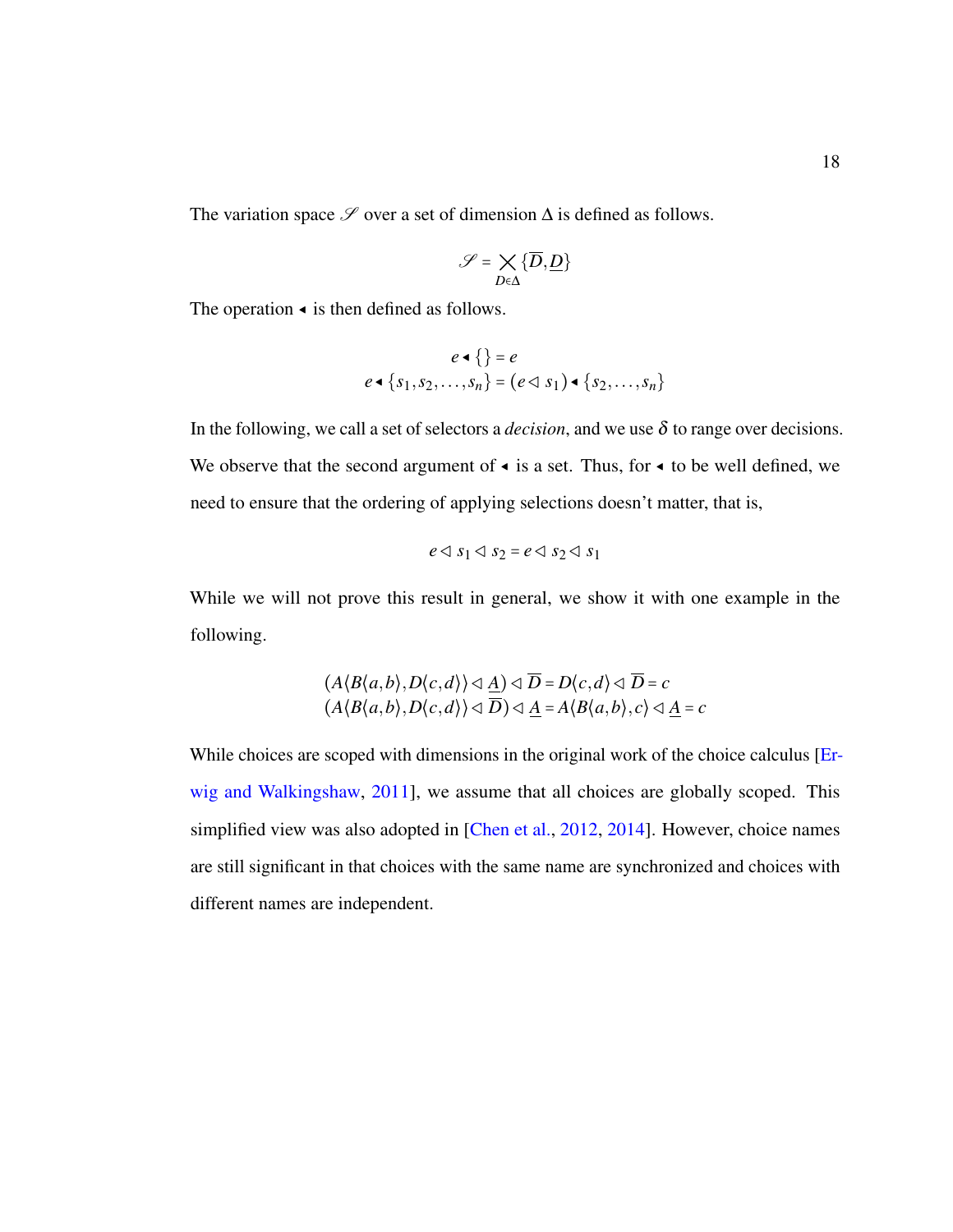#### <span id="page-28-0"></span>Chapter 3: Choice Edit Model: Uncovering hidden relations

Based on the choice syntax and selection semantics in Section [2.4,](#page-25-0) we will introduce a non-linear edit model, which we call *choice edit model* (CEM), in this chapter. We use the latter two examples introduced in Section [2.1](#page-18-1) throughout this chapter. Using the CEM, we are able to discover more program variants than using a linear edit model (LEM). Also we have a clearer view of program evolution for the program editing process. These observations are described in Section [3.2.](#page-32-0) In Section [3.3,](#page-35-0) we discuss two relationships among edits: contingent and divergent edits.

## <span id="page-28-1"></span>3.1 Edits as choices

The basic idea of the CEM is viewing edits as choices, which means that we use choices to express editing results. The question is how can the choice representation precisely distinguish different edits and efficiently navigate through different program variants? In this section, we use the examples introduced in Section [2.1](#page-18-1) to illustrate our answer to this question.

Consider the first program edit of the scenario 2, which introduces the choice *A* and produces the variational program *V<sup>A</sup>* as follows.

```
int f(int A(a, c)) {
    int b;
    return A(a, c) + b;
}
                                                                              VA
```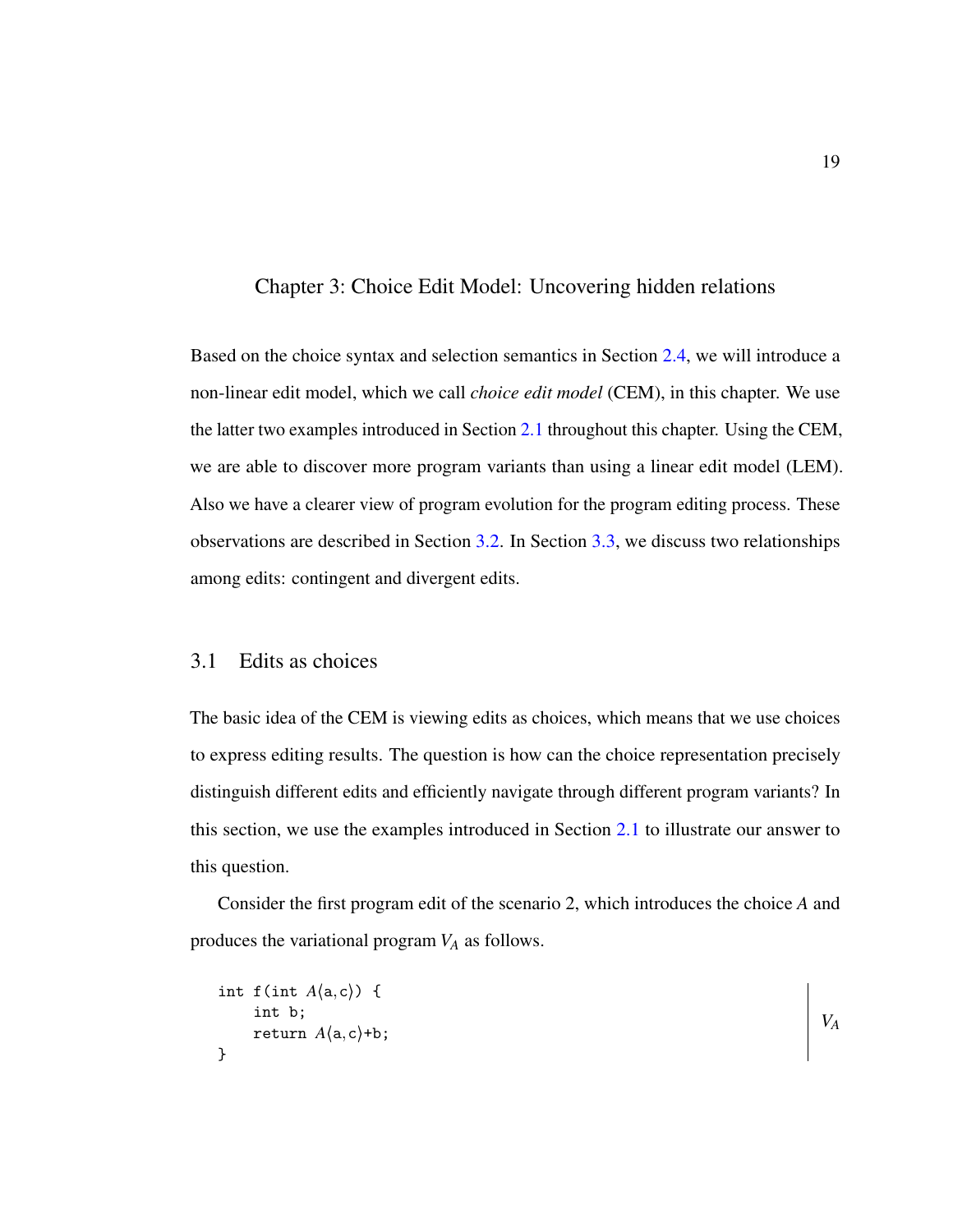For this single choice *A*, selecting with the selector *A* applies the program edit *A*, which produces  $P_{cb}$ . Instead, choosing the selector  $\overline{A}$  means not applying or reversing the previous edit *A* (undoing edit *A*), which produces the original program *Pab*. Their selection results are shown below:

$$
P_{cb} = V_A \triangleleft \frac{A}{A}
$$

$$
P_{ab} = V_A \triangleleft \frac{A}{A}
$$

Now consider both program edits, which introduce both the choices *A* and *B* and produce the variational program *VAB*, shown in the following.

int f(int *A*⟨a,*B*⟨c,d⟩⟩) { int *B*⟨b,c⟩; return *A*⟨a,*B*⟨c,d⟩⟩+*B*⟨b,c⟩; } *VAB*

Similarly, applying only the edit *A* and not applying the edit *B* leads to the program *Pcb*. Applying both edits results in the new program *Pdc*. The selection results are presented below, which exactly correspond to the three cases in the linear edit model (LEM).

$$
P_{ab} = V_{AB} \triangleleft \{ A, \overline{B} \}
$$
  
\n
$$
P_{cb} = V_{AB} \triangleleft \{ \underline{A}, \overline{B} \}
$$
  
\n
$$
P_{dc} = V_{AB} \triangleleft \{ \underline{A}, \underline{B} \}
$$

So far we have considered selecting the variational program  $V_{AB}$  with the selectors  $\{\overline{A}, \overline{B}\}\,$ ,  ${\{\underline{A}, \overline{B}\}}$ , and  ${\{\underline{A}, \underline{B}\}}$ . But how about  ${\{\overline{A}, \underline{B}\}}$ ? Does this selection correspond to a possible program variant? The answer is yes. Applying the selection operation with  $\{\overline{A}, \underline{B}\}$ , we obtain the following

$$
P_{ac} = V_{AB} \triangleleft {\overline{A}, {\underline{B}}}
$$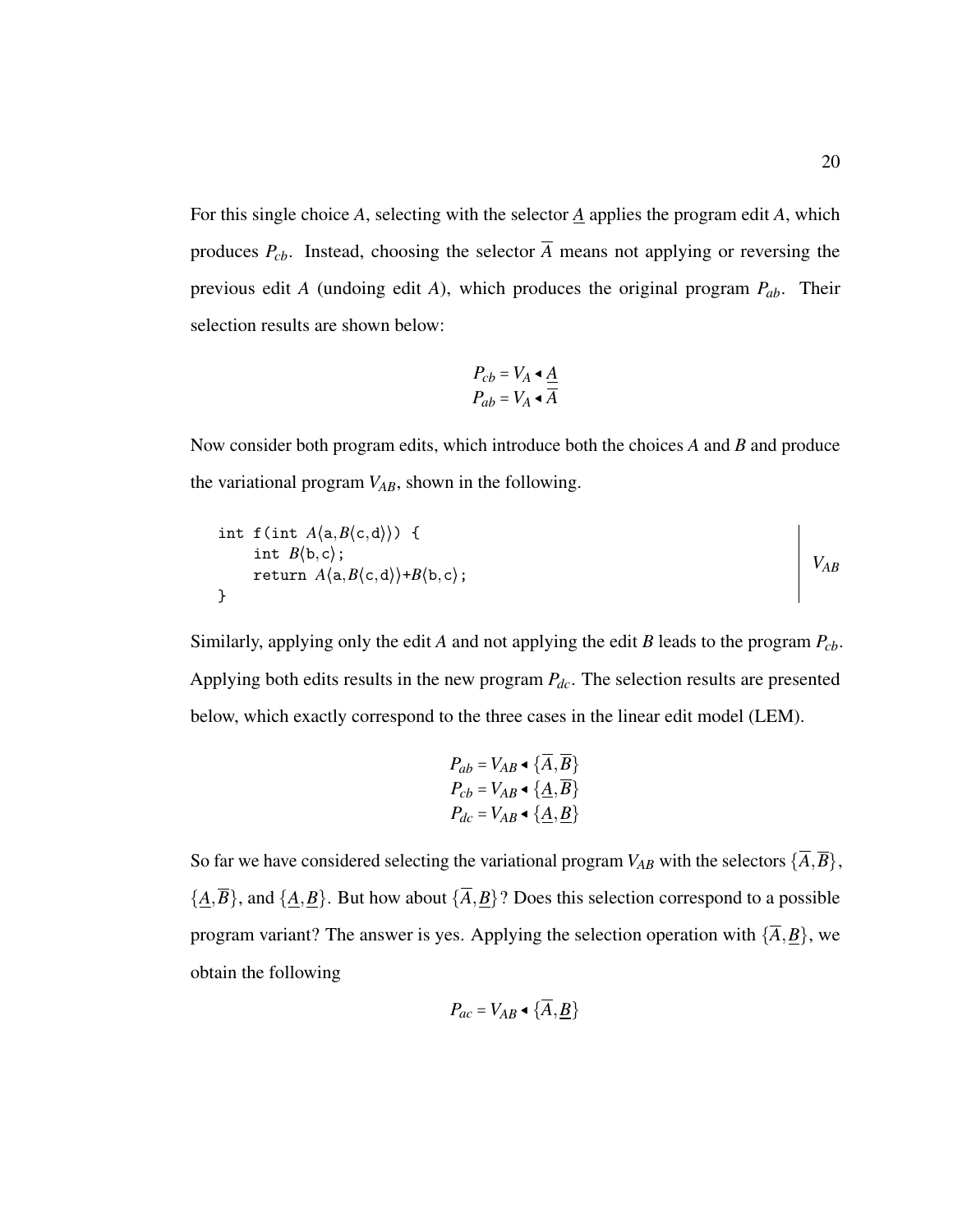which is a reasonable program variant, although it cannot be reached by the LEM. The question is then what is the semantics of applying this selection? The literal meaning is not applying edit *A* but applying edit *B*. Although this seems to contradict the choice dependence since part of edit *B* depends on the edit *A*, the application of this selection can be interpreted as a partial selective undo. More specifically, it corresponds to reversing the previously applied edit *A* (undo *A*) but keeping the edit *B*. Since part of the edit *B* is independent of the edit *A*, undoing edit *A* will automatically undo only part of the edit *B* that depends on the edit *A*.

While choice expressions can have arbitrary variation structures, we impose some conditions of using them to represent program edits. First, for any given two dimensions  $D_1$  and  $D_2$ , if some choices of  $D_2$  appear in the left alternatives of some choices of  $D_1$ , then no choices of  $D_2$  appear in the right alternative of any choice of dimension  $D_1$ . This is because programmers can take editing actions only on one particular program variant, which includes the same alternatives of the choices with the same names. That variant can be the original program or the result of some selections. This implies that the choices created by later edits can only appear in one of the two alternatives (or not at all) for each choice created by earlier edits.

Second, as mentioned before, edits are ordered, which means that if the choice  $C_2$  occurs in choice  $C_1$ , then  $C_1$  comes before  $C_2$ . Thus, choosing choice names in alphabetical order, the expression  $A\langle a, B\langle c, d \rangle$  means that the program produced by applying the edit *A* is transformed or changed to a new program by applying the edit *B*.

So far we have seen only expressions where edits have a chain structure, which means that the inner choice nests in the right alternative of the outer choice. For example, in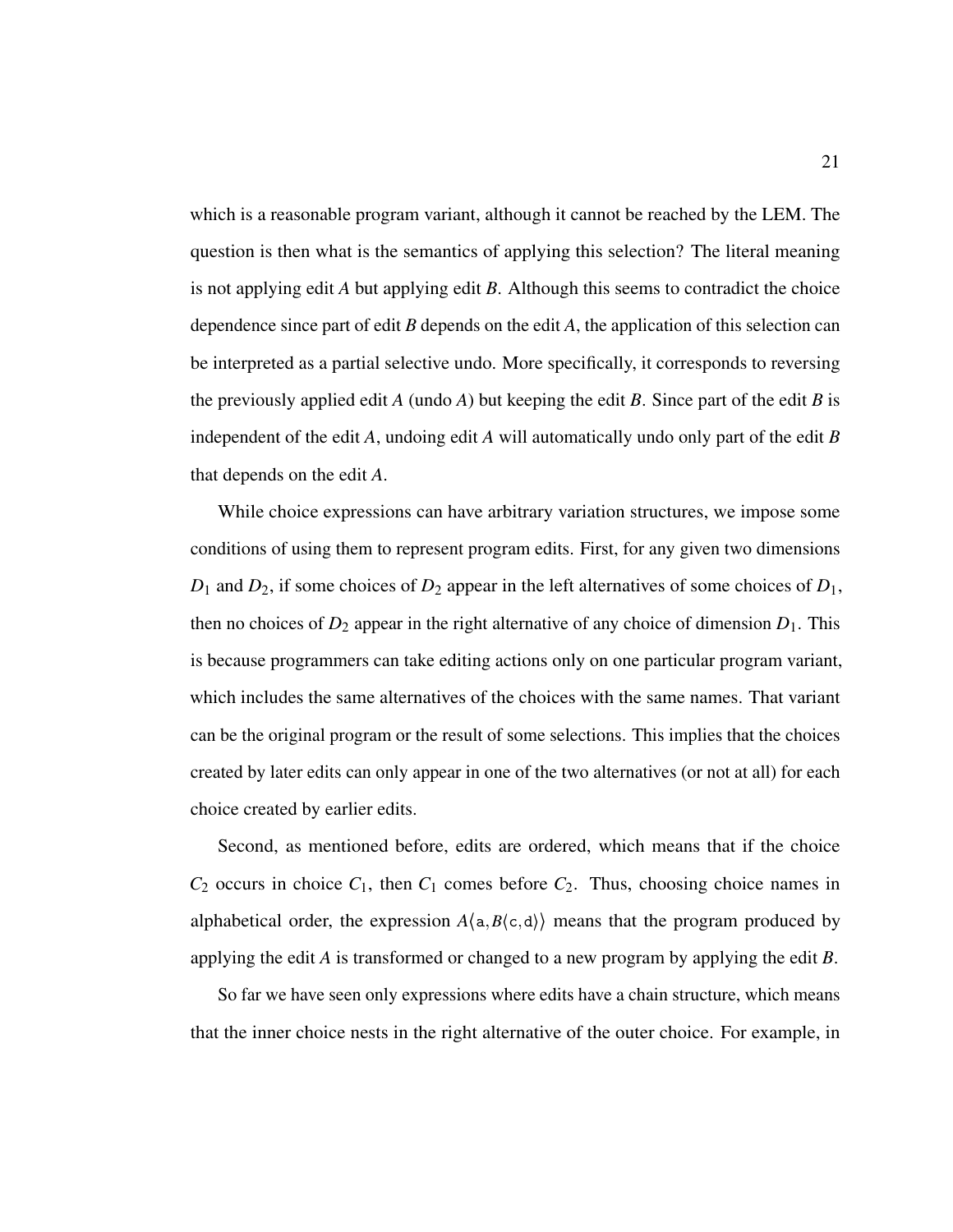the program  $V_{AB}$ , the choice *B* is in the right alternative of the choice *A*. The scenario 3 discussed in Section [2.1](#page-18-1) generates the following variational program *VABC*, which has a branch structure. In this case, the inner choice  $(B)$  is the left alternative of the outer choice (*A*).

$$
\begin{array}{c}\n\text{int } f(\text{int } A \langle B \langle a, x \rangle, c \rangle) \left\{ \right. \\
\text{C(int b,}, \varepsilon) \\
\text{return } A \langle B \langle a, x \rangle, c \rangle + C \langle b, 5 \rangle;\n\end{array}
$$
\n
$$
\begin{array}{c}\nV_{ABC} \\
V_{ABC}\n\end{array}
$$

The difference between the CEM and the linear model is that the CEM relaxes the restrictions of temporal ordering in the LEM. In the LEM, any two adjacent edits are ordered such that a later edit can be applied only when an earlier edit has been applied. Similarly, an earlier edit can be undone only when a later edit has been undone. In the CEM, this ordering constraint is weakened.

Although the choice representation contains all the information for undo and redo operations, we don't show it to the user directly for two reasons. First, as the number of choices is linear in the number of edits, showing the whole expression will create a huge cognitive burden. Second, showing the whole expression can also confuse users who might want to figure out which variant is the one they care about. Instead, we only show the variant determined by the decision reflecting the editing history. We will return to this in the next section.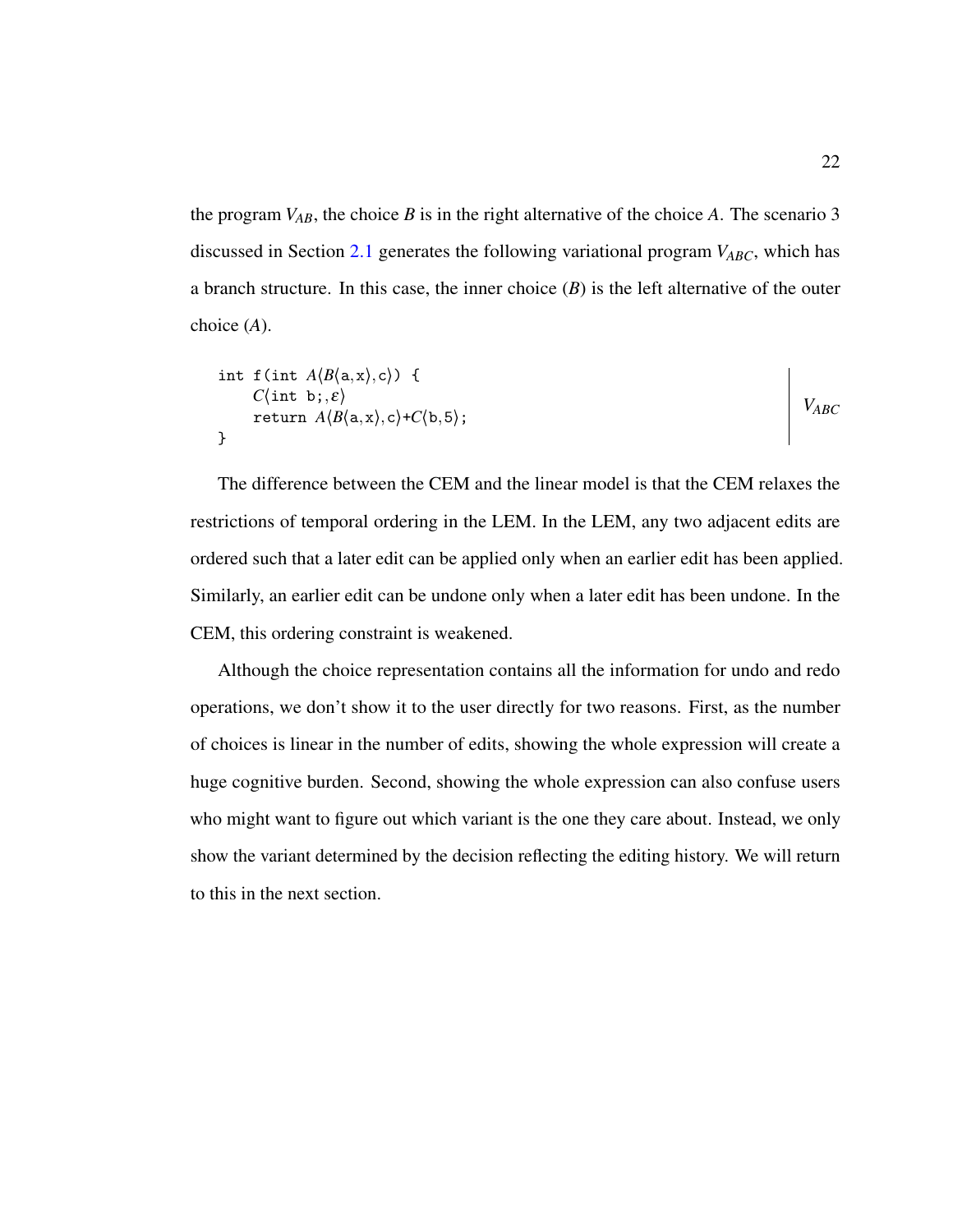## <span id="page-32-0"></span>3.2 Discovering program families

In both, the CEM and the LEM, program editing leads to a series of similar programs although only the latest version is shown. However, without a formal representation, we can hardly express the transformations and differences among such a huge amount of programs in a compressed and efficient way. Thanks to the choice representation, we can encode all versions of programs in one variational program.

I now explain how edits, edit operations, the choice expression, view decisions, and variants are related. A *view decision* is a decision as introduced in Section [2.4](#page-25-0) that defines the current variant (called view) that a programmer sees when making edits. Since programmers shouldn't see and manipulate choice expressions directly, we need a connection between the choice expression that represents an editing history and the content on which the programmer performs editing operations. This connection is realized by a view decision. In particular, we use the current view decision to refer to the view decision that's used to select the choice expression to get the current content in the editor. If the choice *D* is created in response to an edit, then *D* is added to the current view decision. If the edit *D* is undone, then the selector *D* is changed to  $\overline{D}$  in the current view decision. Dually, if the edit *D* is redone, the selector  $\overline{D}$  is changed to *D* in the current view decision. Making an edit creates a choice in the currently "active" variant, which is obtained by selecting the choice expression with the current view decision. The selection operation is defined in Section [2.4.](#page-25-0) Choice expressions are created once edits have been made. Undo and redo edit operations will change the view decision. The following table lists the relationships between program edits, variational programs, the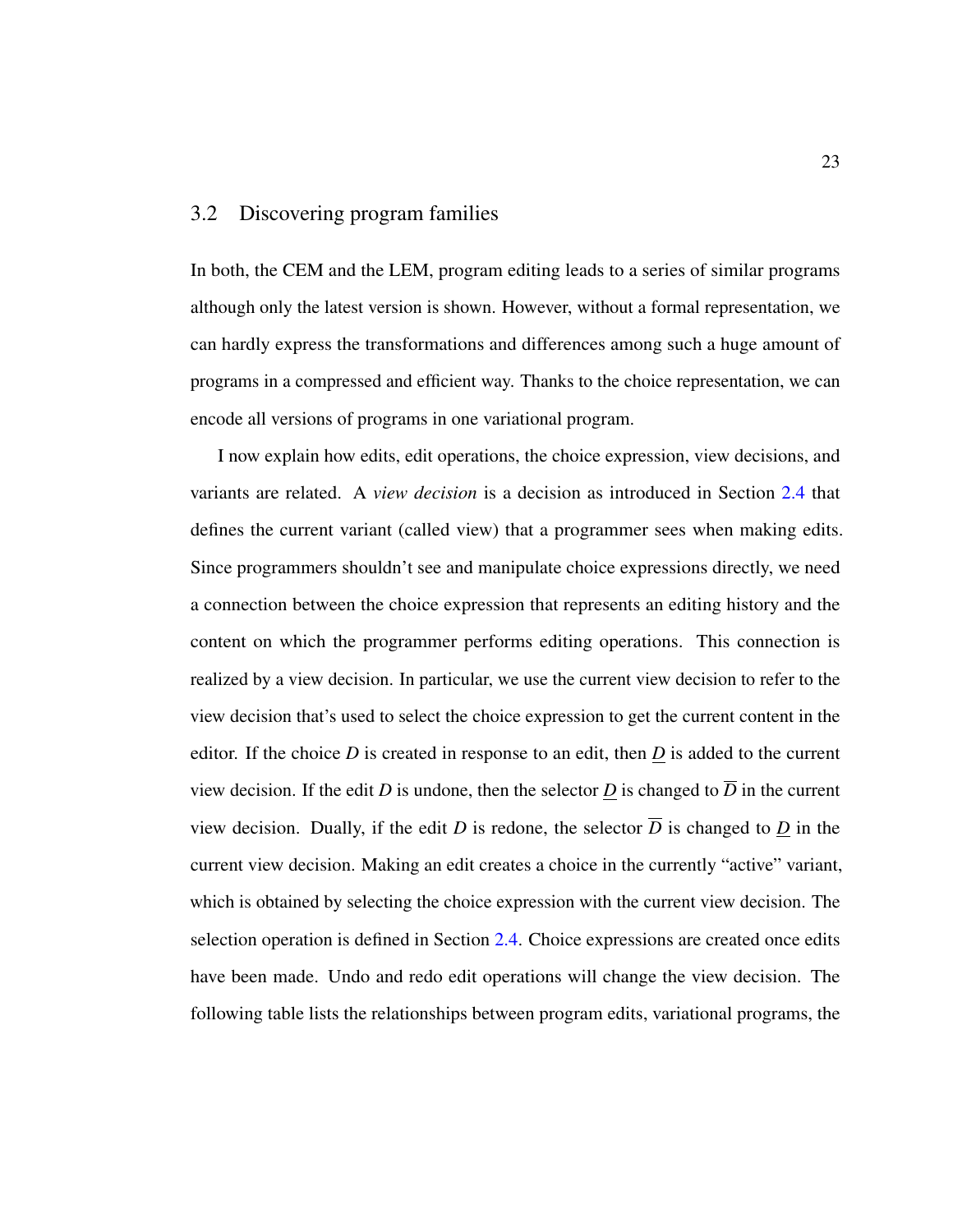decisions chosen, and their corresponding variants for the undo example introduced in Section [2.2.](#page-19-0) Each row includes five columns, the current time point, the current edit, the generated variational program, the accumulated decision so far, and the visible variant produced by applying the current decision to the variational program in the same row.

|      |        | Variational                              | <i>View</i> | <b>Visible</b> |
|------|--------|------------------------------------------|-------------|----------------|
| Time | Edit   | <i>Program</i> $(V)$ Decision $(\delta)$ |             | Variant $(P)$  |
|      |        | $P_{ab}$                                 |             | $P_{ab}$       |
|      |        |                                          | ${A}$       | $P_{cb}$       |
|      |        | $V_{AB}$                                 | ${A,B}$     | $P_{dc}$       |
| 3    | undo A | $V_{AB}$                                 |             | $P_{ac}$       |

From this table we observe that more program variants can be produced in the CEM than those in the LEM. The reason is that the CEM treats the portion of the *B* edit that doesn't depend on *A* as a partial, independent edit. We call this partial edit *B<sup>I</sup>* . This separation allows us to reverse the edit *A* but preserve the edit  $B<sup>I</sup>$ . This view is reasonable since there is no dependency between the edits  $A$  and  $B<sup>I</sup>$ . In contrast, the variant corresponding to this case is exactly what is ignored by the LEM, which prevents the edit *A* from being undone before undoing the edit *B*.

We can observe that, in each row, the generated program variant can be obtained by selecting the corresponding variational program with the decision in that row. We formally define this relation as follows.

$$
P=V\bullet\delta
$$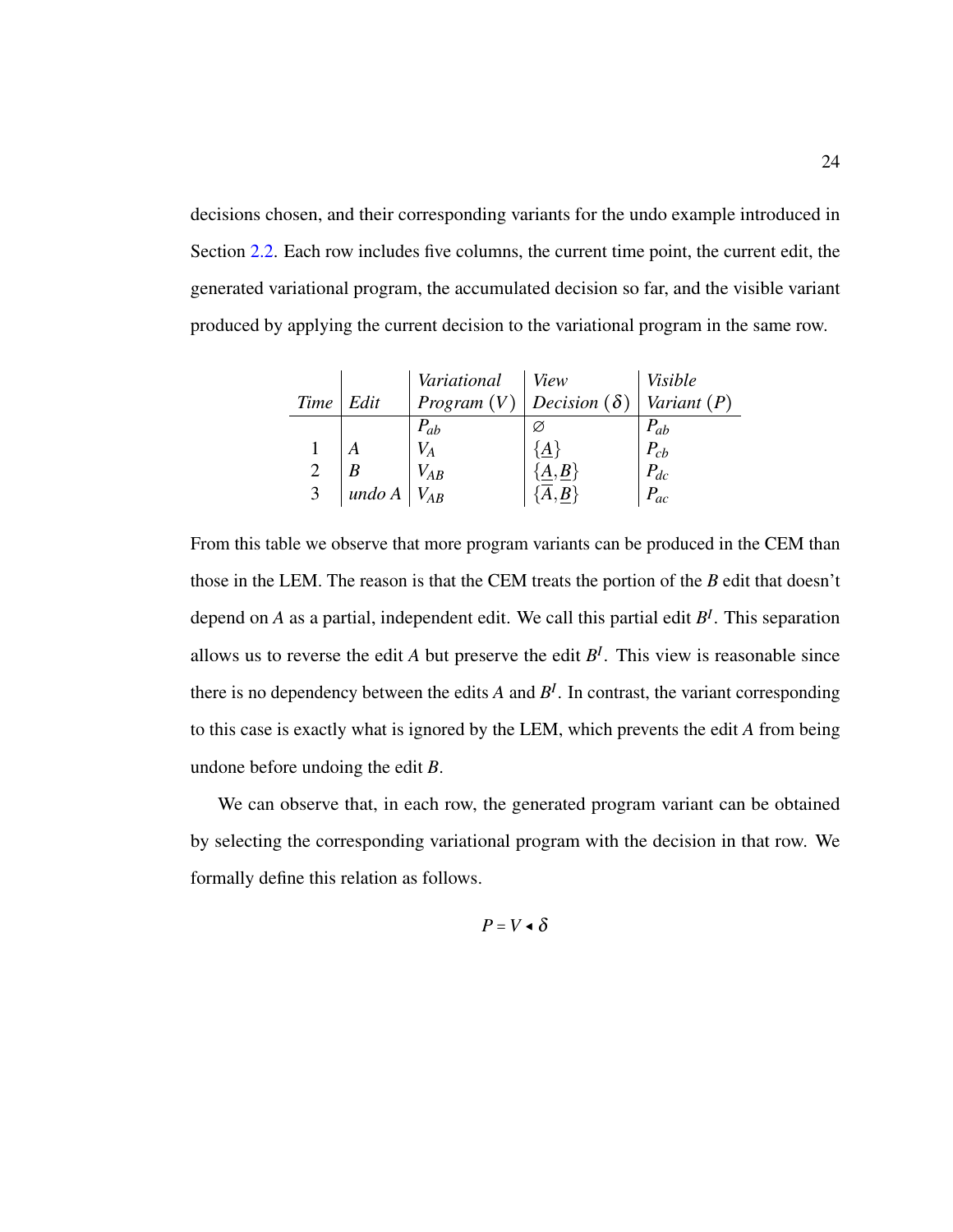Moreover, the current view decision  $\delta_i$  can be computed by merging the previous view decision  $\delta_{i-1}$  with the present edit *D* expressed in the following equations.

| $\delta_i = \delta_{i-1} \cup \{D\}$                           | if $Edit = D$      |
|----------------------------------------------------------------|--------------------|
| $\delta_i = \delta_{i-1} - \{D\} \cup \{\overline{D}\}\$       | if $Edit = undo D$ |
| $\delta_i = \delta_{i-1} - {\overline{D}} \cup {\overline{D}}$ | if $Edit = redo D$ |

With these relations, we can compute the results of the corresponding edits for the redo example in Section [2.2.](#page-19-0) The details are shown in the following table.

|                |        | Variational          | View                             | Visible       |
|----------------|--------|----------------------|----------------------------------|---------------|
| Time           | Edit   | <i>Program</i> $(V)$ | Decision $(\delta)$              | Variant $(P)$ |
|                |        | $P_{ab}$             | Ø                                | $P_{ab}$      |
|                |        | $V_{A}$              | $\{\underline{A}\}$              | $P_{cb}$      |
| $\overline{2}$ | undo A | $V_{A}$              | $\overline{A}$                   | $P_{ab}$      |
| 3              | В      | $V_B\,$              | $\{A,B\}$                        | $P_{xb}$      |
| $\overline{4}$ |        | $V_{ABC}$            | $\{A, \underline{B}, C\}$        | $P_{x5}$      |
| 5              | undoB  | <b>VABC</b>          | ${A,\overline{B},\underline{C}}$ | $P_{a5}$      |
| 6              | redo A | $V_{ABC}$            |                                  | $P_{c5}$      |

Note that the variational program  $V_B$  at the time 3 and the visible variant  $P_{a5}$  at the time 5 appear the first time, and we present them below.

| int f(int $A\langle B\langle a, x \rangle, c \rangle$ ) { |           |
|-----------------------------------------------------------|-----------|
| int b;                                                    |           |
| return $A\langle B\langle a, x \rangle, c\rangle + b;$    |           |
|                                                           |           |
|                                                           |           |
| int $f(int a)$ { return $a+5$ ; }                         | $P_{a}$ 5 |

Conceptually, once the edits are applied, the corresponding choices will be added to the variational program and never be removed. Specifically, succeeding operations, such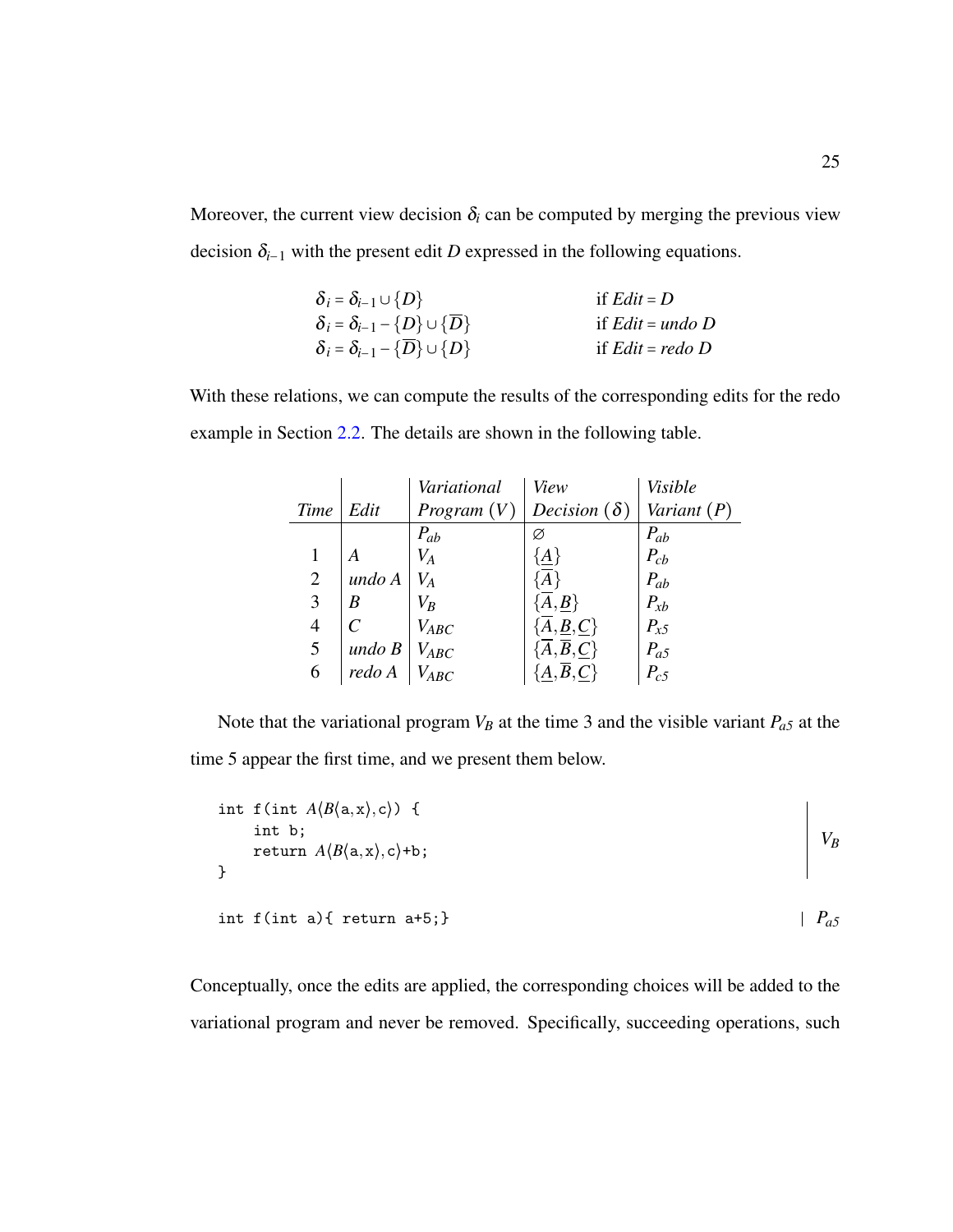as undo and redo, do not eliminate choices in the variational program. However, these operations do change the present view decisions and program variants that are visible to the programmers.

#### <span id="page-35-0"></span>3.3 Contingent and divergent edits

Each choice has two alternatives: the left alternative and the right alternative. Correspondingly, we have two kinds of relationships between edits: divergent edits and contingent edits. A divergent edit corresponds to the case of undoing a certain edit before applying a new edit, and a contingent edit represents the case that a later edit changes the result of a prior edit. The edit *B* is a divergent edit or a contingent edit of the edit *A* if *B* is nested in the left alternative or the right alternative of *A*, respectively. Consider the following choice expression *e*1.

$$
e_1 = A \langle B \langle e_1, e_2 \rangle, C \langle e_3, e_4 \rangle \rangle
$$

Since *B* is in the left alternative of *A*, it is a divergent edit of *A*. Likewise, since *C* is in the right alternative of *A*, it is a contingent edit on *A*.

To formally discuss the relations among edits, we introduce the notion of dominant sets and contingent edits. A dominant set is a set of dimensions. We use  $\Delta$  to range over dominant sets. We say that ∆ is a *dominant* set of the contingent edit *D* in *e* if the effect of (part of) the edit *D* is visible only after all the edits in  $\Delta$  have been applied. We use the judgement *e* ⊢ ∆→*D* to express the relation that the edit *D* is contingent on  $\Delta$ .

In the expression  $e_1$ , we have  $e_1 \mapsto \{A\} \rightarrow C$ , meaning that  $\{A\}$  is a dominant set of the contingent edit *C*. For example, suppose we apply both edits *A* and *C*, and then undo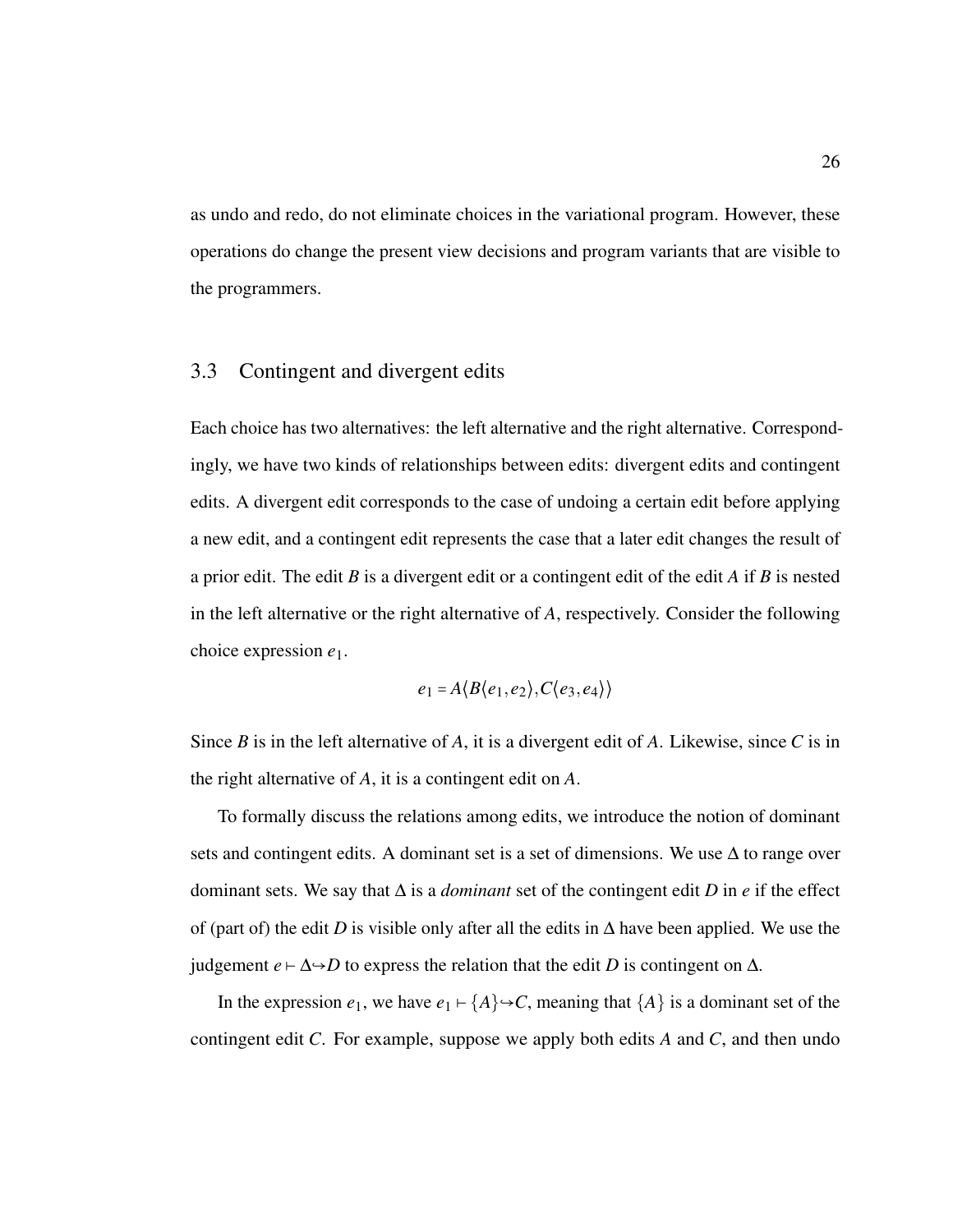<span id="page-36-0"></span>Top

\n
$$
D\langle e_1, e_2 \rangle \mapsto \{ \} \rightarrow D
$$
\n
$$
e_1 \mapsto \Delta_1 \rightarrow D \quad \cdots \quad e_n \mapsto \Delta_n \rightarrow D
$$
\n
$$
e^* \mapsto \Delta_1, \dots, \Delta_n \rightarrow D
$$
\nGroup

\n
$$
e_{\ell} \mapsto \Delta \rightarrow D
$$
\n
$$
\frac{e_{\ell} \mapsto \Delta \rightarrow D}{C\langle e_{\ell}, e_r \rangle \mapsto \Delta \rightarrow D}
$$
\nBRANCH

\n
$$
C\langle e_{\ell}, e_r \rangle \mapsto \Delta \cup \{C\} \rightarrow D
$$
\nCHAIN

Figure 3.1: Inference rules for computing contingent edits.

both of them. Now although we can redo the edit *C* before redoing the edit *A*, the effect of the edit *C* is invisible until being triggered by applying the edit *A*. We say the edit *C* is in a pending state before having applied the edit *A*. We define a set of inference rules to compute this dependency relation.

For choice expressions, we give the inference rules for computing dominant sets and contingent edits in Figure [3.1.](#page-36-0)

The rule TOP initializes the dominant set for each edit to empty. Both the rules BRANCH and CHAIN recursively deliver the dominant sets of a particular edit *D* from the inner layer to the outer layer for two different choice structures. Specifically, the rule BRANCH keeps the dominant sets of a particular edit *D* if edit *D* is in the left alternative of choice *C*. The rule CHAIN computes the dominant sets of a particular edit *D* by adding *C* to each dominant set if the edit *D* is in the right alternative of choice *C*. As we illustrated in Section  $3.1$ , an edit *D* can only occur in either the left or the right alternative of a choice  $C$ , but never in both. Thus only one of the rules BRANCH and CHAIN may apply. The rule GROUP clusters all the dominant sets for one particular edit *D* for the concatenated expression.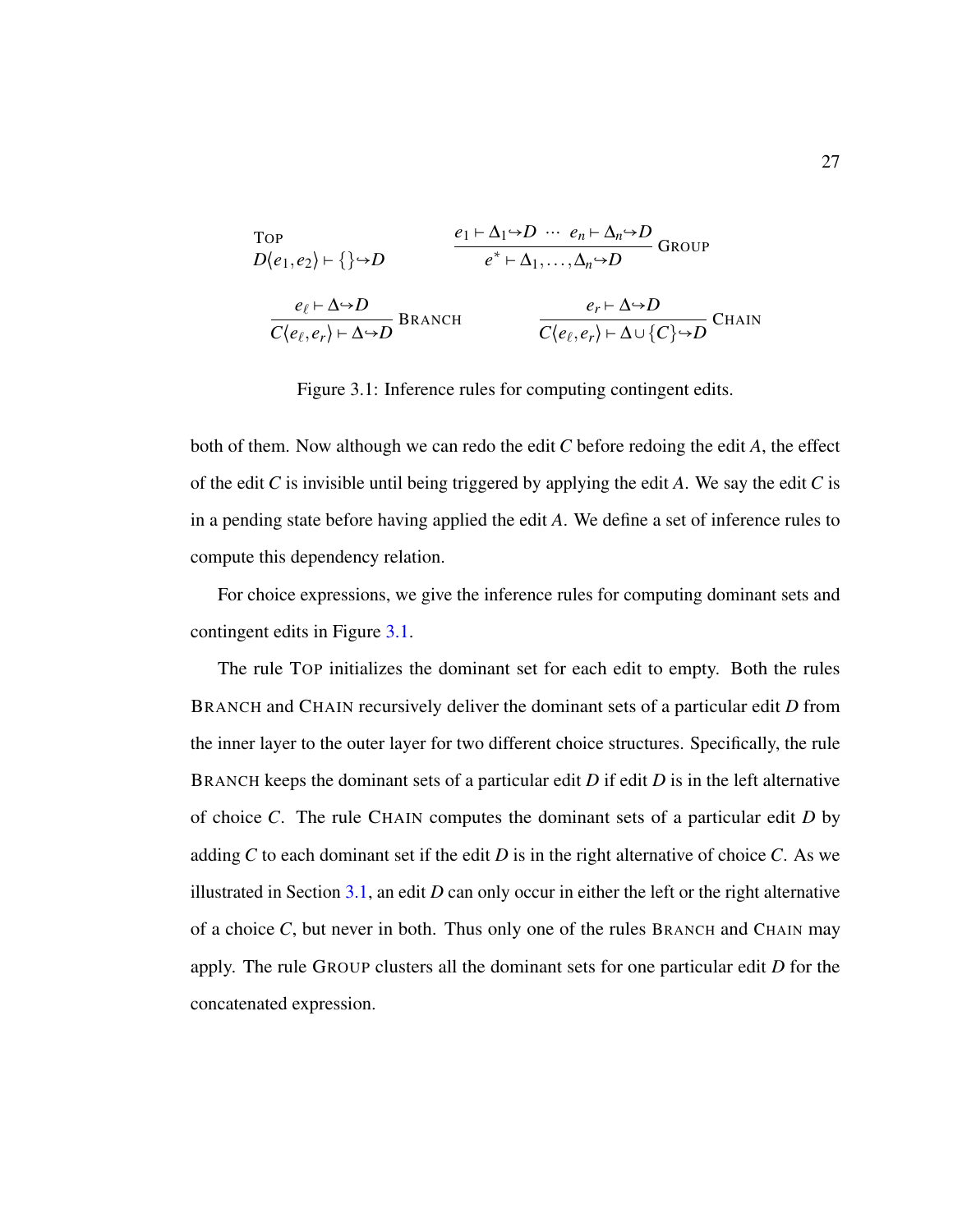We can capture the essential edit structure of the undo example in the following simplified expression.

$$
e_{AB} = A\langle a, B\langle b, c \rangle \rangle B\langle d, e \rangle
$$

With the inference rules in Figure [3.1,](#page-36-0) we can compute dominant sets for the edits *A* and *B*, respectively by drawing the following derivation trees.

CHAIN

\n
$$
\frac{B(b, c) \vdash \{\} \rightarrow B \text{ TOP}}{A(a, B(b, c)) \vdash \{A\} \rightarrow B} \qquad B(d, e) \vdash \{\} \rightarrow B \text{TOP}
$$
\n
$$
A(a, B(b, c)) \ B(d, e) \vdash \{\}, \{A\} \rightarrow B
$$
\nGroup

\n
$$
\frac{A(a, B(b, c)) \vdash \{\} \rightarrow A \text{TOP}}{A(a, B(b, c)) \ B(d, e) \vdash \{\} \rightarrow A}
$$

In short, we have the following judgements about contingent edits for the expression *eAB*.  $e_{AB}$  ⊢ { }, {*A* }  $\rightarrow$  *B*  $e_{AB} \vdash \{\} \rightarrow A$ 

The first judgement conveys that the edit *B* is only partially contingent on edit *A* because of the existence of  $V_{AB} \vdash \{\} \rightarrow B$ , which means that we can apply the partial edit *B* without applying any other edits. From the second judgement, we know that *A* is an independent edit. These results are consistent with our view on the CEM (Section [3.1\)](#page-28-0). Similarly, we can repeat this process for the redo example. For this example, the dominant set for edits *A*, *B*, and *C* are empty sets, which means that the edits *A*, *B* and *C* are independent of each other.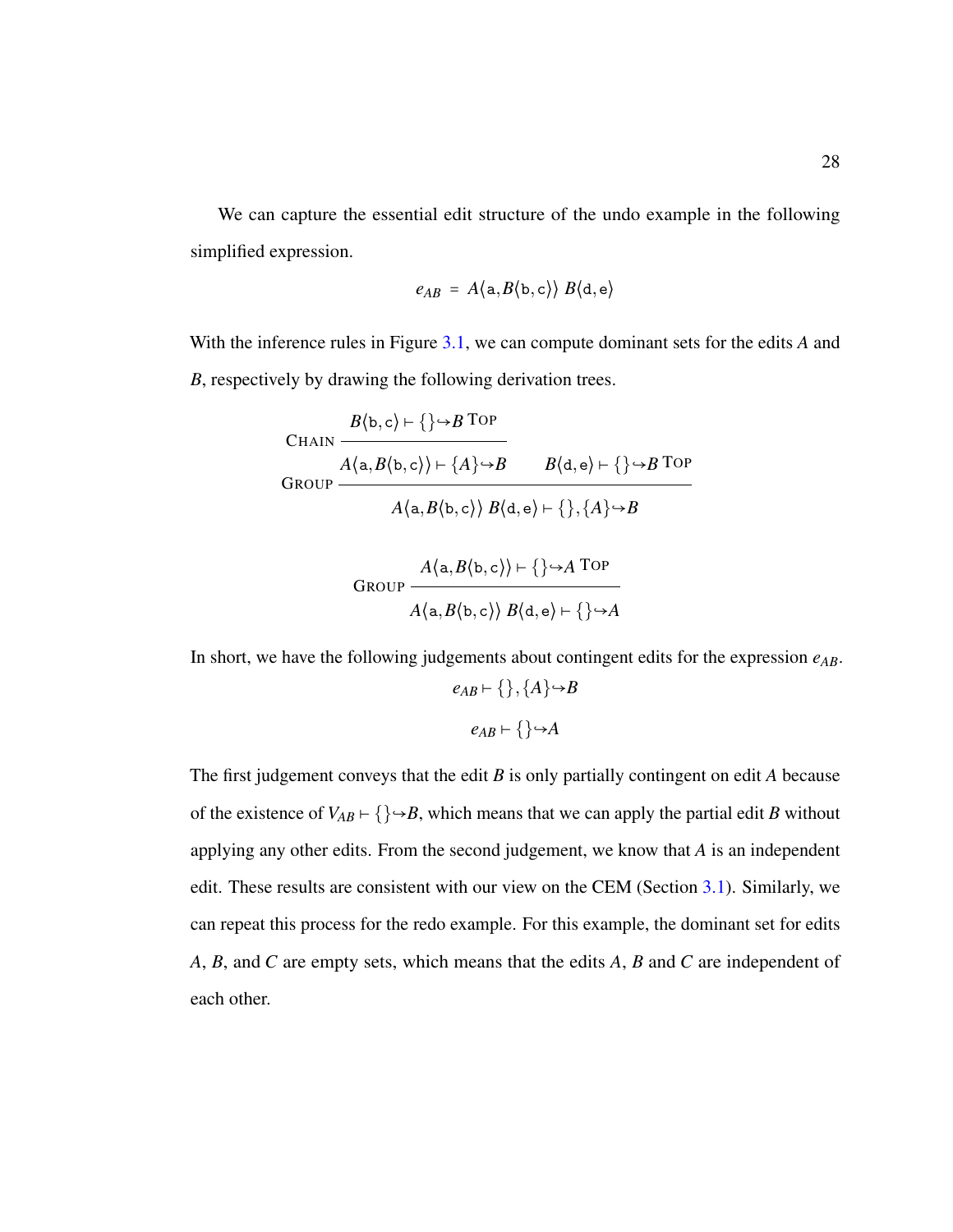Note that when applying the rule GROUP, there may exist some duplicate sets or overlapping subsets. We can certainly remove repetitive sets, but not overlapping subsets because that will cause the loss and incompleteness of the dependencies. For example, consider the relation  $\{A\}, \{A, B\} \rightarrow C$ . One may be tempted to delete the edit *A* in the dominant set  $\{A,B\}$  to avoid redundancy and obtain the reduced relation  $\{A\}, \{B\} \rightarrow C$ . However, the reduced relation means that part of the edit *C* solely relies on the edit *A*, and the other part of the edit *C* solely depends on the edit *B*. This, in turn, means that selecting with the decision  $\{\overline{A}, \underline{B}\}$  will cause part of the edit *C* being applied. However,  ${A}, {A}, B} \rightarrow C$  tells us that no part of *C* is triggered until at least *A* has been applied.

With the help of rules in Figure [3.1,](#page-36-0) we can prove that the CEM supports selective undo. Given an expression *e* and two edits *A* and *B*, if there is no dominant set  $\Delta$  such that *A*  $\in$  ∆ and *e* ⊢  $\Delta \rightarrow B$ , then there must be a subexpression *e*<sub>1</sub> in *e* that contains itself two subexpressions  $e_2$  and  $e_3$  and  $A$  occurs in  $e_2$  and  $B$  occurs in  $e_3$ . In other words, edits *A* and *B* must involve different subexpressions of *e*. Thus, either edit can be undone without affecting the other. Therefore, we say that the CEM supports selective undo. Similarly, given an expression *e* and two edits *A* and *B*, if there is a dominant set  $\Delta$  such that *A* ∈  $\Delta$  and *e* ⊢  $\Delta$ ,  $\{\} \rightarrow B$ , we can derive following information about *e*. First, there must be a subexpression  $e_1$  in  $e$  and  $e_1$  contains two subexpressions  $e_2$  and  $e_3$ . More specifically, there exist *e'*, *e''*, and *e'''* such that  $e_1 = e'e_2e''e_3e'''$ . Second, without the loss of generality, we assume that some part of the edit *B* occurs in  $e_2$  and the other part of *B* is nested in *A* in  $e_3$ . Thus, undoing the edit *A* will undo the edit *B* in  $e_2$ , but not the edit  $B$  in  $e_3$ . Therefore, we conclude that the CEM supports partial selective undo.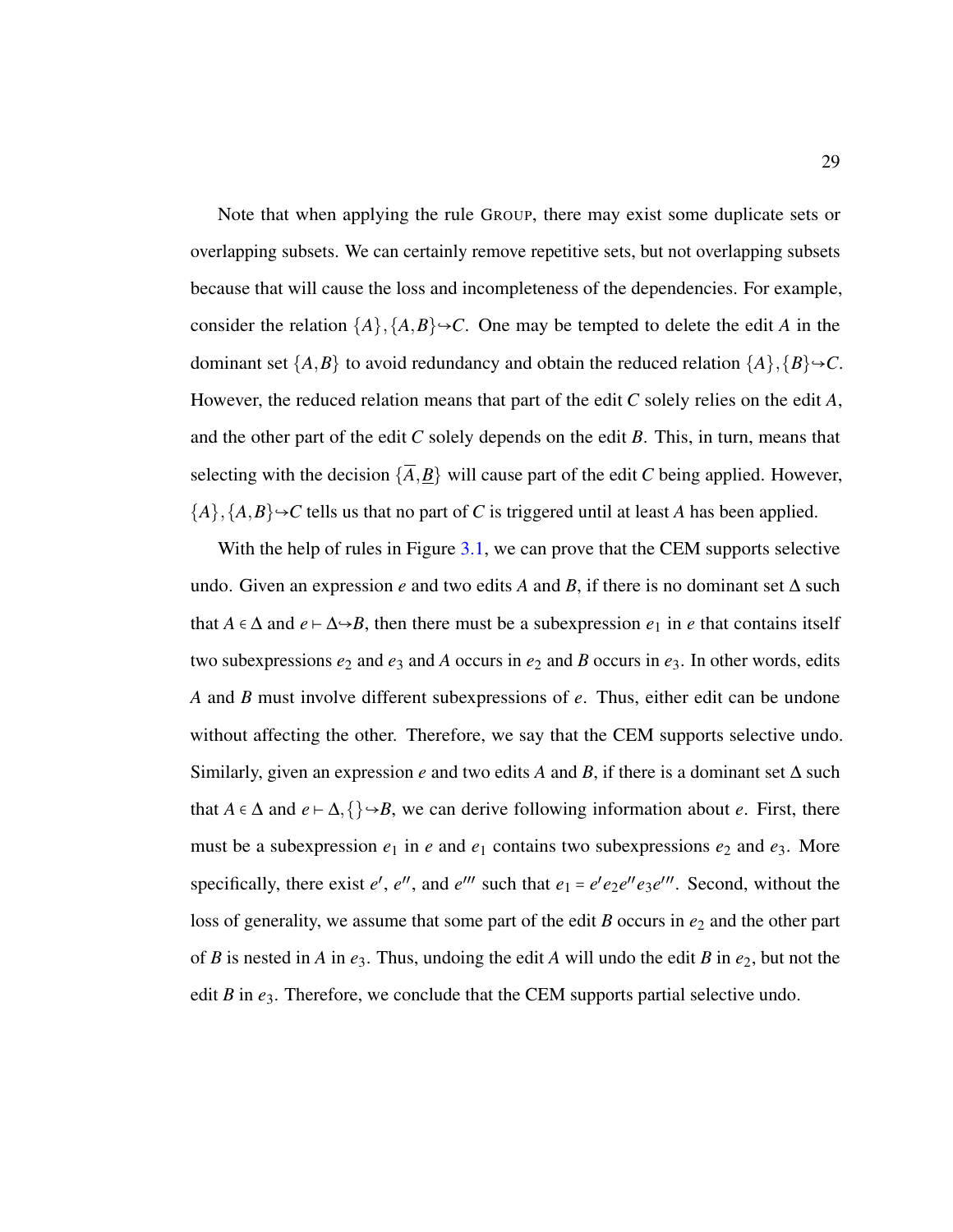<span id="page-39-0"></span>PLAIN

\n
$$
P-P
$$
\nDiverge

\ntoken  $\forall \{\}$ 

\n
$$
D\langle token, token \rangle \gamma \{\}
$$
\nCroupe

\n
$$
\frac{e_1 \gamma \Delta_1 \cdots e_n \gamma \Delta_n}{e^* \gamma \Delta^*}
$$
\nCholCE

\n
$$
e^* \gamma \Delta^*
$$
\n
$$
P \rightarrow \text{C}(\text{e}_\ell, \text{e}_r) \gamma \Delta_\ell^* \cup \{C\}, \Delta_r^*
$$

Figure 3.2: Inference rules for computing divergent edits.

We employ the notation  $A \nabla B$  to express that edits *A* and *B* are divergent, which corresponds to the case when choice *B* is nested in the left alternative of choice *A*. Note that it's impossible for *A* to nest in *B* due to the naming convention. We say the edit *B branches* from the edit *A*, or the edits *A* and *B* are *divergent* from each other. We write *e*  $\sqrt{\ }$  ∆ to denote that all edits in  $\Delta$  are mutually divergent. We write  $\Delta^*$  for a list of  $\Delta$ s starting with  $\Delta_1$  and ending with  $\Delta_n$ . Figure [3.2](#page-39-0) defines the rules for computing divergent edits.

The first two rules indicate that there are no divergent edits in an expression without choice nestings. The rule DIVERGE gives the base case for two divergent edits. The rule GROUP collects all the divergent sets for concatenated expressions. The rule CHOICE adds the dimension *C* to all divergent sets obtained from the left alternative. It also collects the divergent sets from the right alternative.

We use the following expression  $e_{ABCD}$  to show how to apply the rules in Figure [3.2.](#page-39-0)

$$
e_{ABCD} = A \langle B \langle C \langle a, b \rangle, c \rangle D \langle d, e \rangle, f \rangle
$$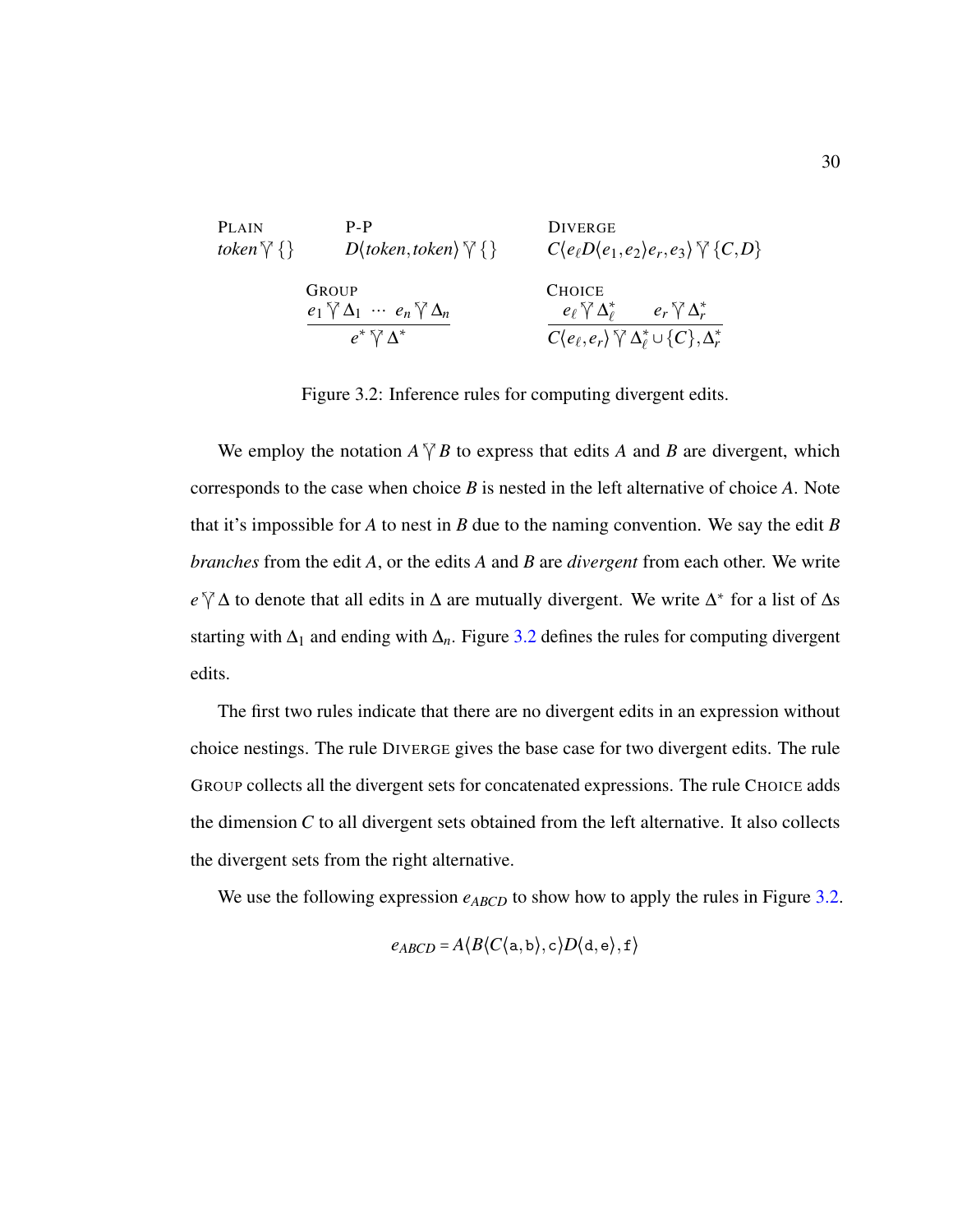We can compute its divergent edits by drawing the following derivation trees. The result is two divergent sets  $\sqrt{\{A,B,C\}}$  and  $\sqrt{\{A,D\}}$ .

DIVERGE 
$$
B\langle C\langle a,b\rangle,c\rangle \, \tilde{\gamma} \{B,C\}
$$

\nPROUP

\n
$$
\begin{array}{c|c|c|c|c|c|c|c|c} \hline B\langle C\langle a,b\rangle,c\rangle D\langle d,e\rangle \, \tilde{\gamma} \{B,C\},\{\} & \text{if $\tilde{\gamma}$}\} \text{PLAIN} \\\hline \hline \begin{array}{c|c|c|c} A\langle B\langle C\langle a,b\rangle,c\rangle D\langle d,e\rangle,f\rangle \, \tilde{\gamma} \{A,B,C\},\{\} \end{array}\n\end{array}
$$

$$
\text{DIVERGE}\,A\langle B\langle C\langle \mathtt{a},\mathtt{b}\rangle,\mathtt{c}\rangle D\langle \mathtt{d},\mathtt{e}\rangle,\mathtt{f}\rangle\,\widetilde{\,}\backslash\langle\{A,D\}
$$

With the same process, we find that no divergent sets exist in the undo example. As for the redo example, there is one divergent set  $e_{ABC} \,\sqrt{\{A,B\}}$ .

A choice expression can contain contingent edits as well as divergent edits. For example, consider the choice expression *eABC*.

$$
e_{ABC} = A \langle \mathtt{a}, B \langle C \langle \mathtt{b}, \mathtt{c} \rangle, \mathtt{d} \rangle) B \langle \mathtt{e}, \mathtt{f} \rangle C \langle \mathtt{g}, \mathtt{h} \rangle
$$

We have the following judgements about dependencies among edits for the expression *eABC*.

$$
e_{ABC} \vdash \{\}, \{A\} \rightarrow B
$$

$$
e_{ABC} \vdash \{\}, \{A\} \rightarrow C
$$

$$
e_{ABC} \vdash \{\} \rightarrow A
$$

$$
e_{ABC} \vee \{B, C\}
$$

These two kinds of edits can be entangled with each other, making the choice expressions hard to comprehend. Program edit graphs (PEGs), a visualization representation, are better at revealing the relations among the choice expression, applying edits, and the corresponding resulting program variant. We describe PEGs in Chapter [4.](#page-41-0)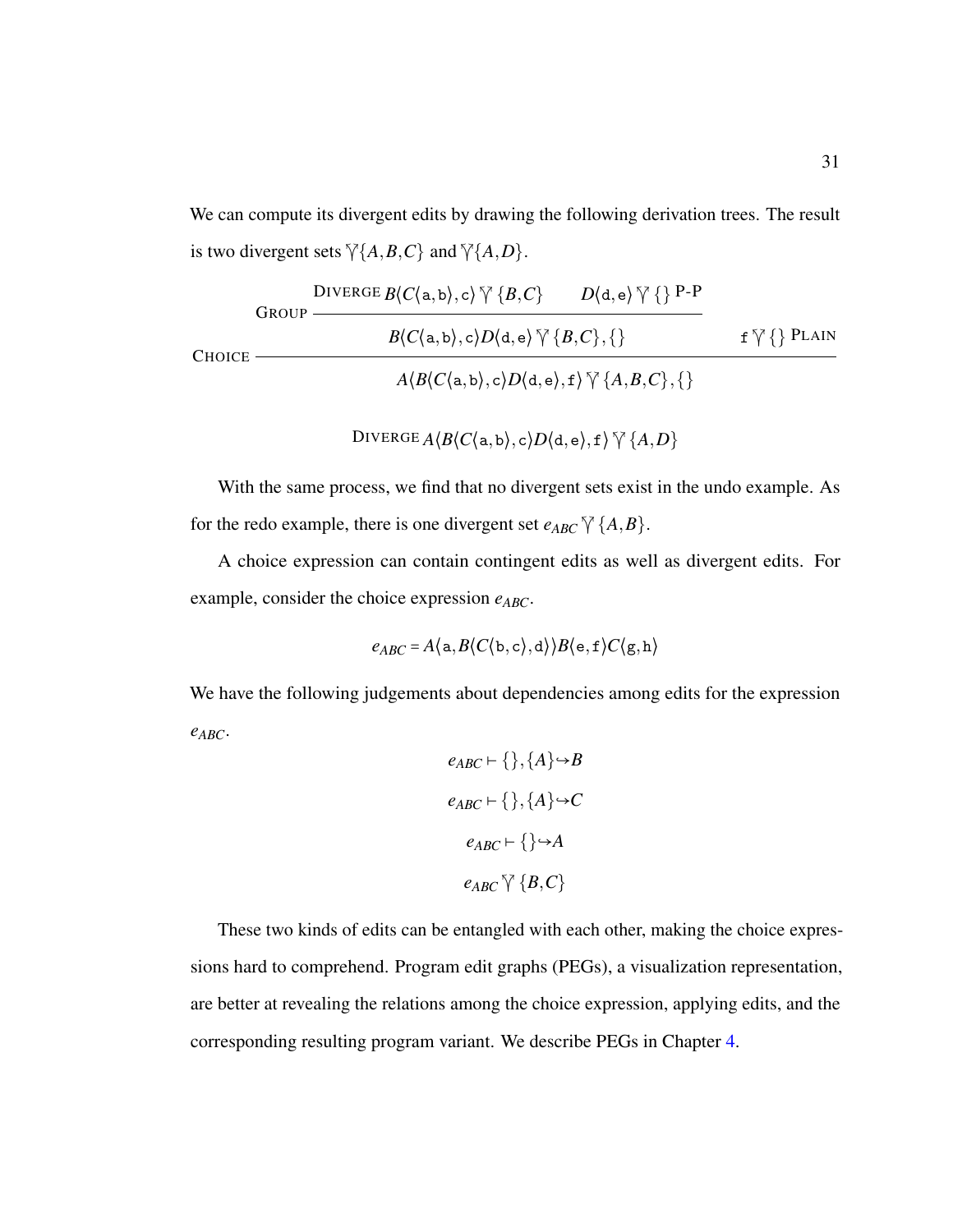#### Chapter 4: Program Edit Graphs

<span id="page-41-0"></span>Choice expressions encode editing histories in a compact way. The CEM that is based on choice representations can discover hidden editing states and discover relations between edits, which are essential for supporting partial selective undo and redo. However, working directly with choice expressions should be avoided for many reasons. First, presenting choices to users directly increases the cognitive burden because they have to understand choice constructs and the related conventions. Second, editing choice expressions directly may introduce, create, and alter choice structures that could violate the invariants of the choice representation.

This chapter presents Program Edit Graphs (PEGs), a graphical notation for representing the relations among variational programs, applying edits, and the resulting variants. In Section [4.1,](#page-41-1) I present the principles of PEGs through two examples. I give a nondeterministic algorithm for constructing PEGs in Section [4.2.](#page-44-0) I observe that PEGs are quite dense. In Section [4.3,](#page-50-0) I discuss the implication of this observation and present an approach to reduce the complexity of PEGs.

# <span id="page-41-1"></span>4.1 Principles and examples

A PEG *G* = (*N*,*E*,*F*) consists of three parts, a set of nodes *N*, a set of edges *E*, and a partial function *F* that maps nodes to contingent edit information. Each node  $n \in N$  is a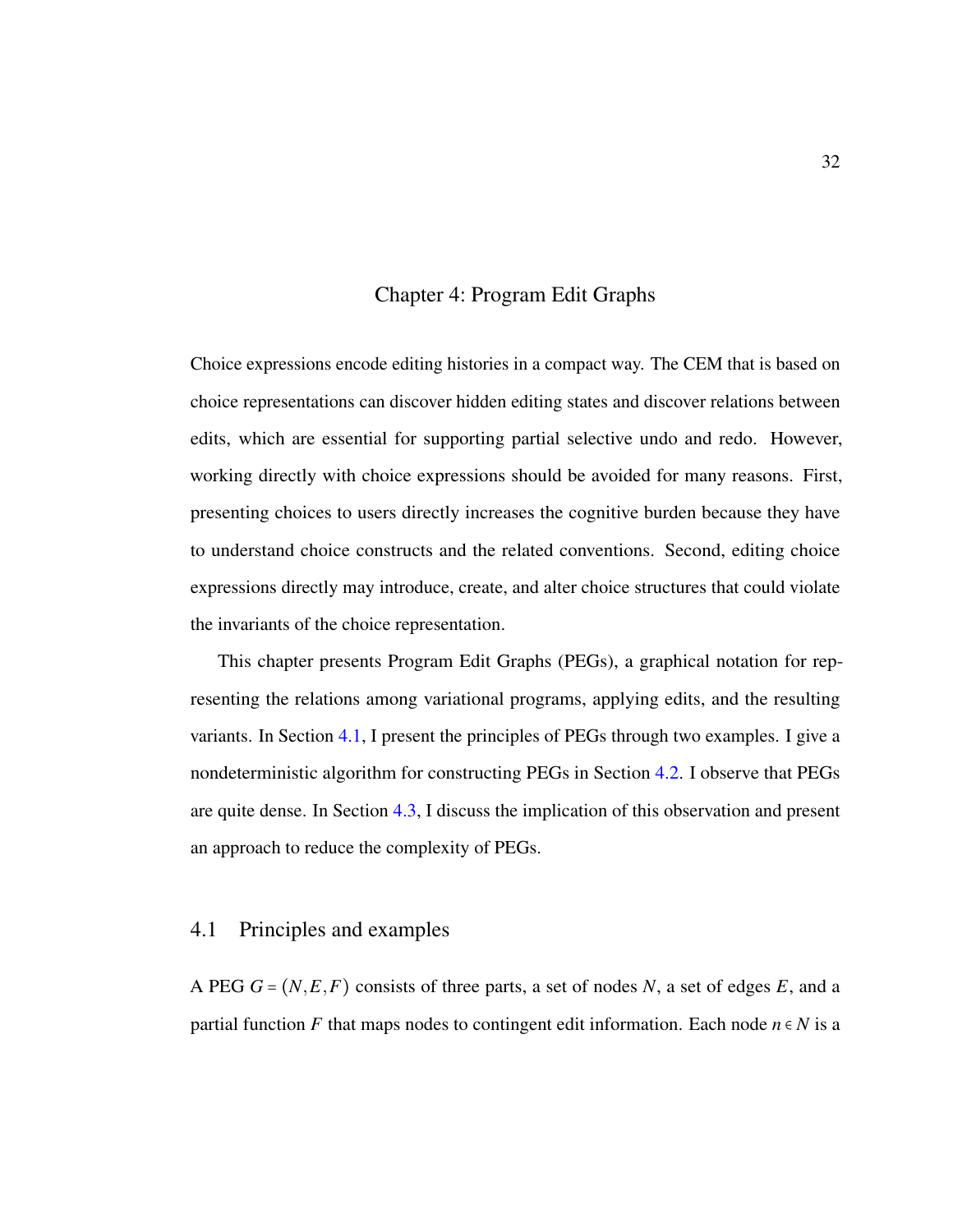<span id="page-42-0"></span>

Figure 4.1: PEGs for scenarios two and three, respectively.

set of dimensions. Each edge  $\eta \in E$  has the form  $(n_s, n_t, D)$ , meaning that the directed edge starts from  $n_s$  and ends at  $n_t$  with the label *D*. The relation  $n_t = n_s \cup D$  always holds. When  $n \in dom(F)$ , then  $F(n)$  is a set of pairs. Each pair has the form  $(\Delta^*, D)$  denoting that  $e \vdash \Delta^* \rightarrow D$ , where *e* is the expression for which the PEG is being constructed.

We further distinguish different kinds of nodes. We use two concentric circles to denote the unique source node of the PEG. A black dot without outgoing edges denotes a sink. Each PEG has only one source node, but may have several sinks. Generally, if the choice calculus expression has no branch structure, that is, no choices are nested inside the left alternative of other choices, then the corresponding PEG has one sink. However, if the expression contains branch structures, then its PEG must have more than one sink. For example, Figures [4.1a](#page-42-0) and [4.1b](#page-42-0) present the PEGs for the variational expressions *VAB* and *V<sub>ABC</sub>* introduced in Section [3.1,](#page-28-0) respectively. We observe that Figure [4.1a](#page-42-0) contains only one sink but Figure [4.1b](#page-42-0) contains two since *B* is nested in the left alternative of *A* in *VABC*.

In Figure [4.1a,](#page-42-0)  $F = \{\{B\} \mapsto (\{A\}, B)\}\$ . This means that the edit *B* is, although applied, pending until the edit *A* has been applied. Another interpretation of  ${A} \rightarrow B$  on the node {*B*} is that, at the time when *B* is applied but *A* hasn't, only part of *B* has effect. As in the expression  $V_{AB}$ , part of *B* is nested in *A* but the other part isn't, which means that on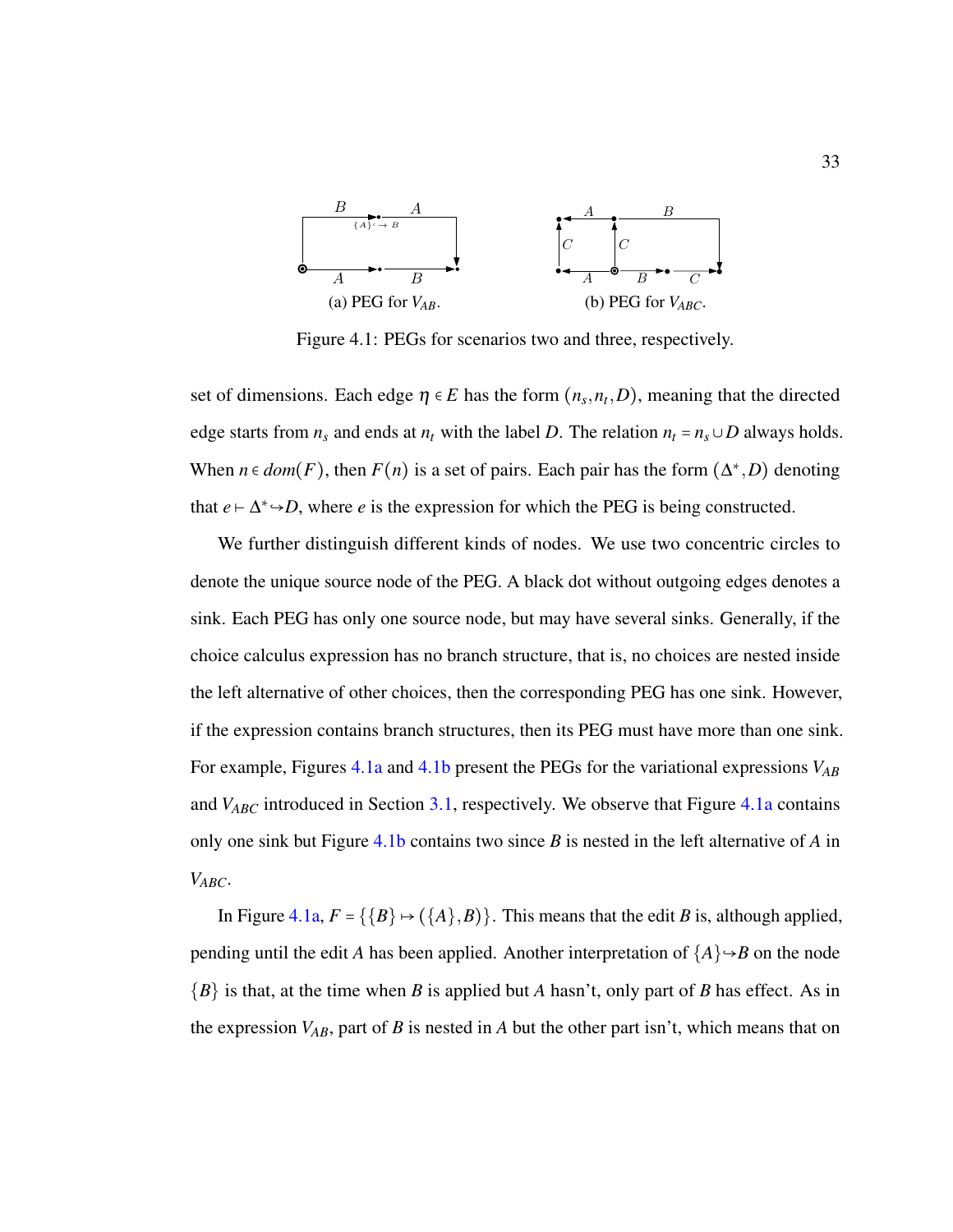the node {*B*}, the part outside *A* has been applied while the part inside *A* is pending and will be triggered after *A* has been applied.

Given an expression *e* and the corresponding PEG *G*, we can compute view decisions and the corresponding program variants and perform edits and undo as follows. First, we use ∆ to denote all the dimensions included in *e*. The view decision for the node *n* can be computed as follows.

$$
\delta = \{ \overline{D} \mid D \in \Delta - n \} \cup \{ \underline{D} \mid D \in n \}
$$

The program variant *P* corresponds to that node can be obtained as follows.

 $P = e \cdot \delta$ 

Thus, the source node corresponds to the view decision that contains the left alternatives of all dimensions, denoting the variant in which no edits have been applied. Based on the relations among nodes, view decisions, and the corresponding variants, if  $(n_s, n_t, D)$  is an edge in the PEG, then the variant corresponding to  $n_t$  is obtained by applying the edit *D* to the variant corresponding to  $n<sub>s</sub>$ . For example, in Figure [4.1a,](#page-42-0) the source node corresponds to the variant *Pab*. Following the edge labeled with *A*, we arrive at the node that corresponds to the decision  $\{\underline{A}, \overline{B}\}$ . According to Section [3.1,](#page-28-0) *V*<sup>AB</sup> <sup>▲</sup> { $\angle$ <sup>*A*</sup>, $\overline{B}$ } = *P*<sub>*cb*</sub>. Moreover, according to Figure [2.2,](#page-19-0) applying edit *A* to *P*<sub>*ab*</sub> yields *P*<sub>*cb*</sub>. Thus, PEGs truly model the editing process.

Interestingly, traversing an edge  $(n_s, n_t, D)$  backward means to undo the edit *D*. Moreover, by undoing *D*, the variant corresponding to  $n_s$  can be achieved from  $n_t$ . For example, the sink in Figure [4.1a](#page-42-0) corresponds to the variant *Pdc*. When we go backward the edge labeled *B*, we arrive at the variant  $P_{cb}$ . This matches the editing process shown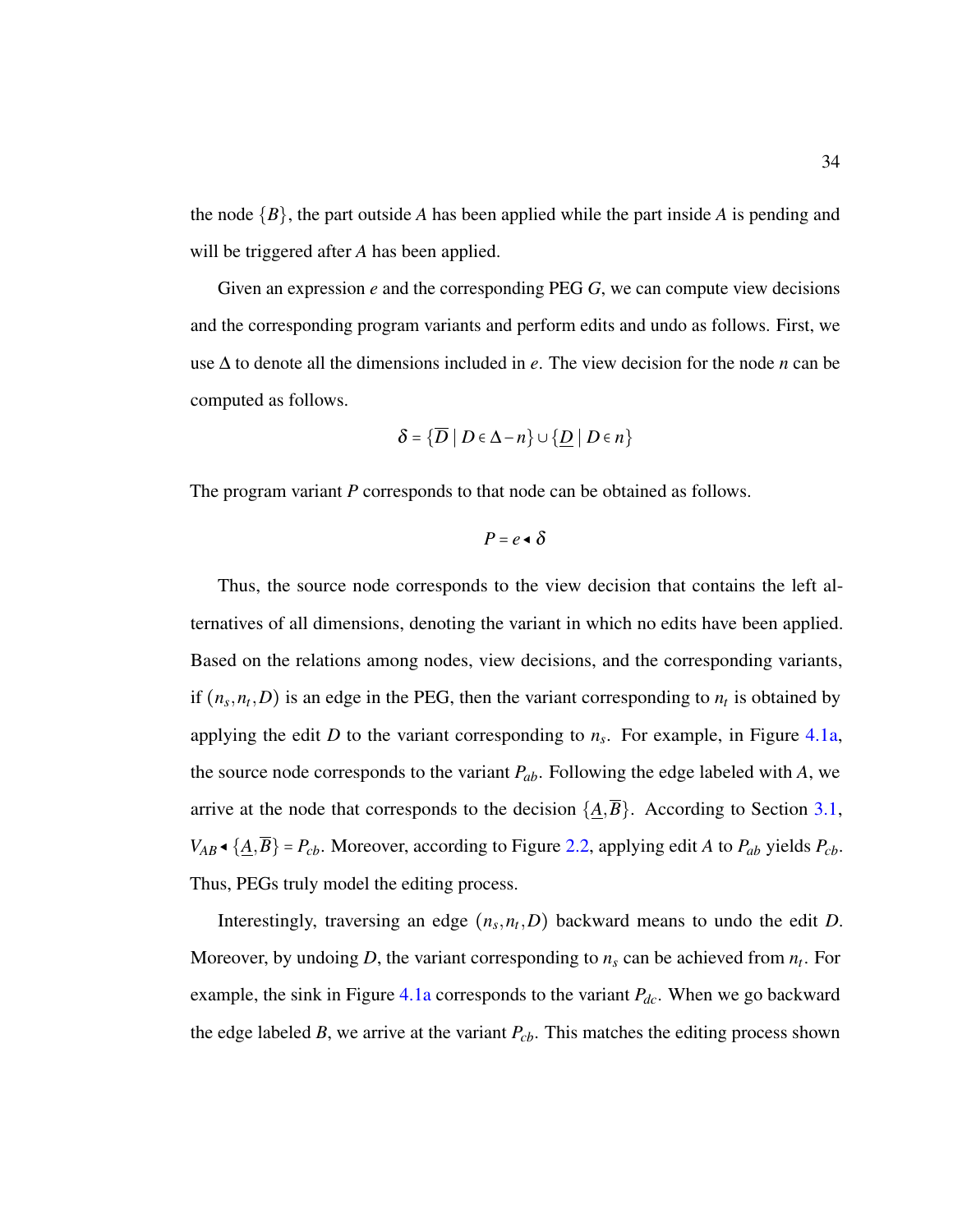in Figure [2.7.](#page-23-0) We observe that there is another edge labeled *A* ending in the sink. By undoing *A*, we end up with the node  ${B}$ , which leads to the view decision  ${A, B}$ . Thus, we derive that the corresponding variant is *Pac*. This result coincides with the editing process shown in Figure [2.8.](#page-24-0)

The ability to traverse edges backwards increases the expressiveness of PEGs. Given any node, we can follow any outgoing edge to move to another node, which corresponds to applying or redoing an edit. Meanwhile, we can follow any incoming edge to go backwards, which corresponds to undo the edit. Thus, the directions of the edges should not be understood as restricting editing flows but should be viewed as indicating the actions of undo or redo only. If we view PEGs as undirected graphs but remember their edge directions, then a random walk on a given PEG denotes an editing sequence consisting of applying edits, undo, and redo operations.

# <span id="page-44-0"></span>4.2 Construction

Given an expression, the idea of constructing the PEG is to start with the source node and then gradually add edges and nodes until no more edges can be added. Specifically, given the expression *e*, the construction process consists of two phases: the initialization phase and the iteration phase.

In the first phase, we initialize the PEG *G*<sup>0</sup> and the related variables as follows. Besides the following information, we maintain the global expression *e* so that it's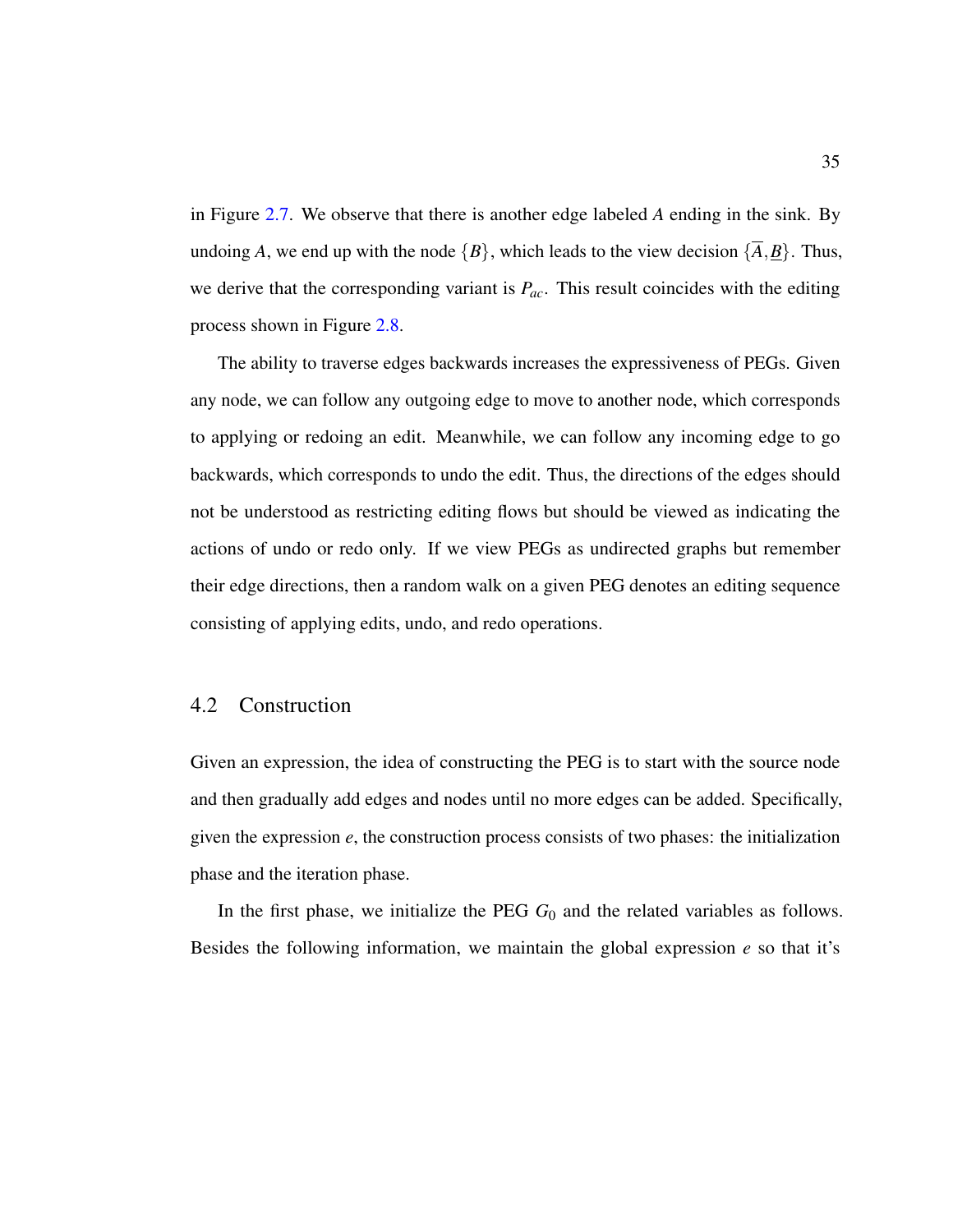accessible during the whole construction process.

$$
e_0 = e
$$
  
 $D_0 =$ any top level choice in  $e_0$   
 $N_0 = \{\emptyset\}$   
 $E_0 = \emptyset$ 

In the second phase, we iterate through following steps until no progress can be made. Specifically, we compute the result for the  $(i+1)$ st iteration based on that for *i*th iteration as follows.

$$
e_{i+1} = e_i \cdot \overline{D_i} \cdot e_i \cdot \underline{D_i} \cdot D_i \langle a, b \rangle
$$
  
\n
$$
D_{i+1} = D \text{ where } e_{i+1} = e_p \cdot D \langle e_l, e_r \rangle \cdot e_q
$$
  
\n
$$
n_{i+1} = pick \{n \in N_i \mid extensible(n, D)\}
$$
  
\n
$$
n'_{i+1} = n_{i+1} \cup \{D_{i+1}\}
$$
  
\n
$$
N_{i+1} = N_i \cup \{n'_{i+1}\}
$$
  
\n
$$
E_{i+1} = E_i \cup \{(n_{i+1}, n'_{i+1}, D_{i+1})\}
$$

The essential idea of each iteration is that based on the current expression  $e_{i+1}$ , a dimension  $D_{i+1}$  is chosen. The current expression is a concatenation of three parts. The first part is the left alternative from the dimension  $D_i$  of the previous expression  $e_i$ . This part ensures that the dimensions in the left alternative becomes available in subsequent iterations. The second part is similar but taking the right alternative from *D<sup>i</sup>* and the purpose is to make sure that the dimensions in the right alternative become available in subsequent iterations. Similarly, the third part  $D_i$ (a, b) makes sure that  $D_i$  will be available in later iterations. Based on the current expression, a top-level dimension is chosen, and we use  $D_{i+1}$  to denote it. Moreover, an arbitrary node  $n_{i+1}$  in  $N_i$  may be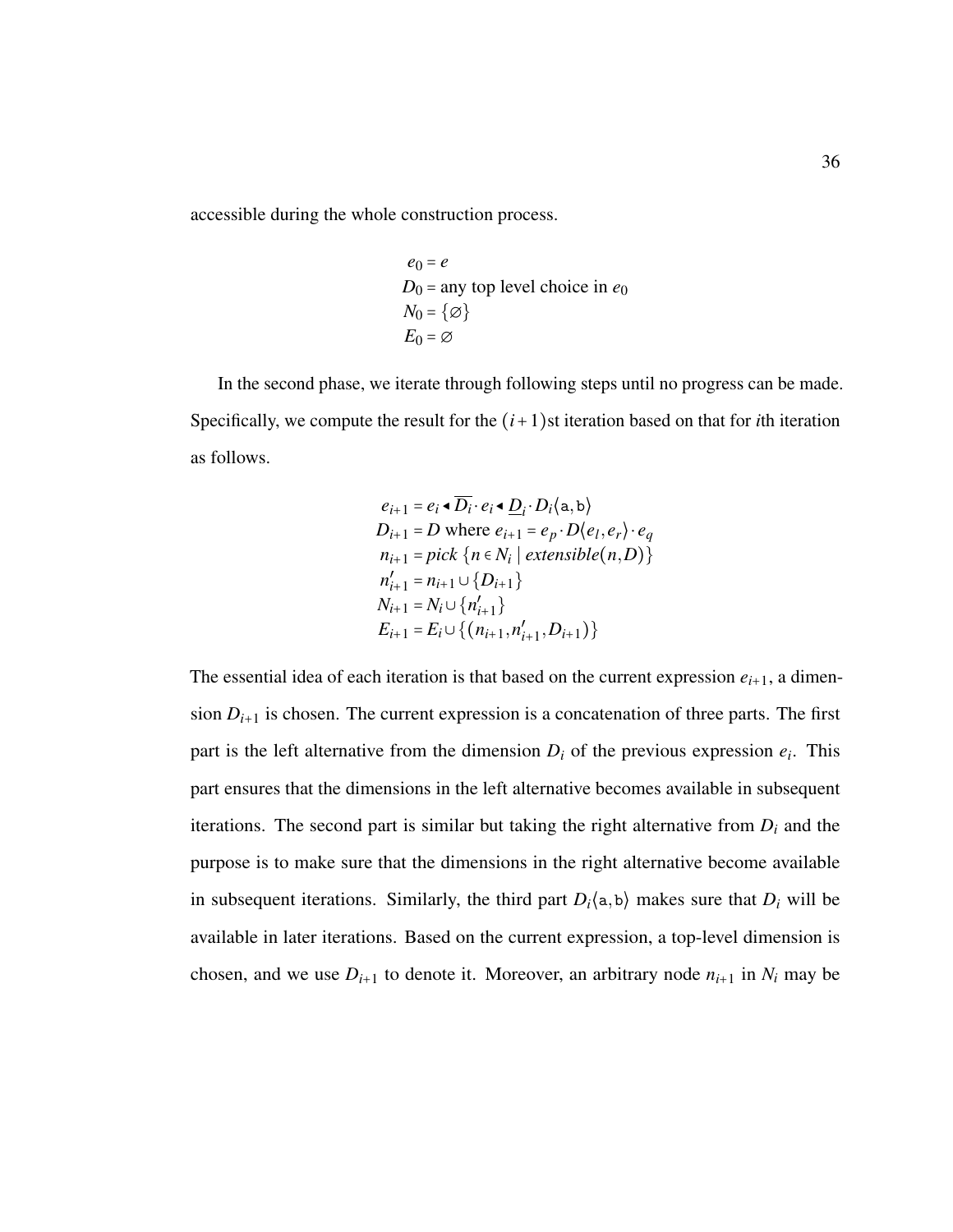picked as long as extending that node with  $D_{i+1}$  is valid. If such a node exists, then the node set  $N_{i+1}$  and edge set  $E_{i+1}$  are updated accordingly.

The most critical operation is picking a node in the previously constructed nodes such that an edge starting from that node and with label  $D_{i+1}$  may be added in this iteration. The relation *extensible*( $n$ , $D$ ) is satisfied if all of the following conditions are met:

(a)  $D \notin n$ ,

- (b)  $D \notin \Delta^*(n)$  for  $e \,\sqrt[n]{\Delta^*}$ , and
- (c) there is some  $\Delta$  such that  $e \vdash \Delta \rightarrow D$  and  $\Delta \subseteq n$ .

The first condition ensures that no node will contain a certain dimension multiple times. In terms of editing, this means that no edit will be applied more than once to the same program. The second condition ensures that *D* is not divergent to any dimension in *n*. The operation  $\Delta^*(n)$  is defined as follows.

$$
\Delta^*(n) = \bigcup_{D \in n, 1 \le i \le m} \Delta_i(D)
$$

$$
\Delta(D) = \begin{cases} \Delta - \{D\} & \text{if } D \in \Delta \\ \varnothing & \text{otherwise} \end{cases}
$$

Since  $V_{ABC}$   $\forall$  {*A*,*B*}, Figure [4.1b](#page-42-0) doesn't have an outgoing edge labeled with *B* from {*A*} and  $\{A, C\}$ . Similarly, from  $\{B\}$  and  $\{B, C\}$ , there is no outgoing edge labeled with *A*.

The third condition ensures that before applying  $D_{i+1}$ , all the edits that  $D_{i+1}$  depends on must have been applied. Intuitively, if  $D_{i+1}$  is nested in the right alternative of other choices, then the edits correspond to those choices must be applied before  $D_{i+1}$  may be applied. Of course, if  $D_{i+1}$  is a top-level dimension in *e*, then  $D_{i+1}$  can be applied at any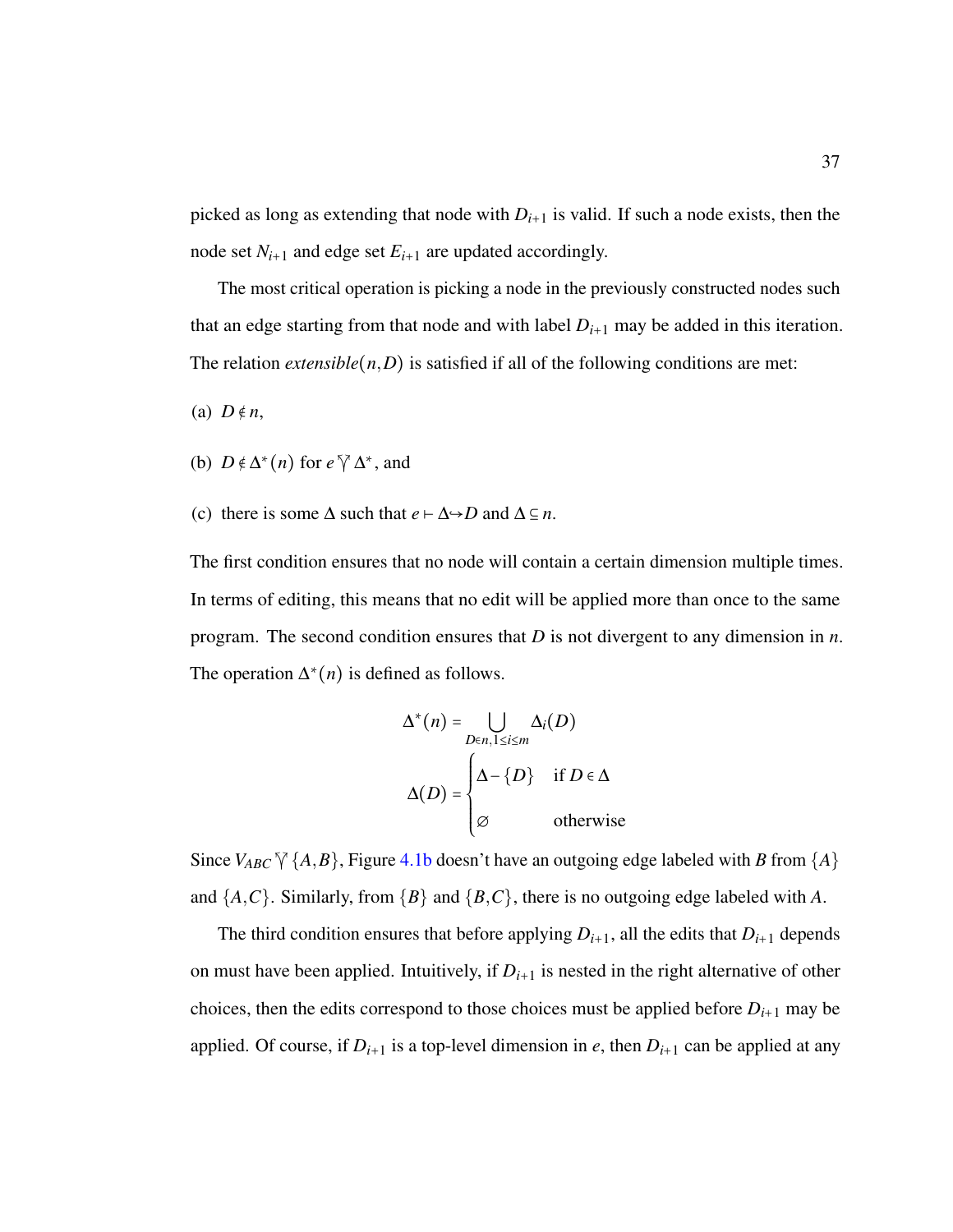

<span id="page-47-0"></span>Figure 4.2: PEG for some expression that has both contingent and divergent edits.

time since  $e \mapsto \{\} \rightarrow D_{i+1}$ . For example, since both *A* and *B* appear on the top level in  $V_{AB}$ , they may be applied at any time, as can be seen in Figure [4.1b.](#page-42-0) However, the situation is quite different in Figure [4.2,](#page-47-0) which shows the PEG for the expression  $A\langle C\langle a,b\rangle, B\langle c,d\rangle\rangle$ . We observe that *B* is nested in right alternative of *A* only, which is reflected in Figure [4.2](#page-47-0) that *B* can appear on the edge coming out from the node  $\{A\}$  only.

Thus, the whole construction process starts with the initialization and stops when no more edges can be added, which happens when no dimension exists such that *extensible*( $n$ , $D$ ) holds for some  $n$ . After the construction is completed, we need to add *F*. Specifically, for each node *n* in the final PEG, we add  $F(n)$  as follows. Here we assume that  $\Delta^*$  − *n* is not empty. If  $\Delta^*$  − *n* is empty for some *D'*, we simply drop the item  $({}, D').$ 

$$
F(n) = \{ (\Delta^* - n, D) \mid D \in n, e \vdash \Delta^* \rightarrow D \}
$$

Specifically, for each  $D \in n$ , we first derive its dominant sets  $\Delta^*$  and then subtract *n*. The notation  $\Delta^*$  – *n* is defined as follows.

$$
\{\Delta - n \mid \Delta \in \Delta^* \}
$$

In other words,  $\Delta^*$  − *n* collects for each  $\Delta$  in  $\Delta^*$  the result of  $\Delta$ −*n* if  $\Delta$ −*n* is nonempty.

Since  $V_{AB} \rightharpoonup \{A\} \rightarrow B$ , the node  $\{B\}$  in Figure [4.1a,](#page-42-0) the PEG for  $V_{AB}$  has  $F(\{B\}) =$  $\{(\{A\}, B)\}.$  For the node  $\{A, B\}$ , although we still have  $V_{AB} \vdash \{A\} \rightarrow B$ , we don't have an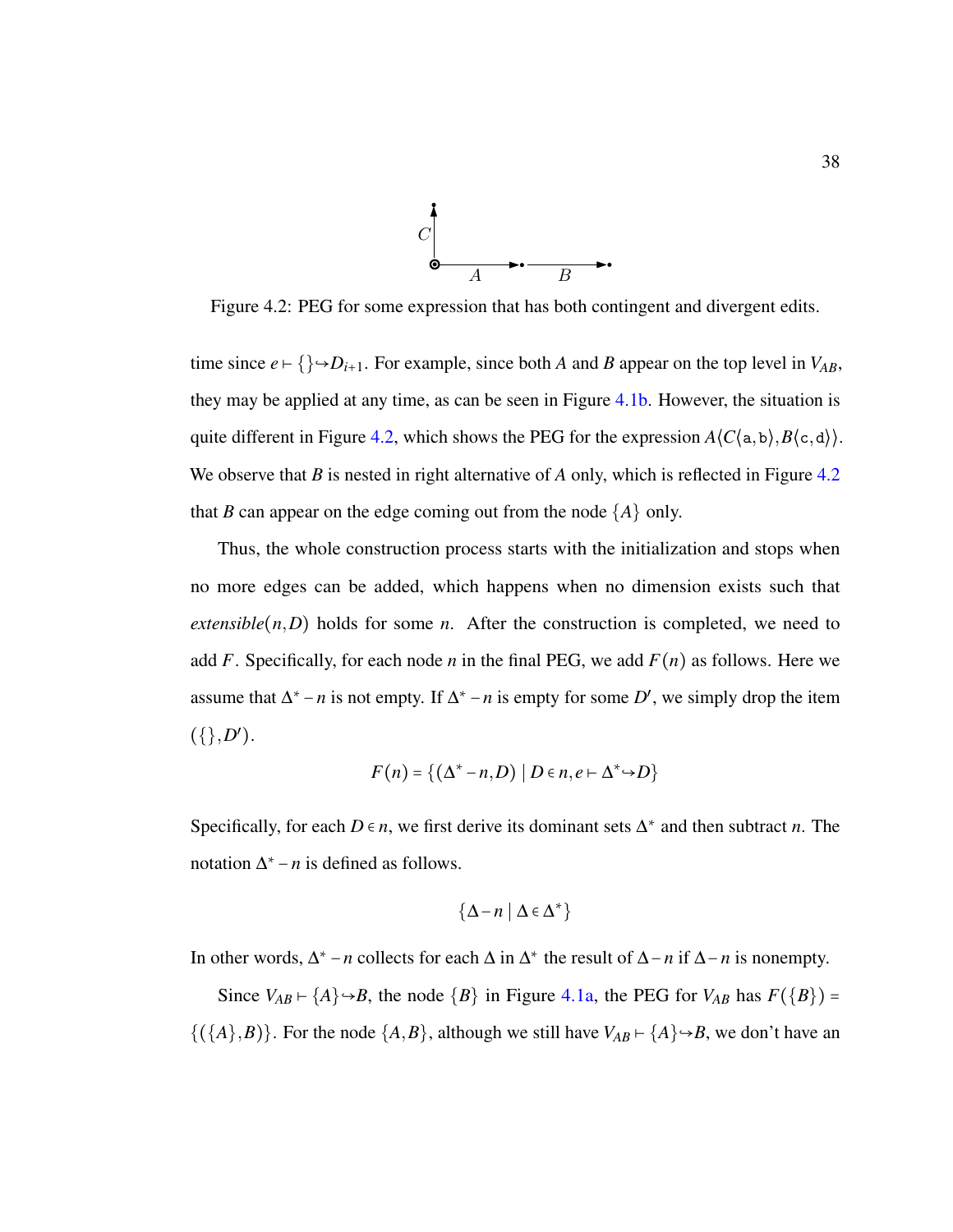<span id="page-48-0"></span>

Figure 4.3: The process of constructing the PEG for *VAB*.

entry for  $\{A,B\}$  in *F* since  $\{A\}$  –  $\{A,B\}$  =  $\emptyset$ . Intuitively, both edits *A* and *B* have been applied in the node  $\{A, B\}$ , and thus no edit is pending.

Based on the construction process, Figure [4.3](#page-48-0) depicts this process for the expression *VAB*. Note that we have simplified the presentations of expressions by leaving out all *token*s. For example, we write *D* for *D*⟨*token*,*token*⟩ and *A*⟨−,*B*⟩ for *A*⟨*token*,*B*⟨*token*,*token*⟩⟩. We use this convention for the rest of this chapter. In each step *i*, we list the expression  $e_i$ , the dimension chosen  $D_i$ , the node chosen  $n_i$ , and the PEG built so far. We observe that in some steps no progress can be made. For example, in step (4) when *B* is chosen as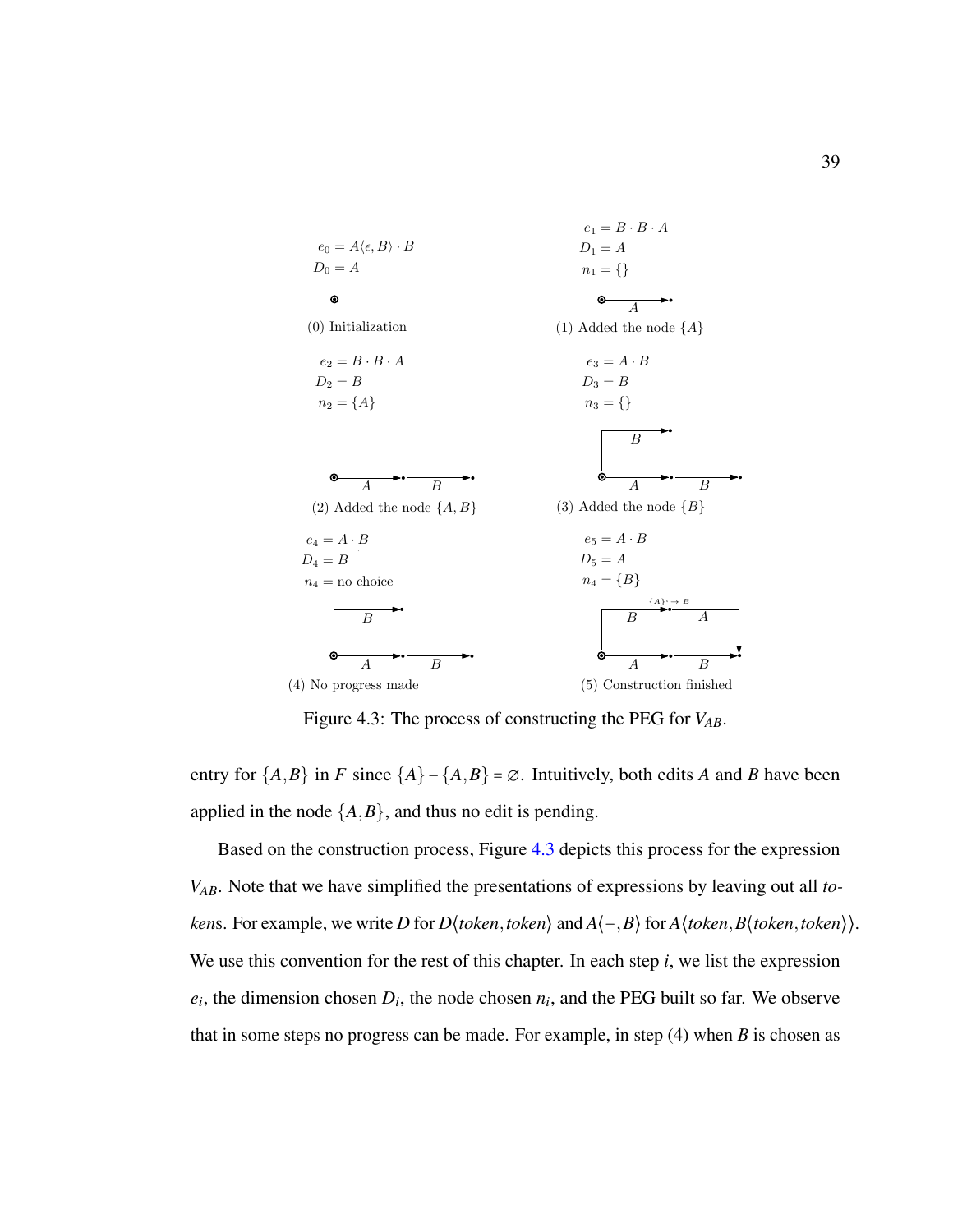<span id="page-49-0"></span>

Figure 4.4: PEGs produced by the prototype.

the dimension, no extensible node is available and thus no node or edge can be added. The process is completed with step (5) when the edge ( ${B}$ ,  ${A,B}$ ,  ${A}$ ) is added.

We have implemented a prototype for constructing PEGs in Haskell. The prototype also goes through several iterations. Although the algorithm presented here is nondeterministic, the prototype is deterministic. In particular, it maintains fringe for storing all nodes that maybe expanded later. The fringe is initialized to  $\{\emptyset\}$ , denoting that the source node is extensible. In each iteration, the first node in fringe is removed and is referred to as *n*. For each dimension *D* in the original expression, we check if *extensible*(*n*,*D*) is satisfied. If this is the case, we further check if  $n \cup \{D\}$  has been visited. If not, we add  $n \cup \{D\}$  to the end of fringe and to the PEG node set. For each added node, we update *F* accordingly. We also add the edge  $(n, n \cup \{D\}, D)$  to the PEG edge set. The iteration stops when fringe becomes empty. At that time, the final PEG is returned.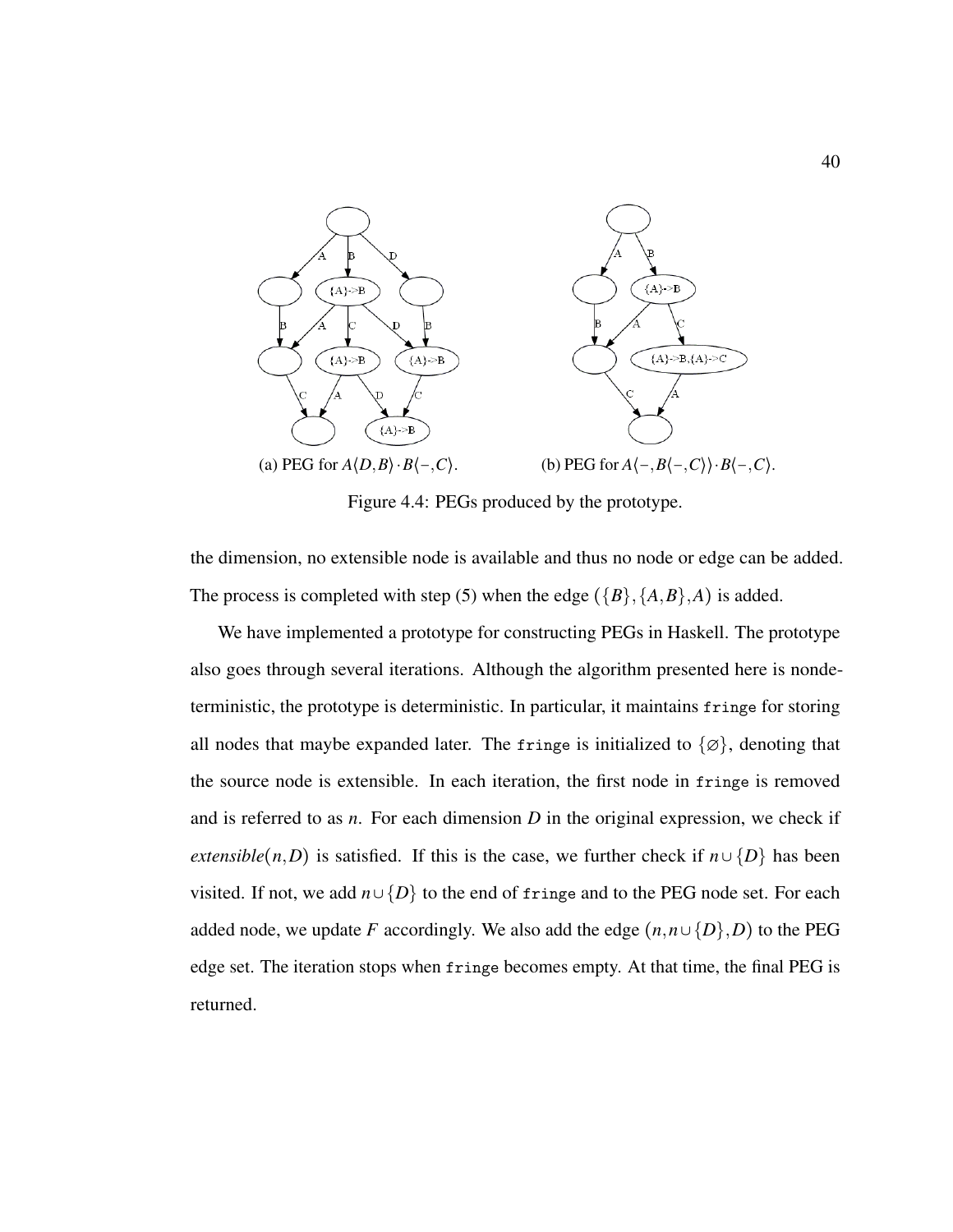Figure [4.4](#page-49-0) shows two PEGs produced by our prototype. In these figures, I have omitted node labels since they are very easy to construct. The label of each node is simply the set of all labels on the path from the source node to that node. For example, the bottom node in Figure [4.4b](#page-49-0) would have the label  $\{A, B, C\}$ . Instead, for each node *n* when  $n \in dom(F)$  we show  $F(n)$  for that node.

Some tricky questions may be addressed easily with the help of PEGs. For example, it is unclear what edits can be undone from the final state of the variational program  $A\langle -, B\langle -, C \rangle \cdot B\langle -, C \rangle$ . By looking at the corresponding PEG in Figure [4.4b,](#page-49-0) one immediately concludes that the edits *A* and *C*, but not *B*, can be undone. One may wonder why *B* couldn't be undone. The reason is that in both occurrences of *B*, *C* appears in the right alternative of *B*, which means *C* always depends on *B*. Thus, in the state when both *B* and *C* are applied, as in the final state  $\{A, B, C\}$ , *B* couldn't be undone until *C* has been undone.

# <span id="page-50-0"></span>4.3 Discussion

From all the PEGs presented in this chapter, in particular the PEGs in Figure [4.4,](#page-49-0) we observe that PEGs are quite dense. The question is, what is the implication of the density of PEGs, or what does the density measure? At the end of Section [4.1,](#page-41-1) we concluded that by viewing PEGs as undirected graphs, a random walk on the PEG represents a sequence of editing operations, including applying new edits and undoing and redoing previous operations. Thus, the fact that PEGs are dense reflects the fact that PEGs support flexible undo and redo operations.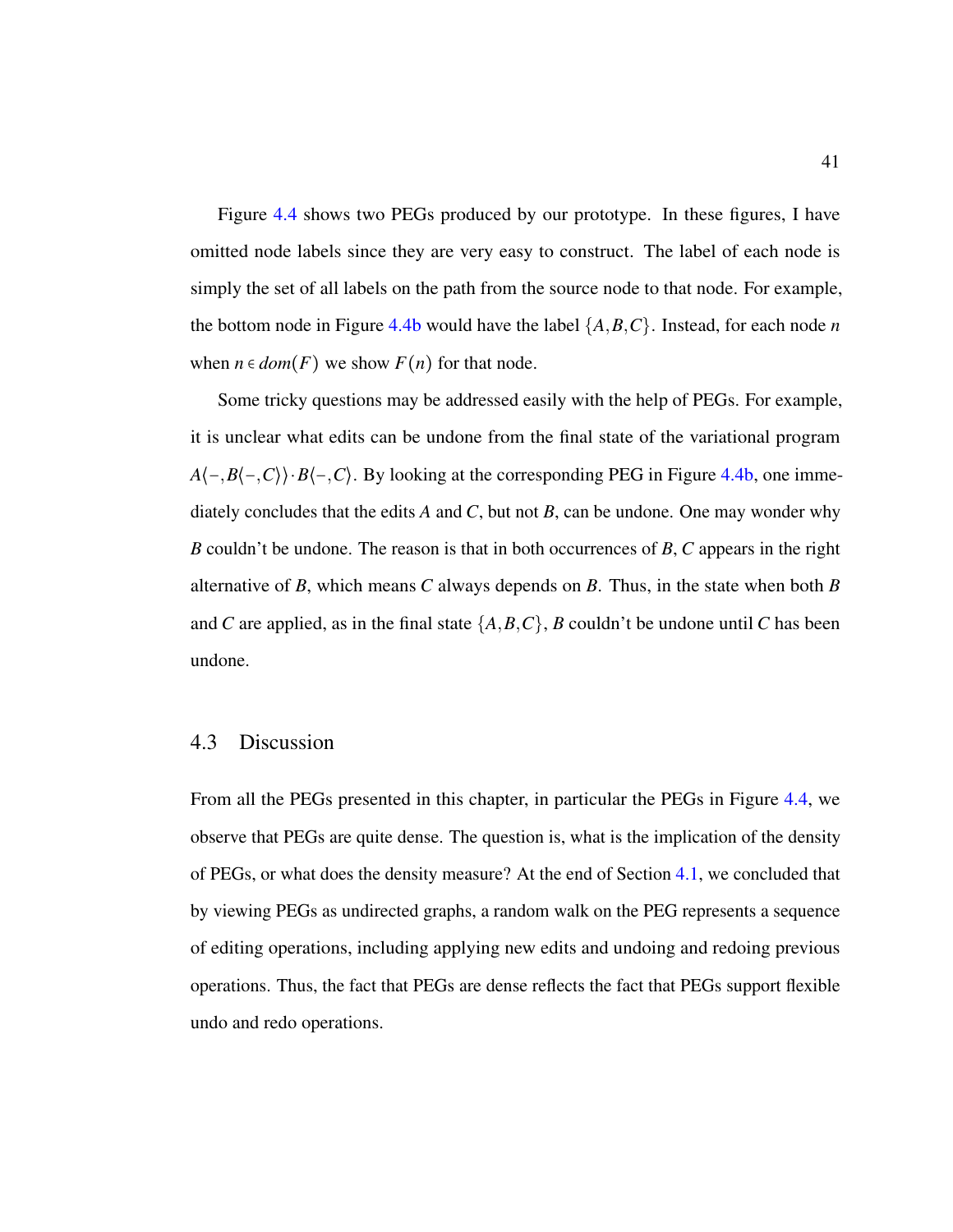<span id="page-51-0"></span>

Figure 4.5: PEG and branch filter.

Nevertheless, showing all the condensed information in a PEG might be overwhelming for the user. In particular, the PEG for a choice calculus expression with *n* independent dimensions contains  $2^n$  nodes. When all dimensions are independent, any node containing any combination of dimensions is valid. When dimensions are dependent, the situation is more complicated. A precise complexity measurement is difficult to give since expressions may have arbitrary choice structures. However, we do observe that both chain and branch structures help to reduce the number of nodes. For example, due to the divergent relation  $V_{ABC} \nabla \{A, B\}$ , the PEG for  $V_{ABC}$  in Figure [4.1b](#page-42-0) contains 6 rather than 8 (2<sup>3</sup>) nodes. Similarly, for  $e_5 = A\langle -, B\langle -, C \rangle \rangle \cdot B\langle -, C \rangle$ , we have  $e_5 \vdash \{A, B\}, \{B\} \rightarrow C$ and  $e_5 \mapsto \{A\} \rightarrow B$ . Due to the contingent edits, the PEG for  $e_5$  in Figure [4.4b](#page-49-0) contains 6 and not 8 nodes.

However, in general, the exponential relation between the number of the nodes and the number of the dimensions holds. One observation that can help here is that the user usually focuses on a small part of a big variational program. Based on that view, we can try to build the PEG for that part only and expand the PEG for other parts when required. We call this idea of showing the PEG for only certain branches *branch filters*.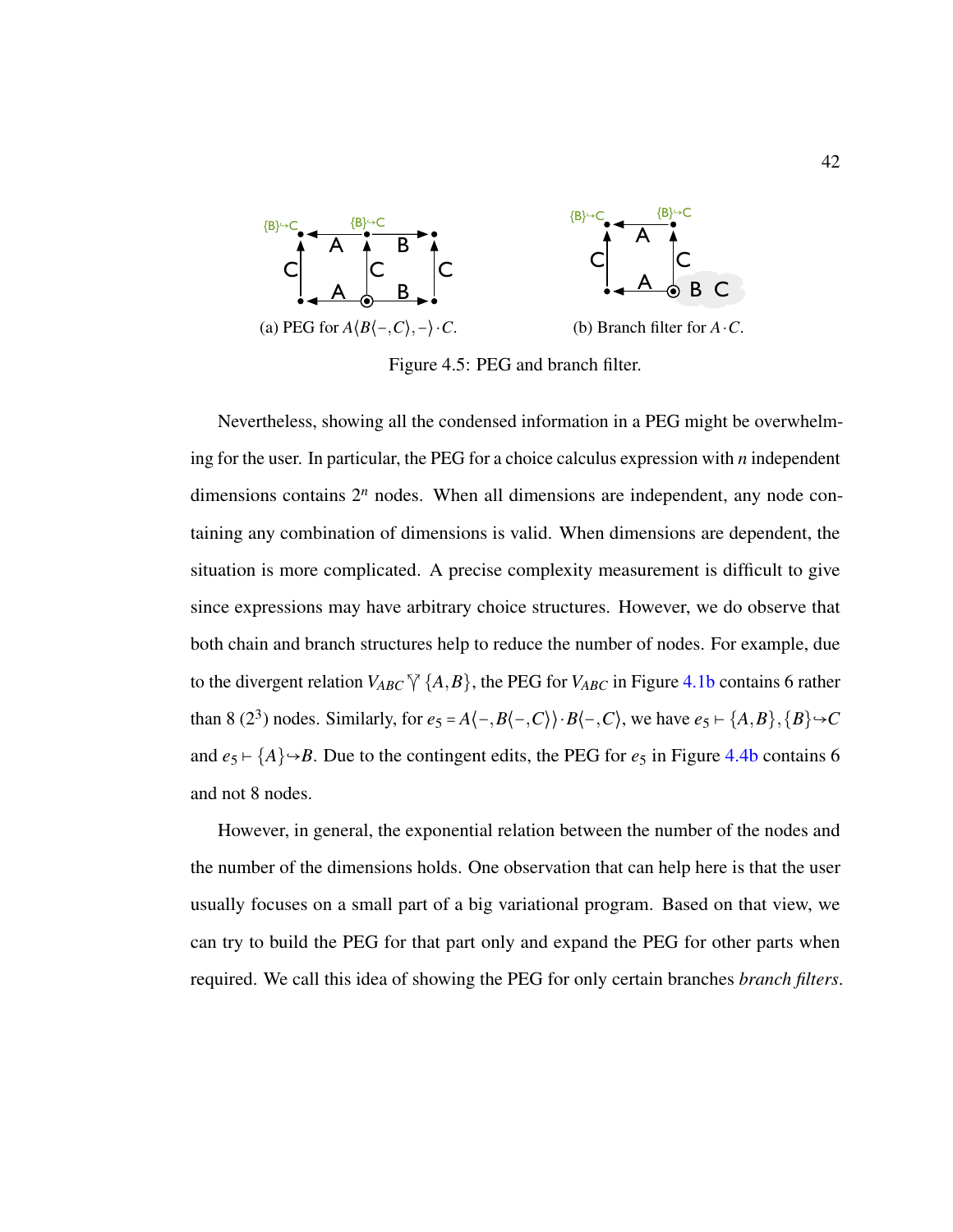<span id="page-52-0"></span>

Figure 4.6: PEG for *A*⋅*B*⋅*C*⋅*D* (left) and branch filter for *A*⋅*B*.

For example, Figure [4.5a](#page-51-0) shows the PEG for the expression *A*⟨*B*⟨−,*C*⟩,−⟩⋅*C*. The branch filter for the branch  $A \cdot C$  is shown in Figure [4.5b.](#page-51-0)

Although branch filters don't show the full PEG, the *F* component for the shown nodes contains complete contingent edits information. For example, while edges labeled with *B* are absent in Figure [4.5b,](#page-51-0) the nodes  $\{C\}$  and  $\{A, C\}$  still show  $\{B\} \rightarrow C$ , which indicate that the *C* edits are partial and the part that depends on *B* has no effect at this time. The use of branch filters can significantly reduces the number of nodes. For example, the branch filters in Figure [4.6](#page-52-0) reduces the number of nodes from 16 to 4.

Although branch filters can help to reduce the complexity of the PEG for the whole variational program, it doesn't help for the branch being shown. In other words, the size of a branch filter is still exponential in the number of dimensions in that branch. Chapter [5](#page-53-0) discusses this issue.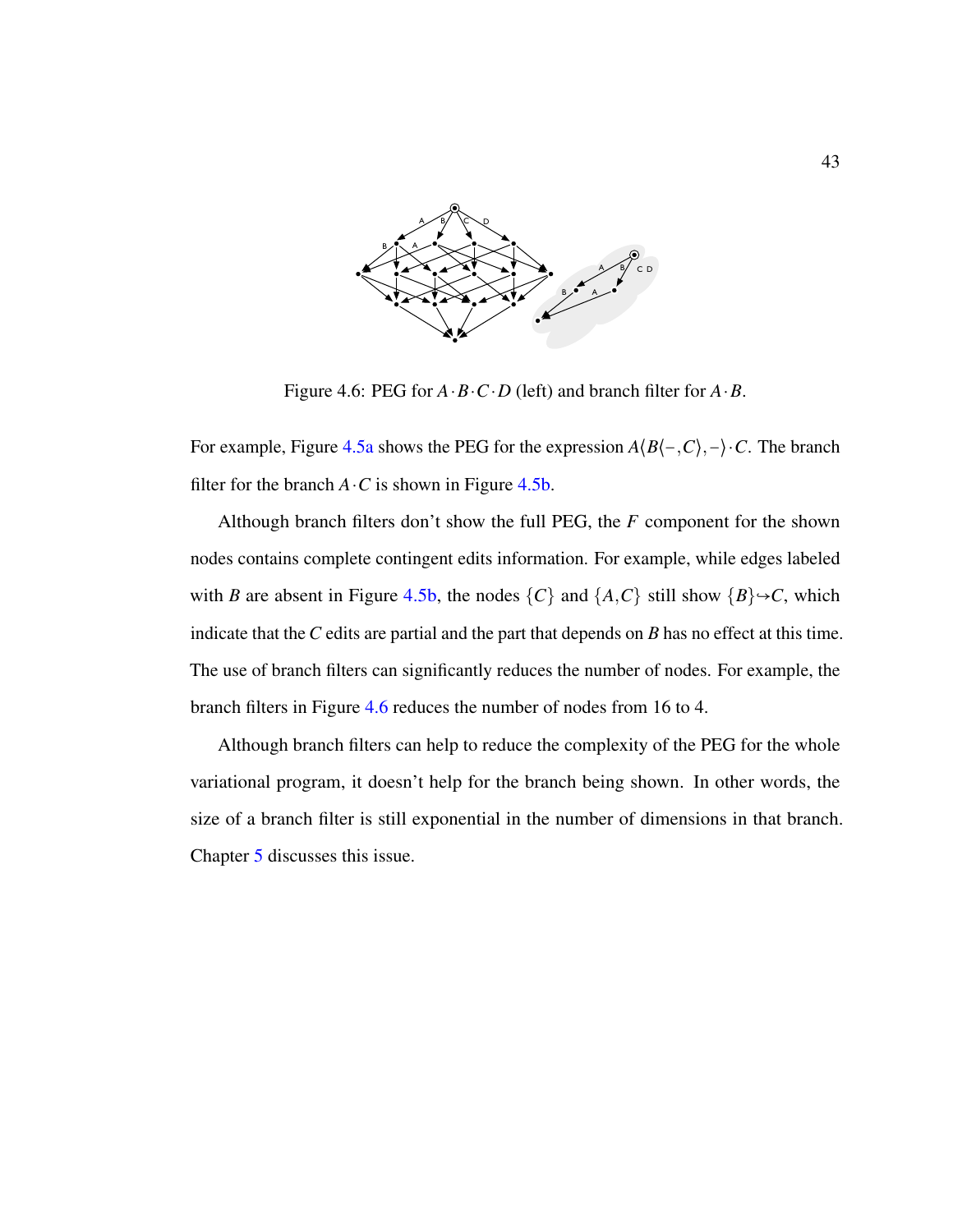### Chapter 5: Scalability

<span id="page-53-0"></span>When the dimensions are independent, the size of a PEG is exponential in the number of the dimensions in the corresponding expression. Thus constructing and presenting PEGs immediately becomes intractable for expressions, except the most trivial ones. In particular, if we represent each edit as an independent dimension, then choice expressions can contain hundreds of dimensions. Section [4.3](#page-50-0) presents the method of using branch filters to show just part of the PEG to the user. However, the part that is shown to the user may be still large. This chapter investigates another method of addressing this issue. The idea is to assign the same dimension to edits sharing the same intention, which reduces the number of dimensions significantly and the sizes of PEGs exponentially. Section [5.1](#page-53-1) explains this idea in detail. In Section [5.2,](#page-59-0) I present some empirical results about the feasibility of this idea.

# <span id="page-53-1"></span>5.1 Grouping primitive edits into conceptual edits

In the previous section we have seen how branch filters can make PEGs more comprehensible by showing just part of them. However, branches can also be very big if they contain many edits. A potential approach to address this problem is to group different edits into a single edit so that they are assigned the same dimension. To see the significance of this idea, consider the following example. If we represent each edit in a unique dimension,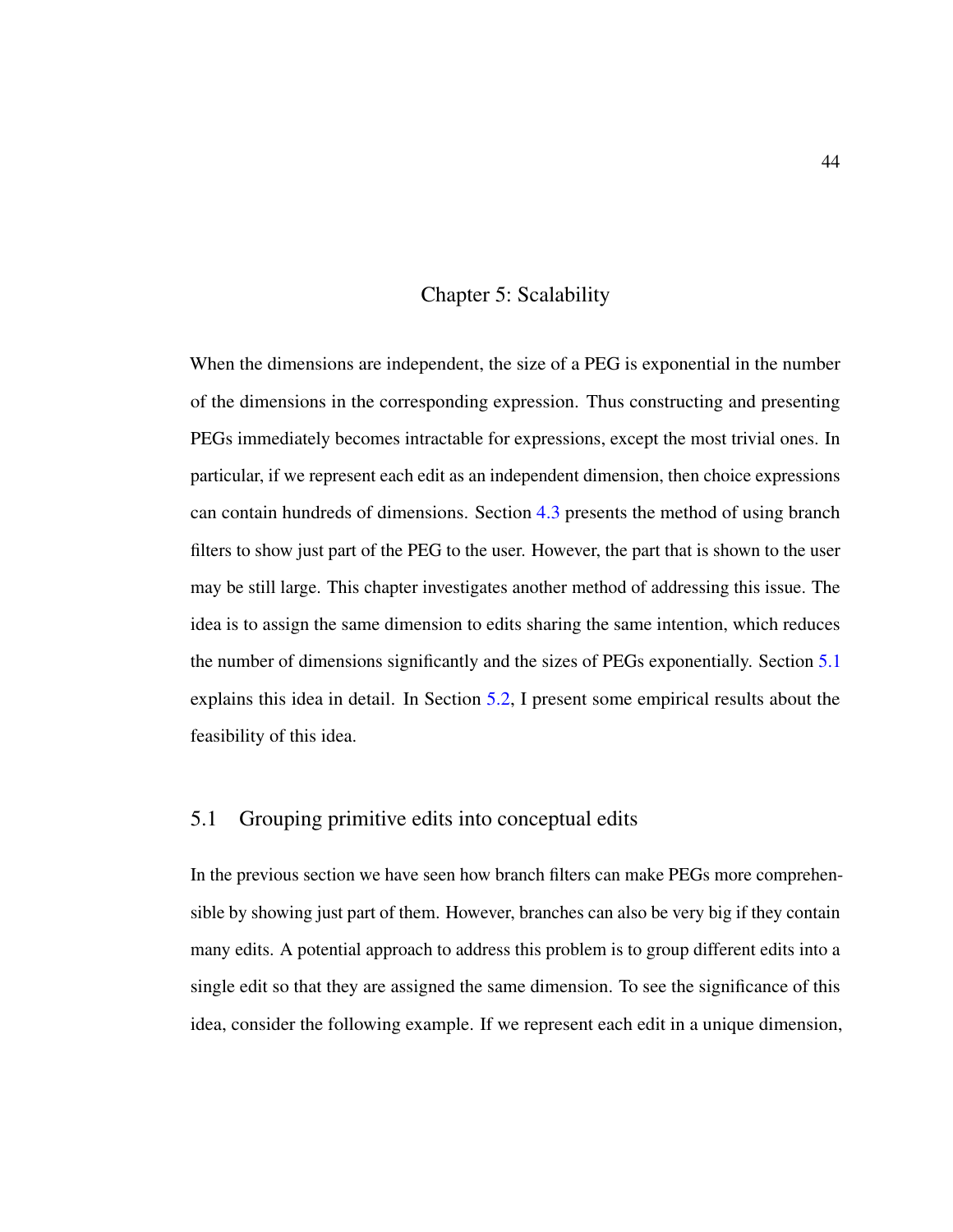then we may get the following expression.

$$
A(1,2) + B(3,4) + C(5,6) + D(7,8)
$$

However, if the first and last two edits belong together and are viewed as a single edit, then we get the following expression instead.

$$
A(1,2) + A(3,4) + B(5,6) + B(7,8)
$$

We observe that while the PEG for the first expression has 16 nodes, that for the second expression has only 4 nodes, reduced by a factor of 4.

In the following, we distinguish between different kinds of edits.

- 1. A *primitive edit* displays the differences at the lowest level, which can be a list of lines, a sequence of characters, and even a single character between two plain text files.
- 2. A *lexical edit* denotes a change of a meaningful atomic unit, which is known as a token. Tokens can be names, keywords, identifiers or any low level language elements.
- 3. A *syntactic edit* involves changes in higher-level program constructs, for example, expressions, statements, or functions.
- 4. A *conceptual edit* consists of many syntactic edits or lexical edits that serve the purpose of implementing a conceptual change. The term conceptual change has a broad meaning, it may denote an addition of a feature in the source node code within a single file, a refactoring of programs, or even a bug fix.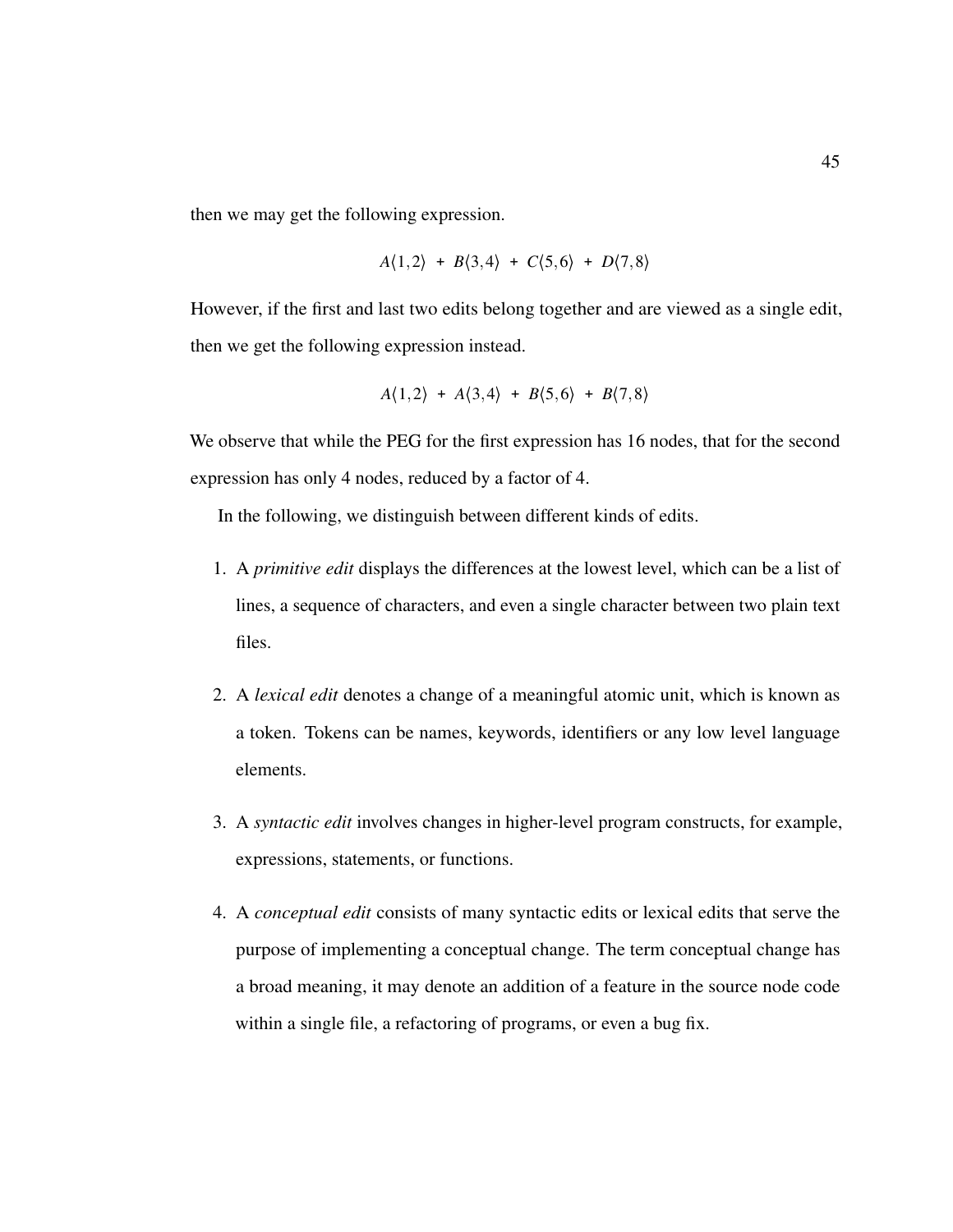```
public int days(int month) {
    int [] 1 = {1,3,5,7,8,10,12};
    if (Arrays.asList(l).contains(month))
       return 31;
    else
       return 30;
}
                                                      public int days(int month) {
                                                          int [] large = \{1,3,5,7,8,10,12\};int more = 31;
                                                          int less = 30;
                                                          if (Arrays.asList(large).contains(month))
                                                              return more;
                                                          else
                                                              return less;
                                                      }
```
Figure 5.1: Two different implementations, old (left) and new (right), for returning the number of days for the given month.

<span id="page-55-1"></span>

| Refactoring kind: RENAME_LOCAL_VARIABLE | Refactoring kind: EXTRACT_LOCAL_VARIABLE |  |  |  |  |
|-----------------------------------------|------------------------------------------|--|--|--|--|
| Refactoring ID: 3                       | Refactoring ID: 4                        |  |  |  |  |
| Arguments count: 2                      | Arguments count: 2                       |  |  |  |  |
| Key: NewName                            | Key: ExtractedValue                      |  |  |  |  |
| Value: large                            | Value: 31                                |  |  |  |  |
| Key: OldName                            | Key: VariableName                        |  |  |  |  |
| Value: 1                                | Value: more                              |  |  |  |  |
| Timestamp: 1406698679627                | Timestamp: 1406698693783                 |  |  |  |  |
|                                         |                                          |  |  |  |  |

Figure 5.2: Conceptual edits discovered by CodingTracker for the programs in Figure [5.1.](#page-55-0)

Conceptual edits are quite common in practice, in particular, when the initial development has been finished. There has been a lot of work of identifying conceptual edits from primitive edits. First, Dig et al. [\[2007\]](#page-70-0) and Negara et al. [\[2012a;](#page-71-0) [2013\]](#page-71-1) explored this idea from the perspective of program refactorings.

We use the example presented in Figure [5.1](#page-55-0) to illustrate this idea. In the figure, we present two programs for implementing the same functionality of returning the number of days for the given month in Java. The program on the right is the new program, where underlined code highlights the changes. For this pair of programs, CodingTracker [\[Negara](#page-71-0) [et al.,](#page-71-0) [2012a,](#page-71-0) [2013\]](#page-71-1) discovers three conceptual edits. The first conceptual edit is the refactoring RENAME LOCAL VARIABLE, presented in detail in the left of Figure [5.2.](#page-55-1) Since the local variable l has been renamed to large at two different places in the program, they are identified as one conceptual edit. Both the second and third edits are about the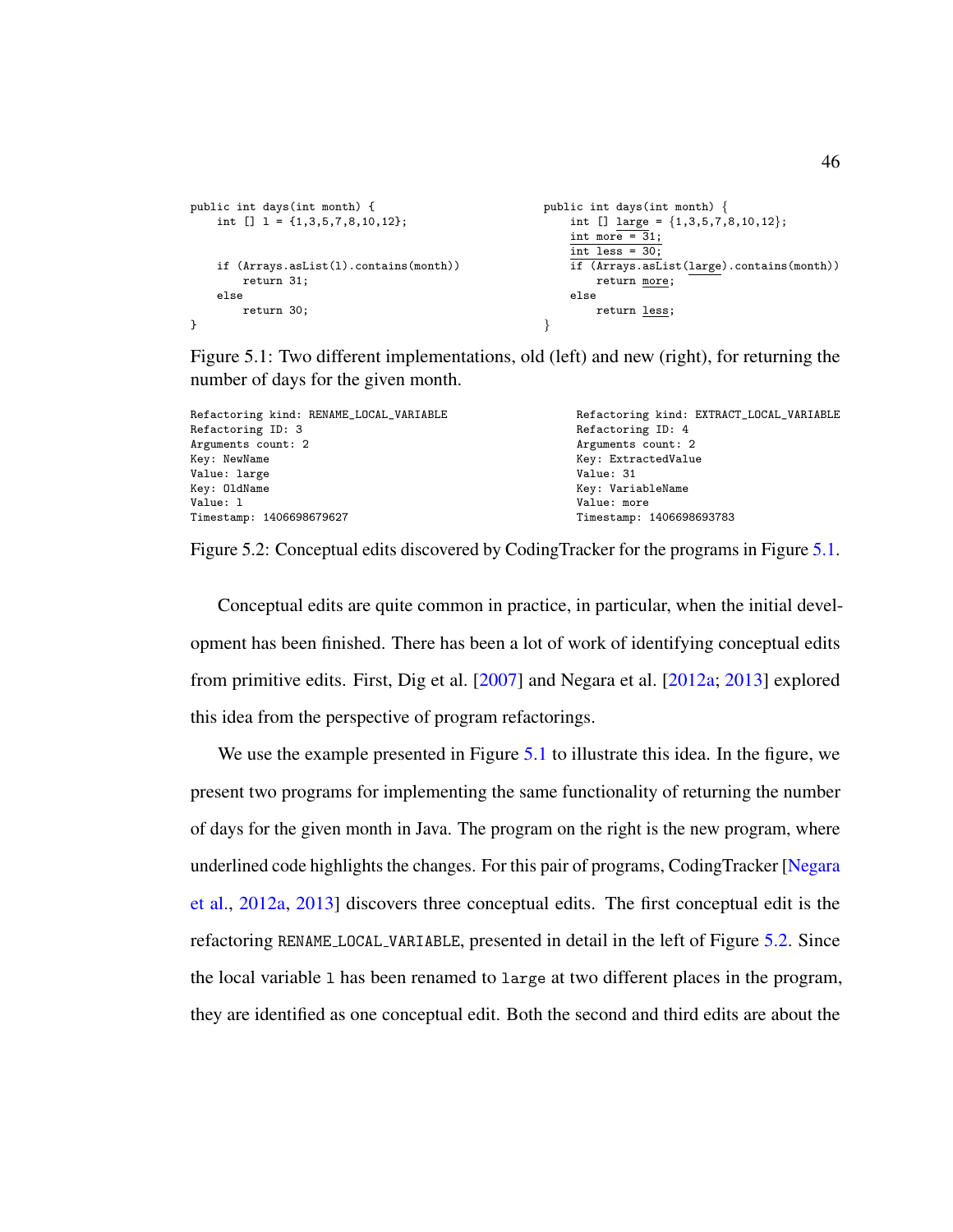```
-- The old version
public class VerticalPlot{
    void draw(Graph g, Shape s)\{ \ldots \} }
public class VerticalRenderer{
    void draw(Graph g, Shape s)\{ \ldots \} }
public class HorizontalPlot{
    void draw(Graph g, Shape s)\{ \ldots \} }
public calss HorizontalAxis{
    public int height(){...} }
public calss VerticalAxis{
    public int height(){...} }
                                              -- The new version
                                              public class VerticalPlot{
                                                   void draw(Graph g)... }
                                              public class VerticalRenderer{
                                                   void draw(Graph g, Shape s)... }
                                              public class HorizontalPlot{
                                                   void draw(Graph g)\{ \ldots \}}
                                              public calss HorizontalAxis{
                                                  public int getHeight()\{ \ldots \}}
                                              public calss VerticalAxis{
                                                  public int getHeight(){...} }
```
-- Inferred rules

```
for all x:*.*(Graph, Shape)
          except VerticalRenderer.draw(Graph, Shape), argDelete(x, Shape)
for all x:*Axis.height() procedureRename(x, height, getHeight)
```
Figure 5.3: Two versions of a drawing editor (up) and the inferred edits (down).

refactoring EXTRACT LOCAL VARIABLE, and we present one edit on the right of Figure [5.2.](#page-55-1) This edit is about extracting the constant value 31 into the local variable more.

A very different approach of discovering conceptual edits is to use rule deduction to infer rules that describe low-level changes. A typical tool is LSdiff [\[Kim and Notkin,](#page-71-2) [2009;](#page-71-2) [Nguyen et al.,](#page-72-0) [2010;](#page-72-0) [Kim et al.,](#page-71-3) [2013\]](#page-71-3). Figure [5.3](#page-56-0) presents two versions of a drawing tool and the conceptual edits discovered by LSdiff [\[Kim et al.,](#page-71-3) [2013\]](#page-71-3). We observe that no refactorings can be identified from these edits because they involve different classes and have no close relation (except that they are in the same package). For these changes, LSdiff identifies two edits, represented in two rules. The first rule says that, in all the classes, all the methods that have parameter type  $G$ raph $\times$ Shape are changed so that the parameter of the type Shape is deleted. However, one exception is the method draw in the class VerticalRenderer, for which no change happened. The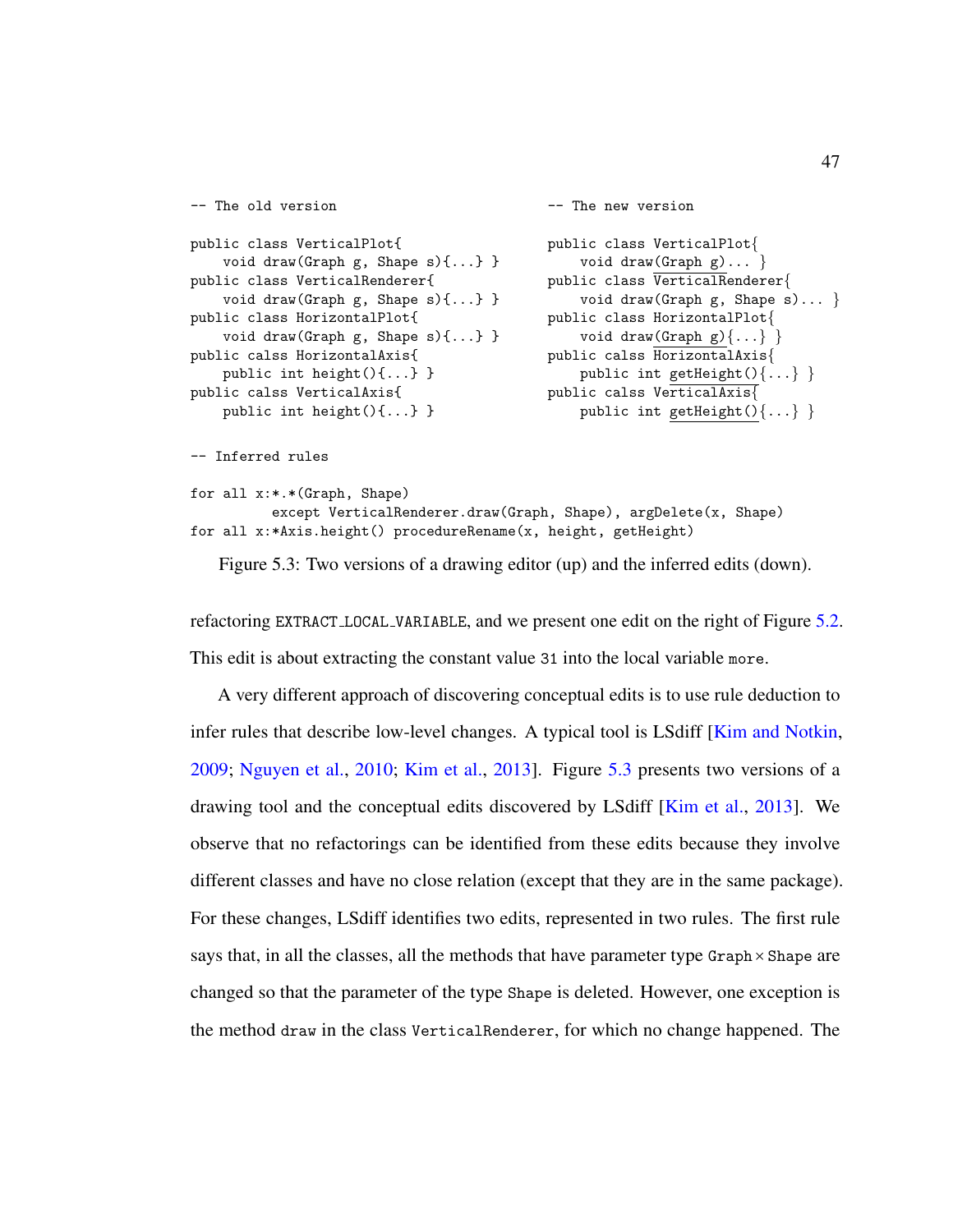```
-- Python 2.7.6
if (co->co_flags & CO_GENERATOR) {
   ...
  Py_XDECREF(f->f_back);
  f->f_back = NULL;
  PCALL(PCALL_GENERATOR);
   ...
  return PyGen_New(f);
}
                                              -- Python 2.7.7
                                             if (co->co_flags & CO_GENERATOR) {
                                                  ...
                                                 Py_CLEAR(f->f_back);
                                                 PCALL(PCALL_GENERATOR);
                                                 ...
                                                 return PyGen_New(f);
                                              }
```
Figure 5.4: Code snippets from ceval.c in Python 2.7.6 and 2.7.7, respectively.

second rule says that all the methods named height in all the classes whose name ends with the string "Axis" are renamed to getHeight.

While LSdiff uses rules to deduce high-level changes, some conceptual changes are quite tricky and can't be discovered easily. Figure [5.4](#page-57-0) presents such an example, which is about changes in ceval.c between Python 2.7.6 and 2.7.7. Since Py\_CLEAR also assigns its argument to NULL, there is only one conceptual edit here. However, without the knowledge about Py CLEAR, one would expect that there are two conceptual changes: one changes the function name and the other one removes the assignment.

In summary, we have used three examples to demonstrate that conceptual edits are quite common. What we would like to know is how many conceptual edits typically occur between two consecutive versions for each changed file. It's easy to count the number of primitive edits in each changed file by textual diff, but it's difficult to measure the number of conceptual edits. If we knew the ratio of primitive edits to conceptual edits in general, we could roughly estimate the number of conceptual edits. For that, we need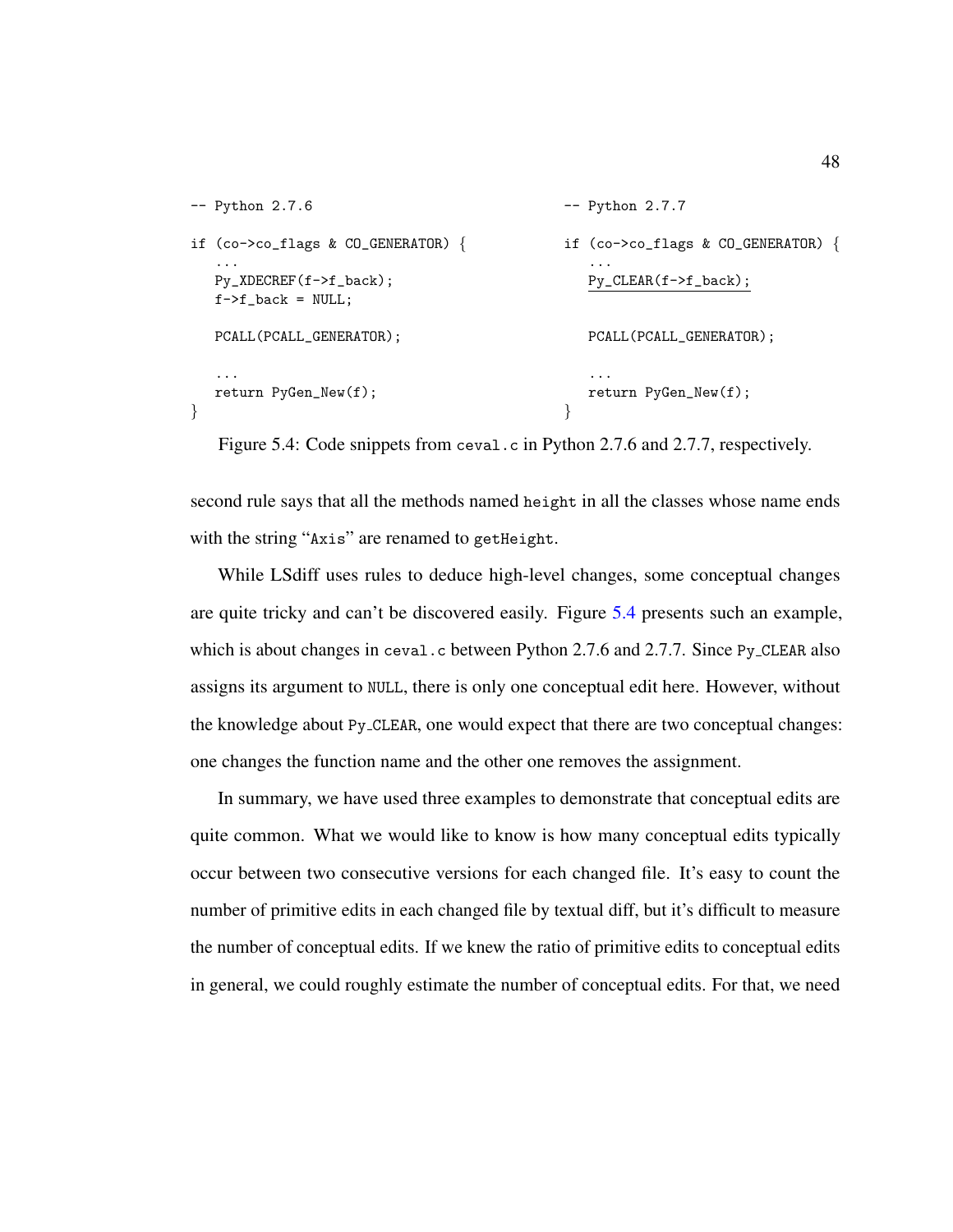the ratio of primitive edits to conceptual edits and the number of primitive edits in each file changed.

To answer these questions, our first attempt was to reuse the data from an empirical study performed by Kim et a. [\[Kim et al.,](#page-71-3) [2013\]](#page-71-3). They investigated the results of using LSdiff to deduce conceptual edits for three projects: carol, dnsjava, and the LSdiff itself. They found that in carol for each pair of consecutive versions, LSdiff deduced 10 rules and 20 facts on average. Here each fact represents a change that is not subsumed in any rule by LSdiff. Thus, if we treat each rule and each fact as a conceptual edit, each pair of consecutive versions contains about 30 conceptual changes. They also reported that each pair of consecutive versions contain about 1229 diff in LOC (Line Of Code), which means that in carol the ratio of primitive edits to conceptual edits is about 40. This ratio for dnsjava and LSdiff itself is 27 and 20, respectively. In carol, 13 files are changed on average in each version. This implies that each changed file contains about 30/13 = 2.31 conceptual edits. That average number of conceptual edits in each changed file for dnsjava and LSdiff itself is also below 3.

These results indirectly demonstrate the feasibility of PEG, at least for representing changes when we can identify conceptual edits and the source code has become quite stable. However, these results are valid only when we can in fact treat each rule as a single conceptual edit. Also, their results didn't show the worst case about the number of rules and facts for each file in the three projects. For example, it's likely that some specific files can contain quite many conceptual edits. These issues challenge the conclusion about the scalability of PEGs. To address this problem, we have performed an empirical study presented in the next section.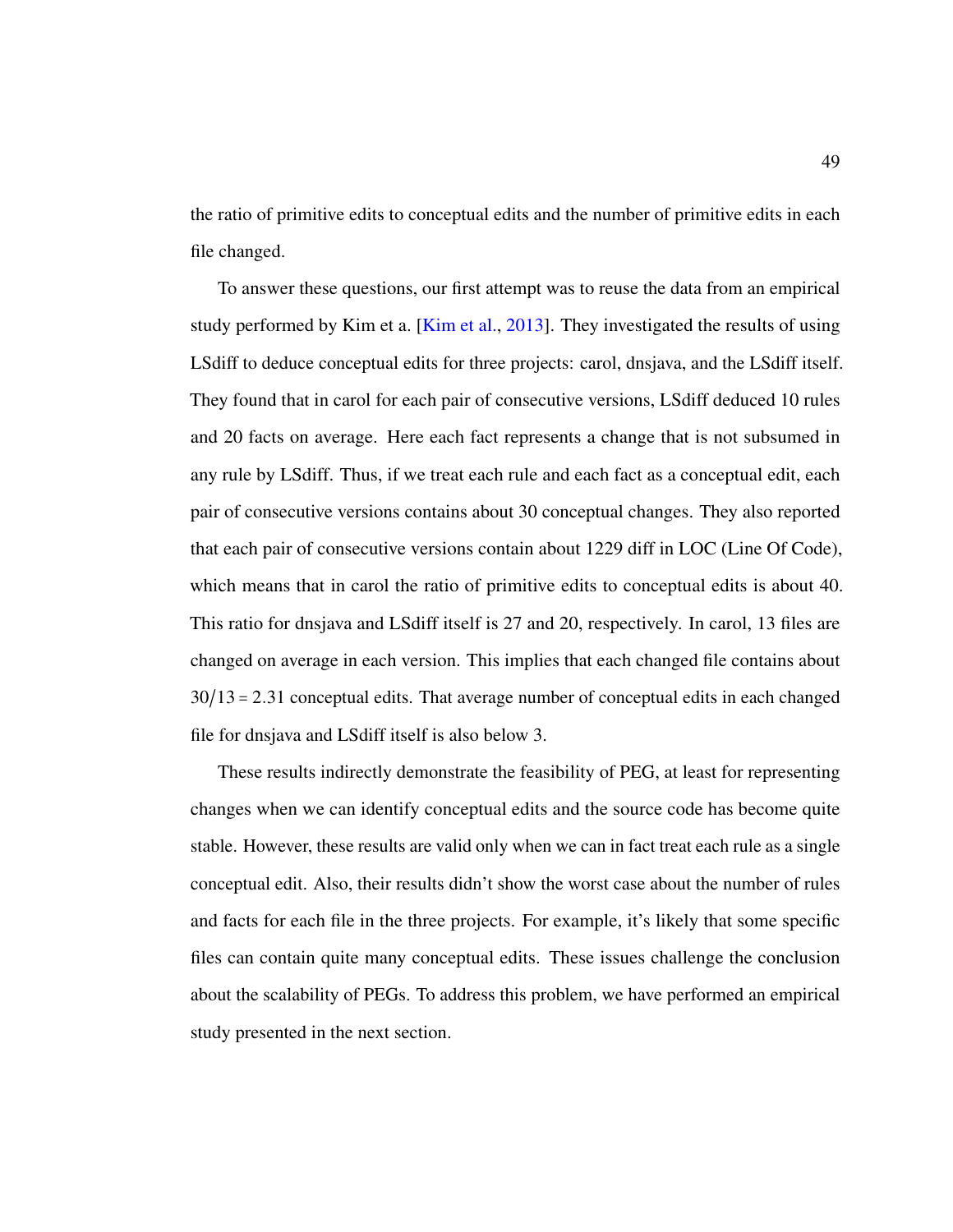# <span id="page-59-0"></span>5.2 Empirical study

The study I performed focuses on the Python interpreter. Specifically, I compared each pair of consecutive versions from Python 2.7.1 to 2.7.9, from 3.1 to 3.1.5, and from 3.2 to 3.2.1. Overall, there are 13 pairs. Each version of the Python interpreter contains about 75 files of C source code. For each two consecutive versions, I first wrote a script to filter out all the files that contain changes and also log these changes. For each changed file, I looked through all primitive changes that occurred and identified conceptual changes.

I grouped primitive edits into conceptual edits according to a set of rules. The rules used most frequently are explained below. In other cases, the rules used are minor variations of the presented rules.

1. The primitive edits are considered as one conceptual edit if many operations in the old version are merged into one operation in the new version. This is quite common for API changes. The following code snippet lists such an example from ceval.c. The function Py CLEAR includes the functionalities of Py XDECREF and also resets the argument pointer.

> -- Python 2.7.6 Py\_XDECREF(f->f\_back);  $f$ -> $f$ \_back = NULL; -- Python 2.7.7 Py\_CLEAR(f->f\_back);

- 2. The primitive edits are considered as one conceptual edit if a block comment spanning multiple lines is added or removed.
- 3. The primitive edits are considered as one conceptual edit if changes are about the same macro. The following code snippets list such an example from dtoa.c. Note that the extra lines in Python 2.7.7 below were absent in Python 2.7.6. I view this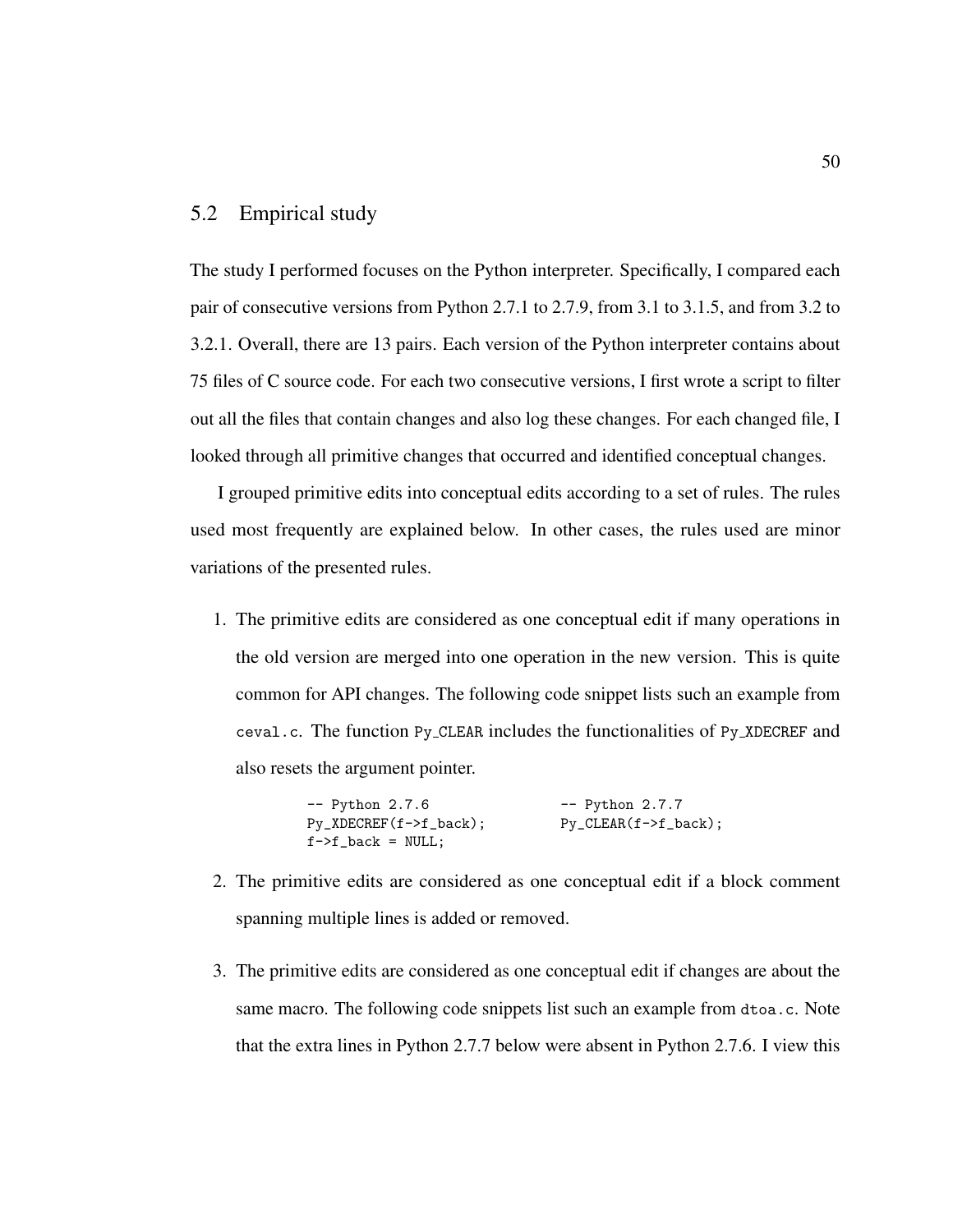as one conceptual edit since the lines added are for dealing with the change of the

macro MAX ABS EXP.

| -- Python 2.7.6            | $--$ Python $2.7.7$                       |
|----------------------------|-------------------------------------------|
| #define MAX ABS EXP 19999U | #define MAX_ABS_EXP 1100000000U           |
|                            | #if MAX_ABS_EXP > INT_MAX                 |
|                            | #error "MAX_ABS_EXP should fit in an int" |
|                            | #endif                                    |

4. The primitive edits are considered as one conceptual edit if multiple changes are due to a variable renaming. For example, the following code lists such an example from dtoa.c. These changes are identified as one conceptual edit since they are all about renaming the variable nd to ndigits.

| $--$ Python $2.7.6$   | $--$ Python $2.7.7$       |  |  |  |  |
|-----------------------|---------------------------|--|--|--|--|
| $nd0 = nd = s - s1$ ; | ndigits = $s - s1$ ;      |  |  |  |  |
| $\cdots$              | $\cdots$                  |  |  |  |  |
| $nd == s - s1$ ;      | ndigits $+= s - s1;$      |  |  |  |  |
| $\cdots$              | $\cdots$                  |  |  |  |  |
| if (!nd && !lz)       | if $(!n$ digits && $!lz)$ |  |  |  |  |

5. The primitive edits are considered as one conceptual edit if a single if statement is added. One example from sysmodule.c is given below. I treat these edits as a single conceptual edit because if they are not changed at the same time, the change will cause compiling error.

| -- Python 2.7.6 | $--$ Python $2.7.7$        |  |  |  |  |
|-----------------|----------------------------|--|--|--|--|
|                 | if $(PyErr\_Occurred())$ { |  |  |  |  |
|                 | Py_DECREF(version);        |  |  |  |  |
|                 | return NULL;               |  |  |  |  |
|                 |                            |  |  |  |  |

6. The primitive edits are considered as one conceptual edit if the changes are caused by the change of the signature of some function. The following lists such an example from ast.c.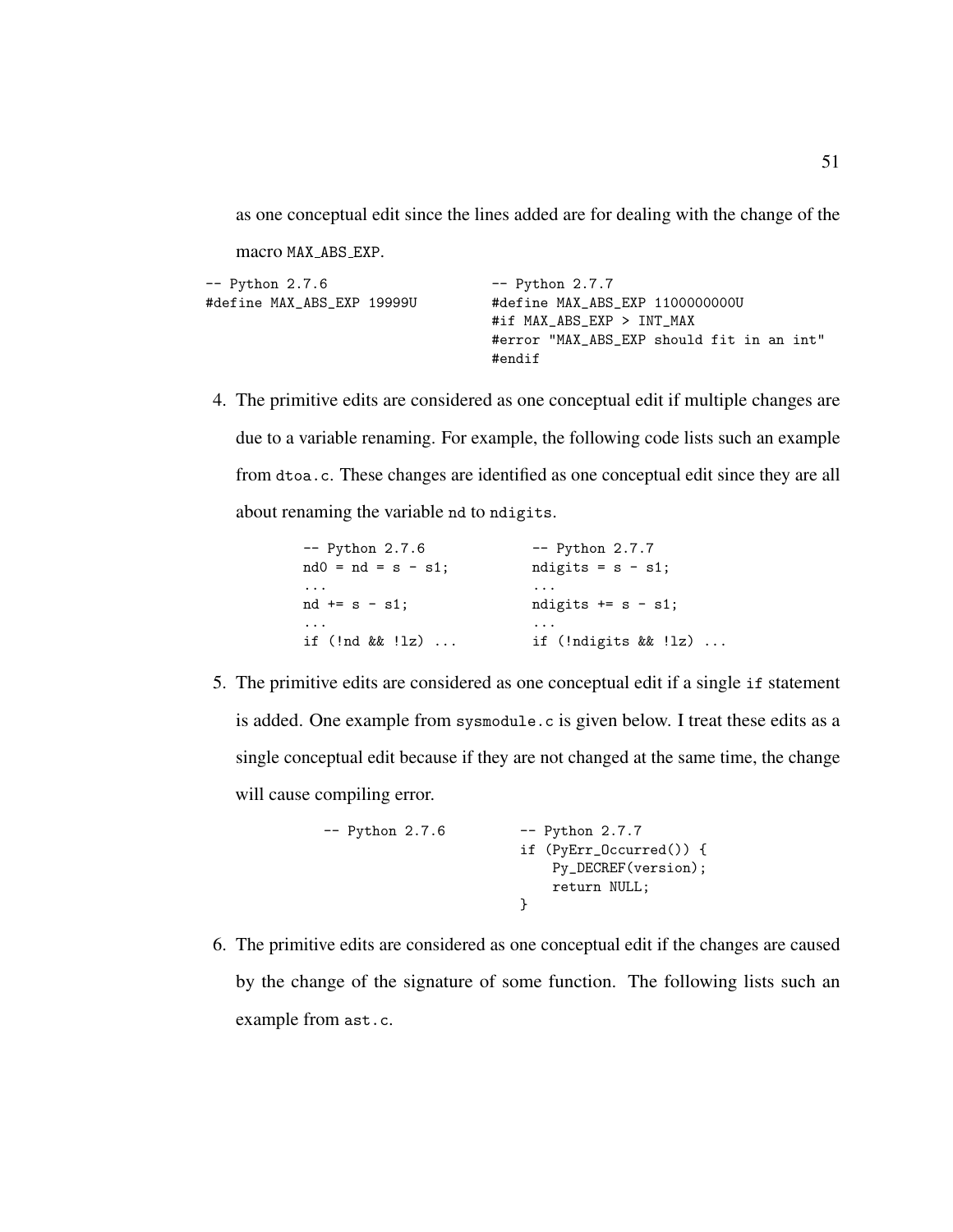```
-- Python 2.7.7
static PyObject *
parsestr(struct compiling *c, const char *s){
...
if ((v = parsestr(c, STR(CHILD(n, 0)))) != NULL) {
...
s = parsestr(c, STR(CHILD(n, i)));
-- Python 2.7.8
static PyObject *
parsestr(struct compiling *c, const node *n, const char *s){
...
if ((v = parsestr(c, n, STR(CHILD(n, 0)))) != NULL) {
s = parsestr(c, n, STR(CHILD(n, i)));
```
7. The primitive edits are considered as one conceptual edit if the same statement is added at multiple places. They are treated as a single conceptual edit because they have the same functionality. The following example from ceval.c

```
-- Python 2.7.7 -- Python 2.7.8
                       if (_Py_Finalizing && tstate != _Py_Finalizing) {
                           PyThread_release_lock(interpreter_lock);
                           PyThread_exit_thread();
                           assert(0); /* unreachable */
                       }
                        ...
                       if (_Py_Finalizing && _Py_Finalizing != tstate) {
                           PyThread_release_lock(interpreter_lock);
                           PyThread_exit_thread();
                       }
```
8. The primitive edits are considered as one conceptual edit if the changes are about introducing a variable and the corresponding operations on the variable. The following is such an example from pythonrun.c. I view these changes as one conceptual change because all the changes are related to the variable Py Finalizing.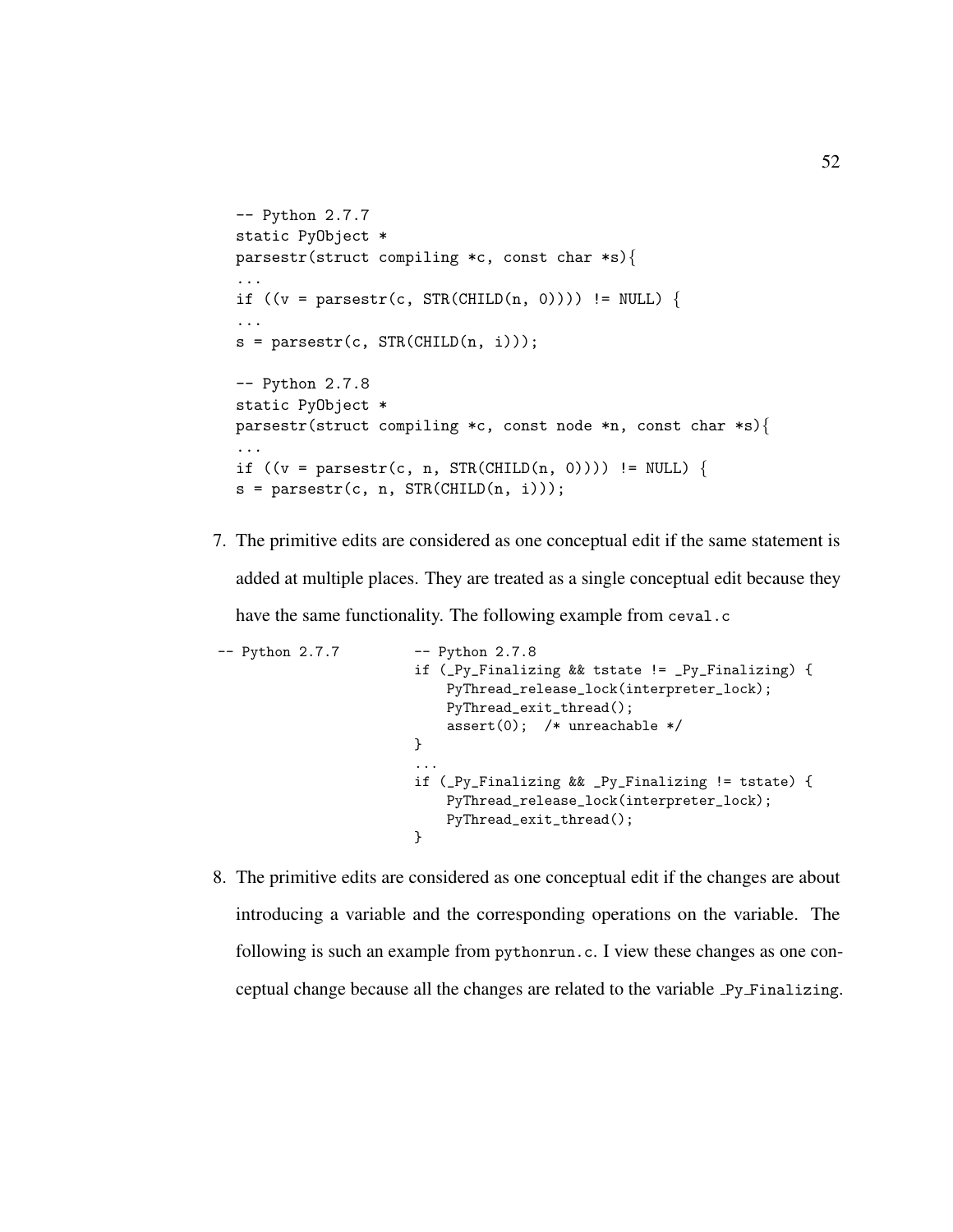```
-- Python 2.7.7 -- Python 2.7.8
                       PyThreadState *_Py_Finalizing = NULL; -- Global
                       ...
                           _Py_Finalizing = NULL; -- Inside a function
                           ...
                           /* Remaining threads...
                           _Py_Finalizing = tstate;
```
9. The primitive edits are considered as one conceptual edit if a function is added. The whole function is treated as a conceptual edit. One such example from marshal.c is shown below.

```
-- Python 2.7.5 -- Python 2.7.6
                      static void
                      w_pstring(const char *s, Py_ssize_t n, WFILE *p){
                              W_SIZE(n, p);w_string(s, n, p);
                      }
```
10. The primitive edits are considered as one conceptual edit if the visibility of a sequence of statements is restricted through a use of macros. The following code snippets present such an example from bltinmodule.c.

```
-- Python 2.7.3
...
if (unicode_newline == NULL) {
   Py_CLEAR(str_newline);
   Py_CLEAR(str_space);
   return NULL;
}
if (unicode_space == NULL) {
   Py_CLEAR(str_newline);
   Py_CLEAR(str_space);
   Py_CLEAR(unicode_space);
   return NULL;
}
                                        -- Python 2.7.4
                                        #ifdef Py_USING_UNICODE
                                        ...
                                        if (unicode_newline == NULL) {
                                            Py_CLEAR(str_newline);
                                            Py_CLEAR(str_space);
                                            return NULL;
                                        }
                                        if (unicode_space == NULL) {
                                            Py_CLEAR(str_newline);
                                            Py_CLEAR(str_space);
                                            Py_CLEAR(unicode_space);
                                            return NULL;
                                        }
                                        #endif
```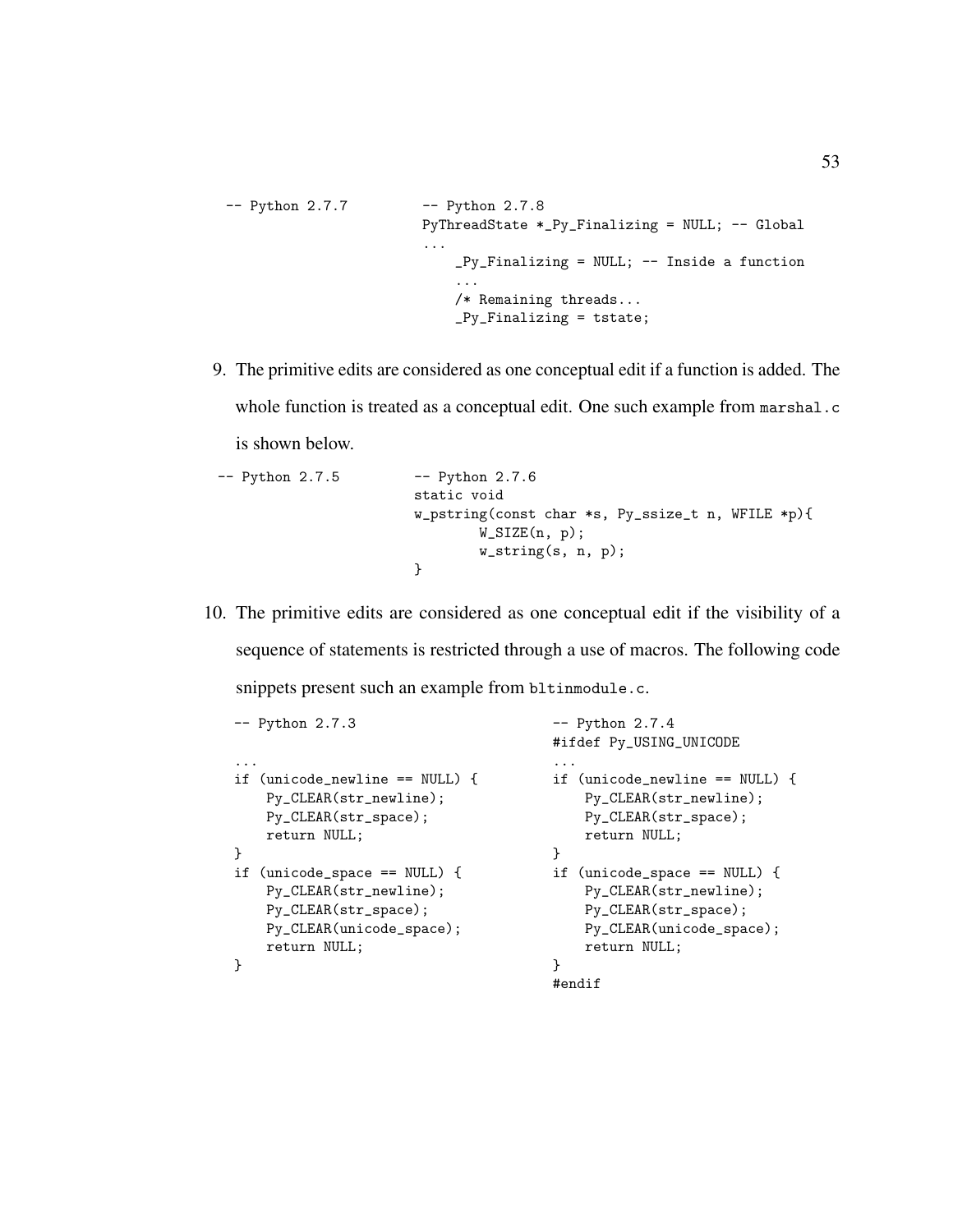11. The primitive edits are considered as one conceptual edit if multiple calls of the same function are replaced by calling another function. For example, the following is such an example from compile.c. We observe that all places calling PyObject REPR(x) have been replaced to call the function PyString AS STRING(  $PyObject_{\text{Repr}}(x)$ . Thus they are treated as one conceptual edit.

```
-- Python 2.7.8
PyObject_REPR(c->u->u_ste->ste_id),
PyObject_REPR(c->u->u_ste->ste_symbols),
PyObject_REPR(c->u->u_varnames),
PyObject_REPR(c->u->u_names)
PyObject_REPR(name),
PyObject_REPR(co->co_freevars));
```

```
-- Python 2.7.9
PyString_AS_STRING(PyObject_Repr(c->u->u_ste->ste_id)),
PyString_AS_STRING(PyObject_Repr(c->u->u_ste->ste_symbols)),
PyString_AS_STRING(PyObject_Repr(c->u->u_varnames)),
PyString_AS_STRING(PyObject_Repr(c->u->u_names))
PyString_AS_STRING(PyObject_Repr(name)),
PyString_AS_STRING(PyObject_Repr(co->co_freevars)));
```
12. The primitive edits are considered as one conceptual edit if some code of a complicated function has been extracted out to form another function. One example from sysmodule.c is given below. The function sys getsizeof in Python 2.7.8 contains 59 LOC. In Python 2.7.9, this function contains about 20 LOC. This is realized by extracting most computations into a new function PySys GetSizeOf.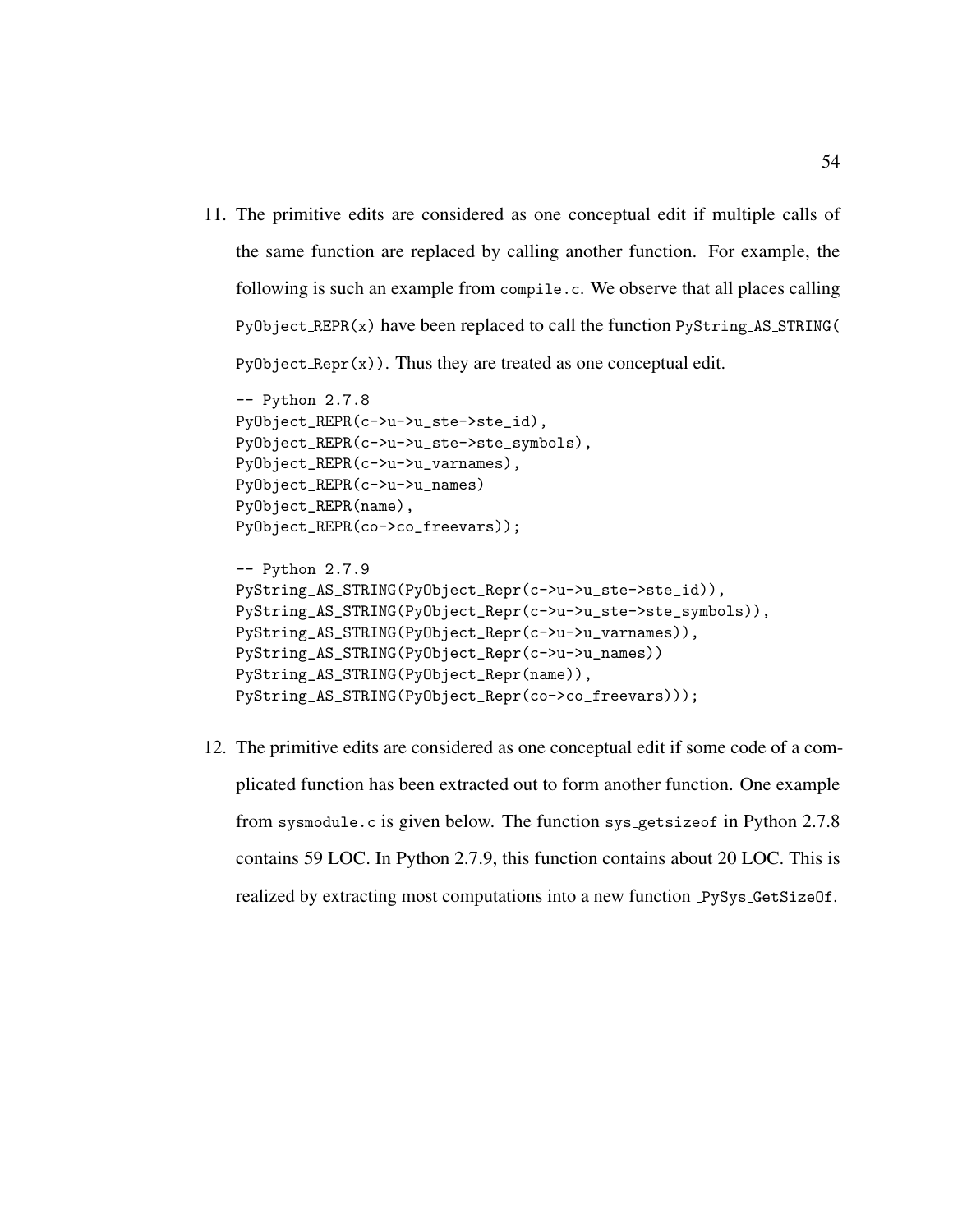```
-- Python 2.7.8
sys_getsizeof(PyObject *self, PyObject *args, PyObject *kwds){
    if (!PyArg_ParseTupleAndKeywords(args, kwds, "O|O:getsizeof",
                                      kwlist, &o, &dflt))
        return NULL;
    ...
    if (PyType_Ready(Py_TYPE(o)) < 0)
       return NULL;
    ...
}
-- Python 2.7.9
size_t _PySys_GetSizeOf(PyObject *o) {
    ...
    if (PyType_Ready(Py_TYPE(o)) < 0)
        return (size_t)-1;
    ...
}
sys_getsizeof(PyObject *self, PyObject *args, PyObject *kwds){
    ...
    if (!PyArg_ParseTupleAndKeywords(args, kwds, "O|O:getsizeof",
                                     kwlist, &o, &dflt))
        return NULL;
    size = _PySys_GetSizeOf(o);
    ...
}
```
- 13. The primitive edits are considered as one conceptual edit if the definition of a type has changed and other changes in response to that change. The example from dtoa.c, presented in Figure [5.5,](#page-65-0) illustrates this rule. I view these changes as one conceptual edit since the they are all related to the removal of fields of BCinfo.
- 14. The primitive edits are considered as one conceptual edit if multiple statements that are introduced at the same time are removed simultaneously. For example, in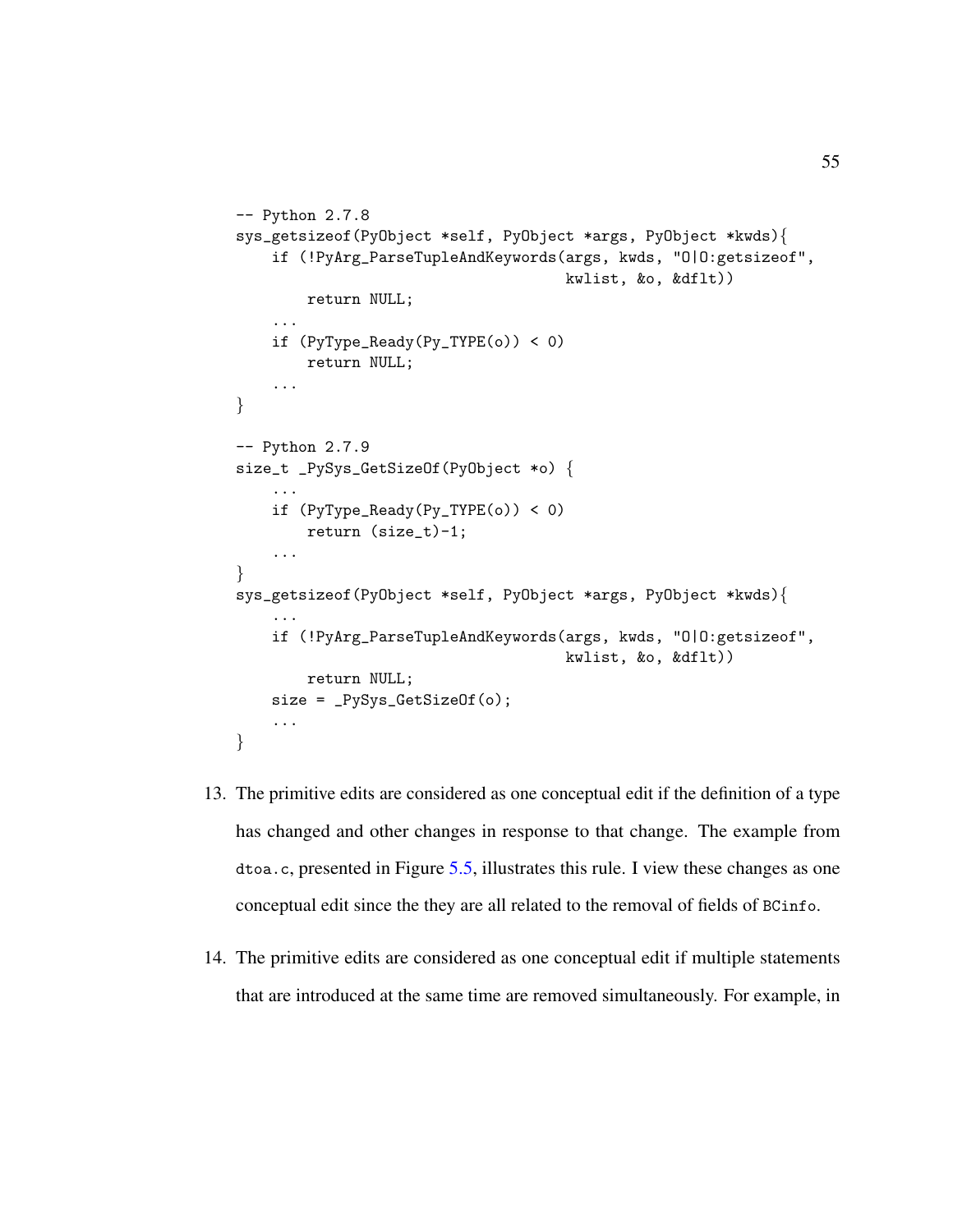```
-- Python 3.1.1
struct BCinfo {
    int dp0, dp1, dplen, dsign, e0, inexact;
    int nd, nd0, rounding, scale, uflchk;
};
...
    dsign = bc->dsign;
    bc \cdot dp0 = bc \cdot dp1 = s - s0;bc \cdot dp1 = s - s0;bc.dplen = bc.dpl - bc.dp0;-- Python 3.1.2
                                                        struct BCinfo {
                                                             int e0, nd, nd0, scale;
                                                        };
```
<span id="page-65-1"></span>Figure 5.5: Changes related to a type definition are viewed as a single conceptual edit.

```
-- Python 2.7.8
if (_Py_Finalizing && tstate != _Py_Finalizing) {
    PyThread_release_lock(interpreter_lock);
    PyThread_exit_thread();
    assert(0); /* unreachable */
}
...
if (_Py_Finalizing && _Py_Finalizing != tstate) {
    PyThread_release_lock(interpreter_lock);
    PyThread_exit_thread();
}
                                                           -- Python 2.7.9
```
Figure 5.6: The edits of removing both statements that were introduced in the previous change are classified as one conceptual change.

Figure [5.6,](#page-65-1) both if statements were introduced in Python 2.7.8 but were removed in Python 2.7.9. Thus they are considered as one conceptual edit.

Based on these rules, Figure [5.7](#page-66-0) presents the study results in detail. In the figure, we list the old and new version compared, the number of files changed (*nf*), the total number of primitive changes (*tp*), the total number of conceptual changes (*tc*), the maximum number of primitive changes among all the files changed (*mp*), the maximum number of conceptual edits (*mc*), the ratio of primitive edits to conceptual edits, and the number of conceptual changes per file (*cpf*). Note that we don't present the ratio of *mp* over *mc* since they may not occur in the same file. For example, in the change from 2.7.3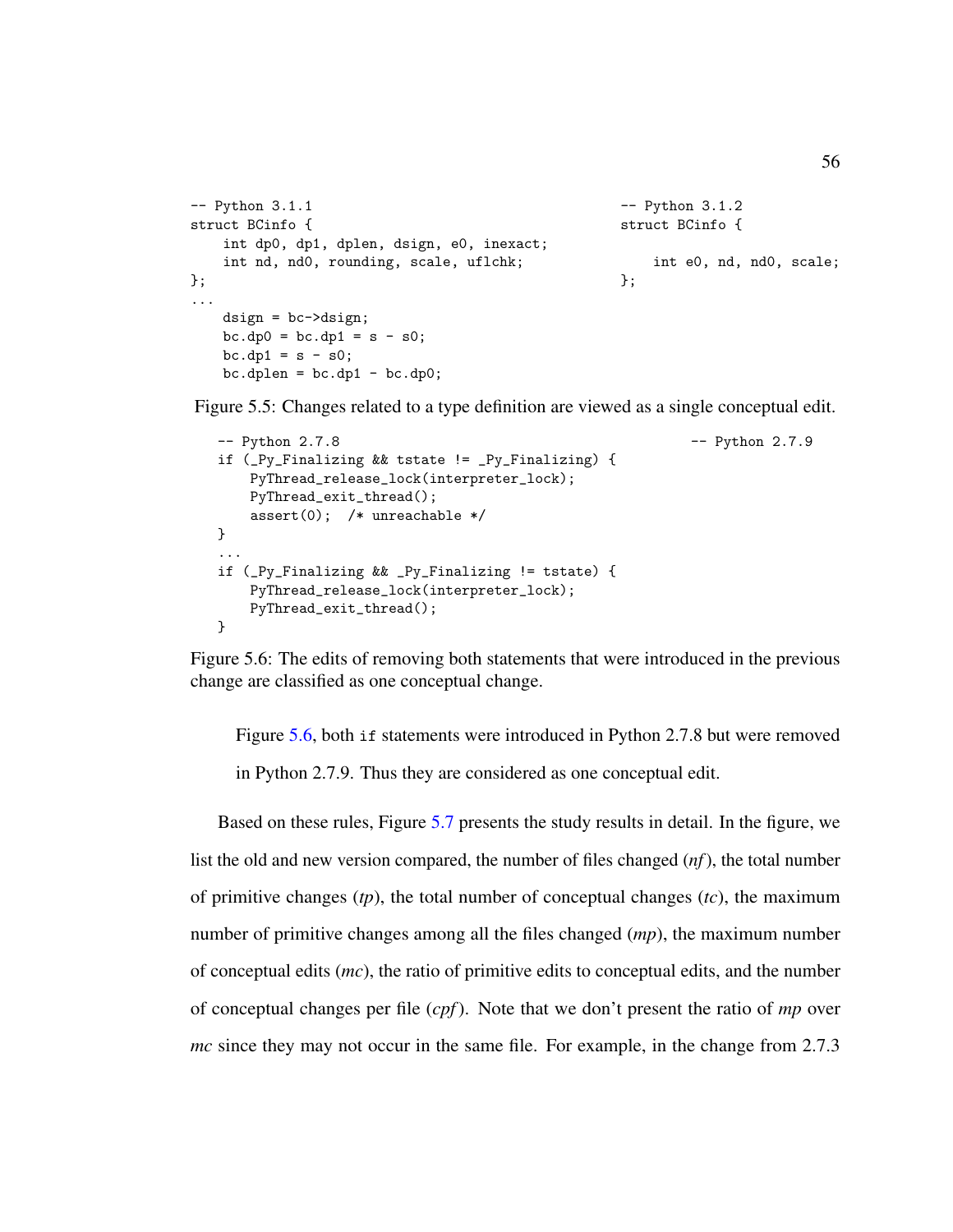<span id="page-66-0"></span>

| old version | new version | nf             | tp   | tc  | mp  | mc             | ratio | cpf |
|-------------|-------------|----------------|------|-----|-----|----------------|-------|-----|
| 2.7         | 2.7.1       | 6              | 42   | 13  | 27  | 4              | 3.2   | 2.2 |
| 2.7.1       | 2.7.2       | 9              | 359  | 21  | 214 | 12             | 17.1  | 2.3 |
| 2.7.2       | 2.7.3       | 12             | 106  | 25  | 21  | 5              | 4.2   | 2.1 |
| 2.7.3       | 2.7.4       | 16             | 546  | 51  | 260 | 10             | 10.7  | 3.2 |
| 2.7.4       | 2.7.5       | 1              | 5    | 1   | 5   | 1              | 5.0   | 1   |
| 2.7.5       | 2.7.6       | 5              | 84   | 6   | 51  | $\overline{2}$ | 14    | 1.2 |
| 2.7.6       | 2.7.7       | 4              | 59   | 6   | 49  | 3              | 10.0  | 1.5 |
| 2.7.7       | 2.7.8       | 6              | 49   | 7   | 17  | $\overline{2}$ | 7.0   | 1.2 |
| 2.7.8       | 2.7.9       | 9              | 218  | 17  | 80  | 4              | 12.9  | 1.9 |
| 3.1         | 3.1.1       | 5              | 37   | 13  | 13  | 6              | 2.8   | 2.6 |
| 3.1.1       | 3.1.2       | 16             | 1445 | 117 | 769 | 43             | 12.4  | 7.3 |
| 3.1.3       | 3.1.4       | 8              | 122  | 13  | 63  | 6              | 9.4   | 1.6 |
| 3.1.4       | 3.1.5       | $\overline{2}$ | 12   | 7   | 8   | $\overline{4}$ | 1.7   | 3.5 |
| 3.2         | 3.2.1       | 11             | 258  | 36  | 67  | 10             | 7.2   | 3.3 |
|             | overall     | 110            | 3342 | 333 | 769 | 43             | 10.0  | 3.0 |

Figure 5.7: Results of the empirical study of identifying conceptual edits. The number *nf* denotes the number of files changes. The columns *tp* and *tc* denote the total number of primitive edits and conceptual edits, respectively. The ratio in the table is computed as *tp*/*tc*. The columns *mp* and *mc* denote the number of maximum primitive and conceptual edits, respectively. The column *cpf* shows the number of conceptual changes per file.

to 2.7.4, two files contain 10 conceptual changes whereas their primitive changes differ significantly. While one contains 260 primitive changes, the other contains only 42.

From the figure, we observe that the average ratio of primitive edits to conceptual edits is 10. Also, the average number of conceptual edits is only 3. While most files contain very few conceptual edits, the file dtoa.c has 43 conceptual changes from version 3.1.1 to 3.1.2. The number of primitive edits for that file is 769.

To give a better idea about the number of conceptual edits in files, Figure [5.8](#page-67-0) shows the percentage of all files against number of conceptual edits. Each point  $(x,y)$  in the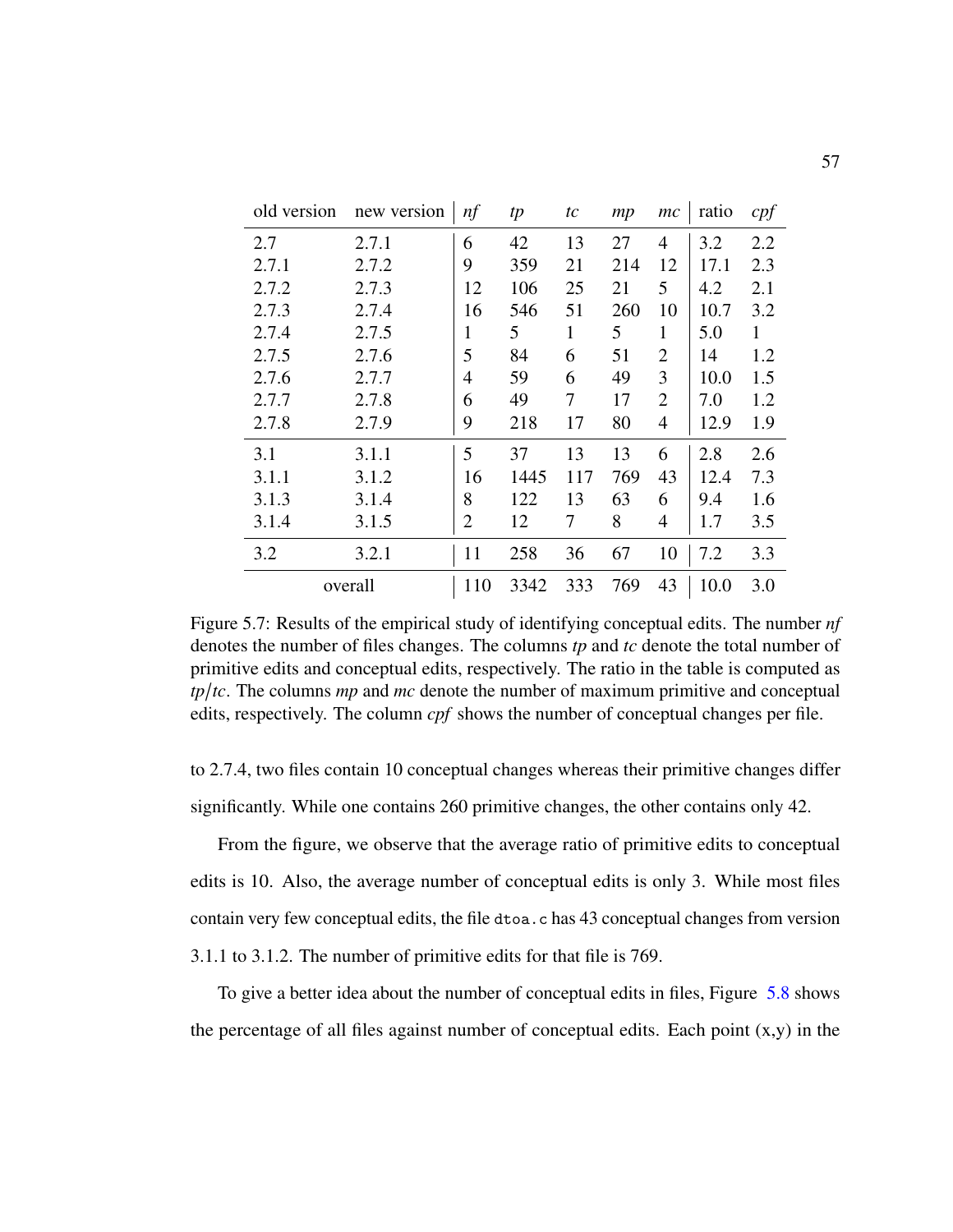<span id="page-67-0"></span>

Figure 5.8: Number of conceptual changes over all the files. Note that two points (31,99) and (43,100) have been omitted in the figure to make the rest of the figure more readable.

graph denotes that  $y\%$  of all files have fewer than x conceptual edits. For example, the point (4,85) represents the fact that 85% of all the files contain at most 4 conceptual edits. A PEG can handle 4 number of conceptual edits very well because it contains at most 16 nodes.

Figures [5.7](#page-66-0) and [5.8](#page-67-0) show that while some files may contain quite many conceptual edits, the frequency of that happening is very low. For example, in the 110 files I investigated, only 2 files contain more than 12 edits. Also, 94% of all the files contain fewer than 7 conceptual edits. Thus, we conclude that PEGs are scalable in practice, at least when source code is relatively stable. In cases with more than 4 independent edits, we can employ the concept of branch filters to reduce the complexity of PEGs.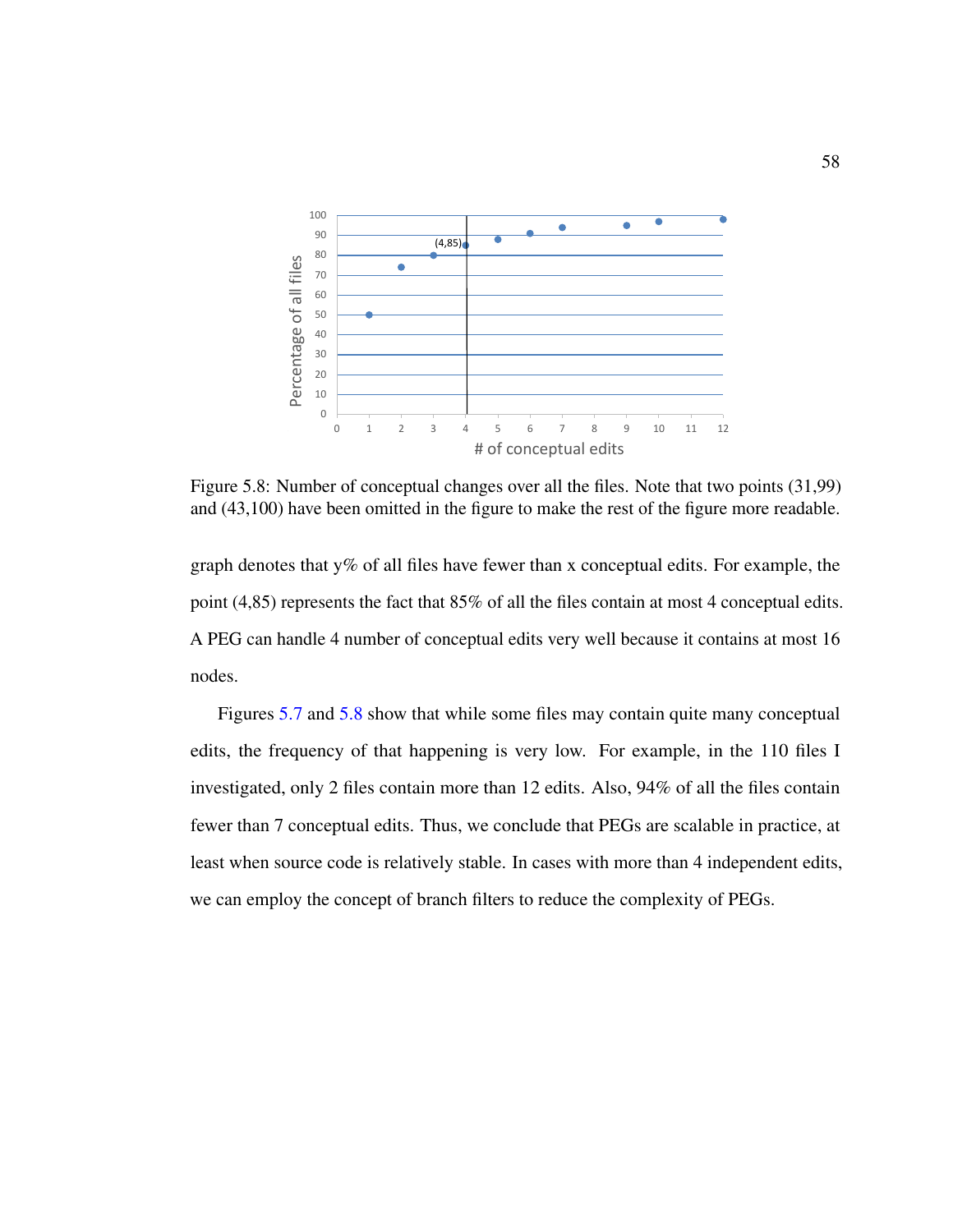# Chapter 6: Conclusions

In this project, I have proposed a choice edit model as a new foundation for reasoning about edits and supporting more flexible selective undo, in particular, partial selective undo, which wouldn't be possible without untangling entangled edits. Based on the choice calculus, the edits in the choice edit model are highly compositional, allowing edits to be transformed systematically and identified for undoing without affecting other edits. Another advantage of the choice edit model is that discovering relations among edits is made simpler and formal. Note that the inability of precisely detecting dependencies among edits is a main obstacle for supporting partial selective undo.

This project has further presented the concept of PEGs to facilitate users of reaping the full benefits of the choice edit model. In particular, they make the hidden relations between program edit, undo, and redo operations, and the resulting programs explicit. PEGs are dense and this fact reflects that the choice edit model is very flexible in supporting selective undo and redo.

A potential challenge with PEGs is their high complexity. Concretely, a PEG can have an exponential number of nodes with respect to the number of dimensions in the expression. I have argued that this is often not a big problem in practice if we represent conceptual changes. Through an analysis of the Python interpreter source code, our empirical study showed that above 85% of all changed files contain fewer than 4 conceptual changes, demonstrating the feasibility of PEGs. Moreover, we can handle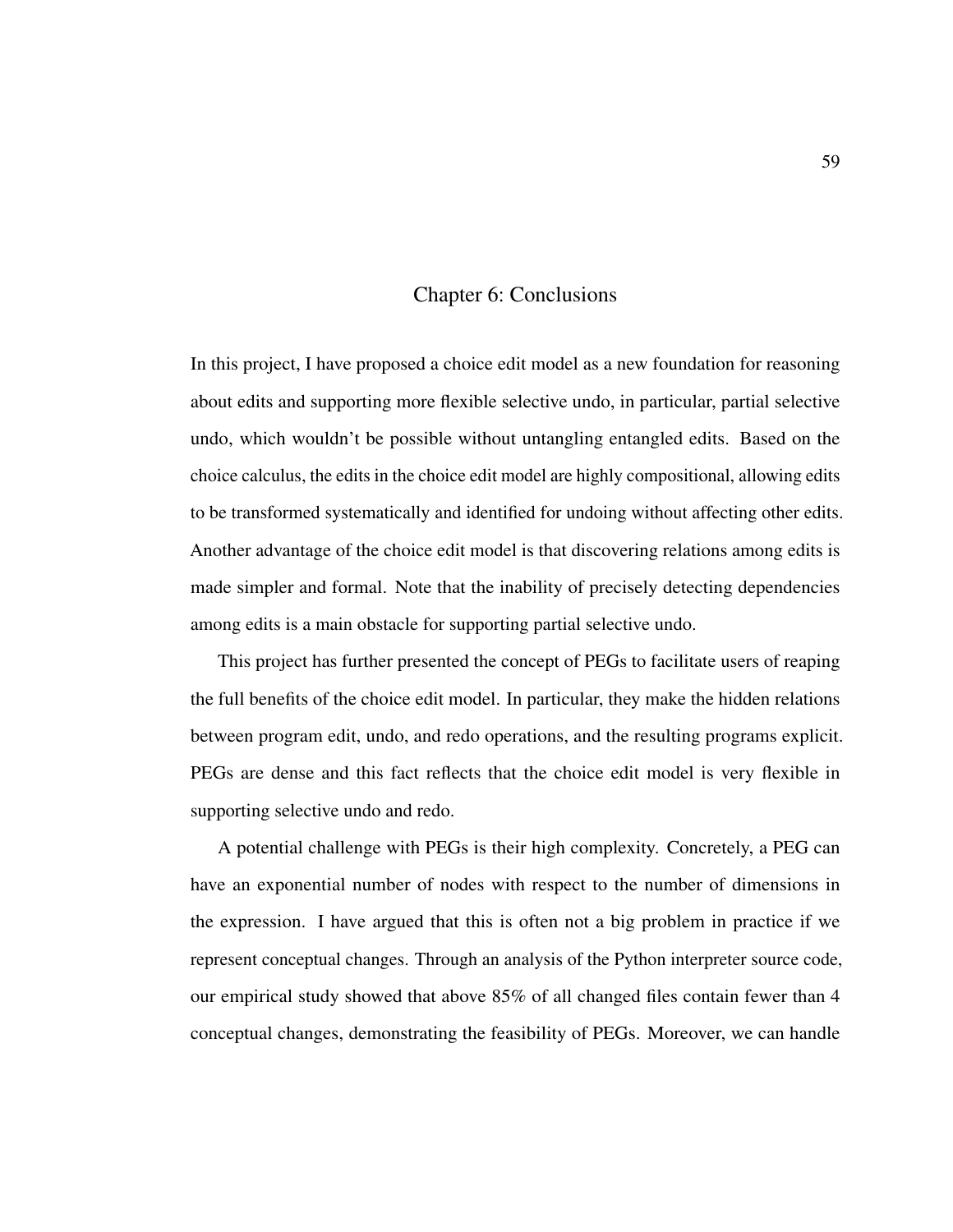complexity by making PEGs modular through branch filters. Overall, we view the choice edit model and PEGs as viable foundations for the study of powerful undo operations.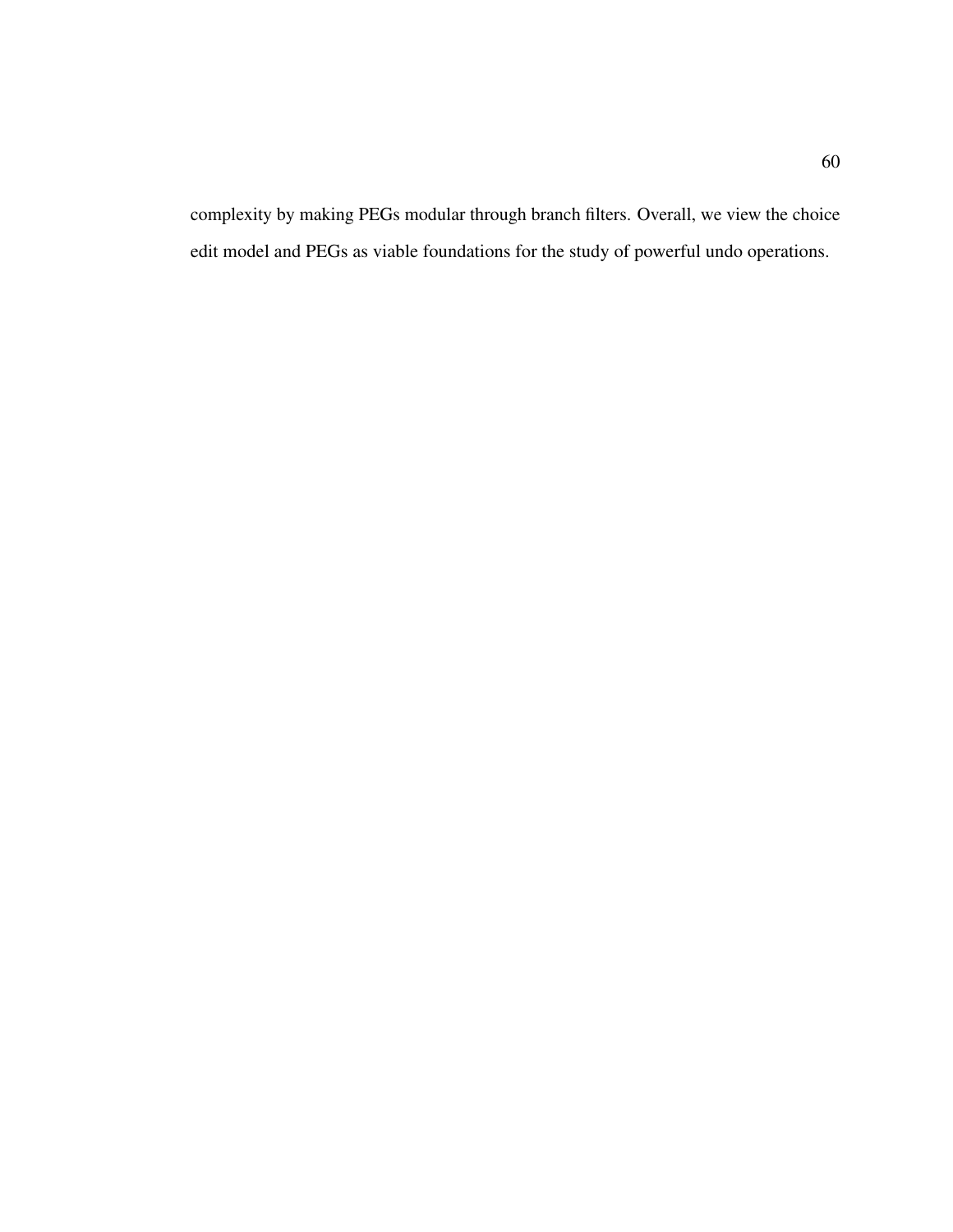# Bibliography

- J. E. Archer, Jr., R. Conway, and F. B. Schneider. User recovery and reversal in interactive systems. *ACM Trans. Program. Lang. Syst.*, 6(1):1–19, Jan. 1984.
- T. Berlage. A selective undo mechanism for graphical user interfaces based on command objects. *ACM Trans. Comput.-Hum. Interact.*, 1(3):269–294, 1994.
- A. G. Cass and C. S. Fernandes. Using task models for cascading selective undo. In *Task Models and Diagrams for Users Interface Design*, LNCS 4385, pages 186–201. 2007.
- S. Chen, M. Erwig, and E. Walkingshaw. An Error-Tolerant Type System for Variational Lambda Calculus. In *ACM Int. Conf. on Functional Programming*, pages 29–40, 2012.
- S. Chen, M. Erwig, and E. Walkingshaw. Extending Type Inference to Variational Programs. *ACM Trans. on Programming Languages and Systems*, 36(1):1:1–1:54, 2014.
- J. Dagit and M. J. Sottile. Identifying change patterns in software history. *CoRR*, abs/1307.1719, 2013.
- S. Demeyer, S. Ducasse, and O. Nierstrasz. Finding refactorings via change metrics. In *ACM SIGPLAN Conf. on Object-oriented Programming, Systems, Languages, and Applications*, pages 166–177, 2000.
- <span id="page-70-0"></span>D. Dig, K. Manzoor, R. Johnson, and T. Nguyen. Refactoring-aware configuration management for object-oriented programs. In *Software Engineering, 2007. ICSE 2007. 29th International Conference on*, pages 427–436, May 2007.
- W. K. Edwards, T. Igarashi, A. LaMarca, and E. D. Mynatt. A temporal model for multi-level undo and redo. In *ACM Symp. on User Interface Software and Technology*, pages 31–40, 2000.
- M. Erwig and E. Walkingshaw. The Choice Calculus: A Representation for Software Variation. *ACM Trans. on Software Engineering and Methodology*, 21(1):6:1–6:27, 2011.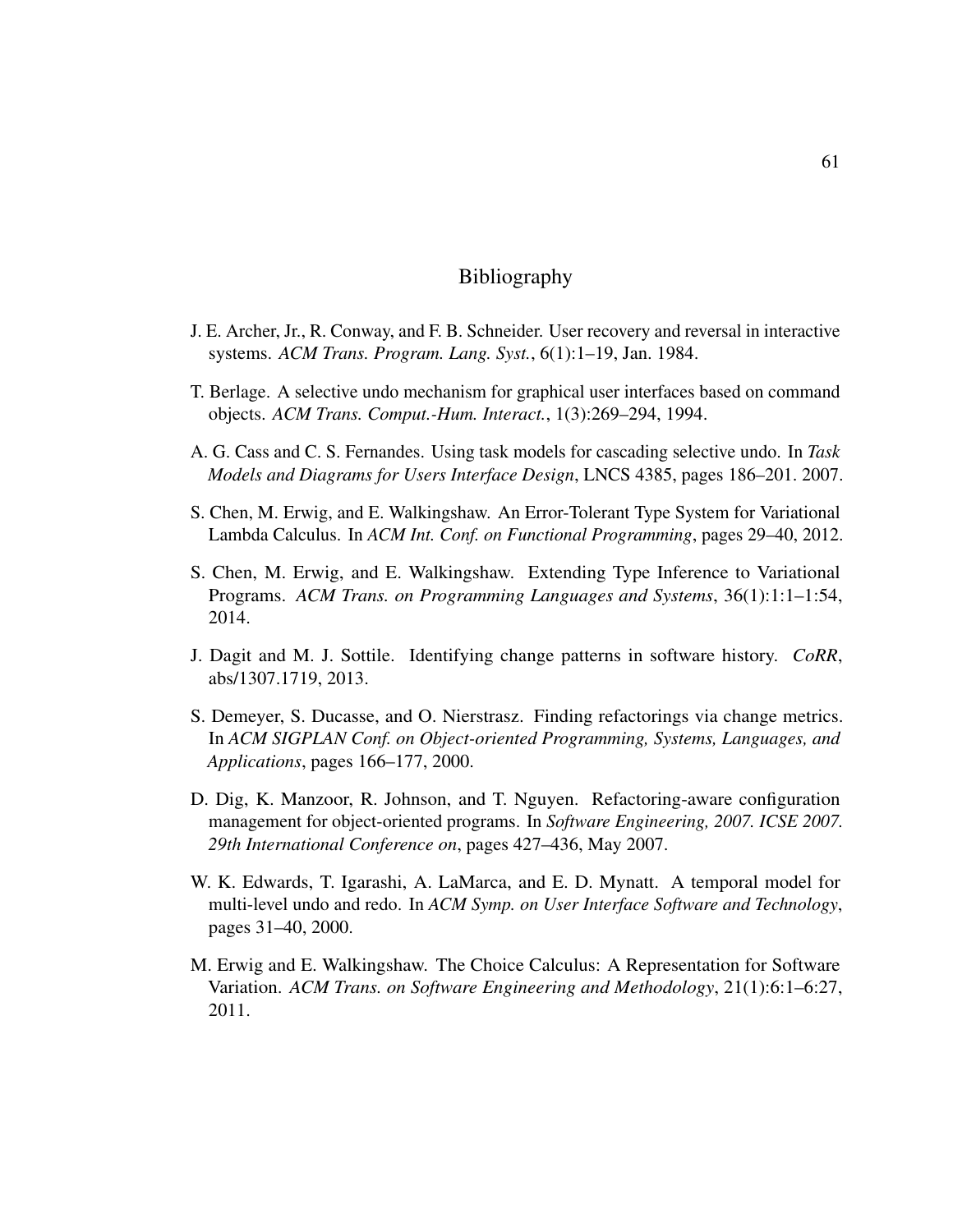- M. Erwig and E. Walkingshaw. Variation Programming with the Choice Calculus. In *Generative and Transformational Techniques in Software Engineering*, LNCS 7680, pages 55–100, 2013.
- M. Erwig, K. Smeltzer, and K. Xu. Putting Edit Histories to Work: Discovering Program Families in Programs. 2015. Draft paper.
- C. Kästner, K. Ostermann, and S. Erdweg. A Variability-Aware Module System. pages 773–792, 2012.
- <span id="page-71-2"></span>M. Kim and D. Notkin. Discovering and representing systematic code changes. In *Proceedings of the 31st International Conference on Software Engineering*, ICSE '09, pages 309–319, 2009.
- <span id="page-71-3"></span>M. Kim, D. Notkin, D. Grossman, and G. Wilson. Identifying and summarizing systematic code changes via rule inference. *Software Engineering, IEEE Transactions on*, 39 (1):45–62, Jan 2013.
- G. B. Leeman, Jr. A formal approach to undo operations in programming languages. *ACM Trans. Program. Lang. Syst.*, 8(1):50–87, 1986.
- B. A. Myers and D. S. Kosbie. Reusable hierarchical command objects. In *ACM SIGCHI Conf. on Human Factors in Computing Systems*, pages 260–267, 1996.
- <span id="page-71-0"></span>S. Negara, M. Vakilian, N. Chen, R. E. Johnson, and D. Dig. Is it dangerous to use version control histories to study source code evolution? In *Proceedings of the 26th European Conference on Object-Oriented Programming*, ECOOP'12, pages 79–103, 2012a.
- S. Negara, M. Vakilian, N. Chen, R. E. Johnson, and D. Dig. Is it dangerous to use version control histories to study source code evolution? In *European Conf. on Object-Oriented Programming*, pages 79–103, 2012b.
- <span id="page-71-1"></span>S. Negara, N. Chen, M. Vakilian, R. E. Johnson, and D. Dig. A comparative study of manual and automated refactorings. In *Proceedings of the 27th European Conference on Object-Oriented Programming*, ECOOP'13, pages 552–576, 2013.
- S. Negara, M. Codoban, D. Dig, and R. E. Johnson. Mining fine-grained code changes to detect unknown change patterns. pages 803–813, 2014.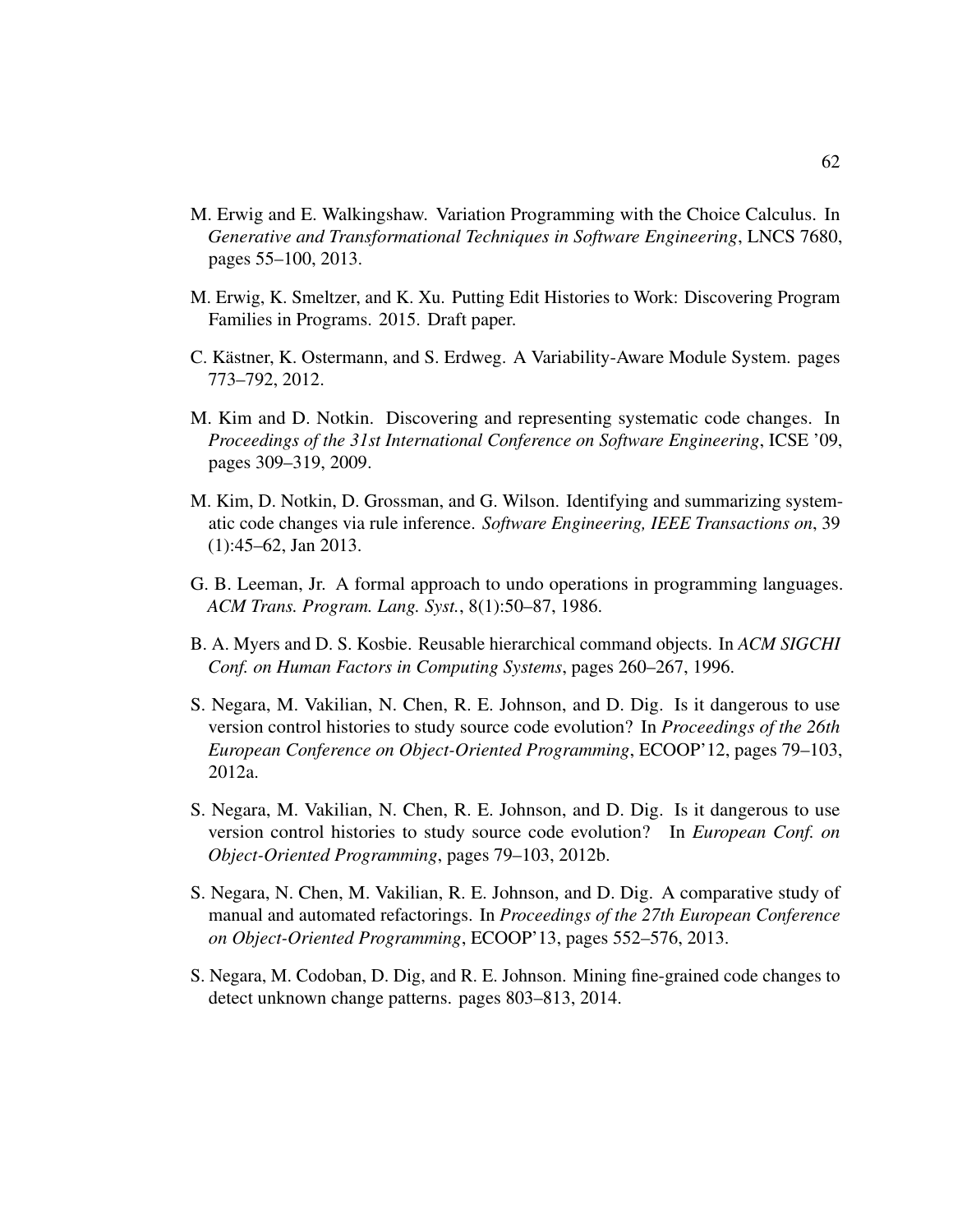- H. A. Nguyen, T. T. Nguyen, G. Wilson, Jr., A. T. Nguyen, M. Kim, and T. N. Nguyen. A graph-based approach to api usage adaptation. In *Proceedings of the ACM International Conference on Object Oriented Programming Systems Languages and Applications*, OOPSLA '10, pages 302–321, 2010.
- A. Prakash and M. J. Knister. A framework for undoing actions in collaborative systems. *ACM Trans. Comput.-Hum. Interact.*, 1(4):295–330, Dec. 1994. ISSN 1073-0516.
- M. Ressel and R. Gunzenhäuser. Reducing the problems of group undo. In *Proceedings of the International ACM SIGGROUP Conference on Supporting Group Work*, GROUP '99, pages 131–139, 1999. ISBN 1-58113-065-1.
- B. Shao, D. Li, and N. Gu. An algorithm for selective undo of any operation in collaborative applications. In *ACM Int. Conf. on Supporting Group Work*, pages 131–140, 2010.
- C. Sun. Undo as concurrent inverse in group editors. *ACM Trans. Comput.-Hum. Interact.*, 9(4):309–361, Dec. 2002. ISSN 1073-0516.
- D. Sun and C. Sun. Context-based operational transformation in distributed collaborative editing systems. *IEEE Trans. Parallel Distrib. Syst.*, 20(10):1454–1470, Oct. 2009.
- J. Vitter. US&R: A new framework for redoing. *IEEE Software*, 1(4):39–52, Oct 1984.
- E. Walkingshaw and K. Ostermann. Projectional editing of variational software. In *Proceedings of the 2014 International Conference on Generative Programming: Concepts and Experiences*, GPCE 2014, pages 29–38, 2014.
- S. Weiss, P. Urso, and P. Molli. An undo framework for p2p collaborative editing. In *Collaborative Computing: Networking, Applications and Worksharing*, volume 10 of *Lecture Notes of the Institute for Computer Sciences, Social Informatics and Telecommunications Engineering*, pages 529–544. 2009.
- Y. Yang. Undo support models. *Int. Journal of Man-Machine Studies*, 28(5):457–481, 1988.
- A. Ying, G. Murphy, R. Ng, and M. Chu-Carroll. Predicting source code changes by mining change history. *IEEE Trans. on Software Engineering*, 30(9):574–586, 2004.
- Y. Yoon and B. A. Myers. Supporting selective undo in a code editor. In *International Conference on Software Engineering (ICSE'15)*. To appear.